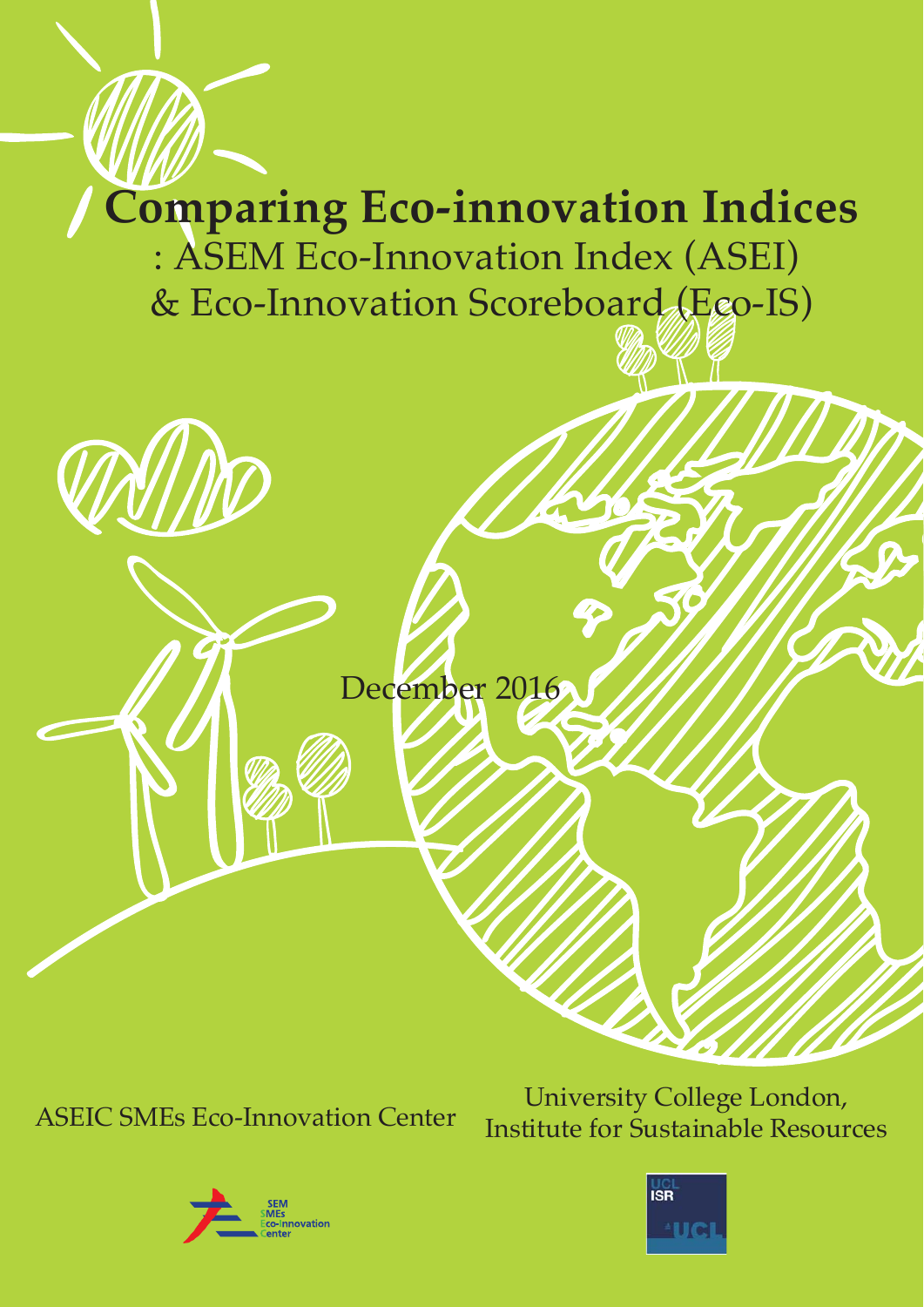## Published by:

## **ASEM SMEs Eco‐Innovation Center (ASEIC)** E‐2nd FL, Pangyo Inno‐Valley 255 Pangyo‐ro Bundang‐gu Seongnamsi

Gyeonggido, South Korea 13486

## **Institute for Sustainable Resources University College London**  Central House, 14 Upper Woburn Place London WC1H 0NN United Kingdom

December 2016

#### *Authors*

Mi Sun Park, Assistant Professor, Dep. of Environmental Planning, Konkuk University, South Korea Raimund Bleischwitz, Professor, Institute for Sustainable Resources, University College London, United Kingdom.

Kijoo Han, Senior Consultant, EcoServices Consulting Co., South Korea

Eun Kyung Jang, Research Fellow, Dep. of Environmental Planning, Konkuk University, South Korea. Jihyung Joo, Project Manager, ASEM SMEs Eco‐Innovation Center, South Korea.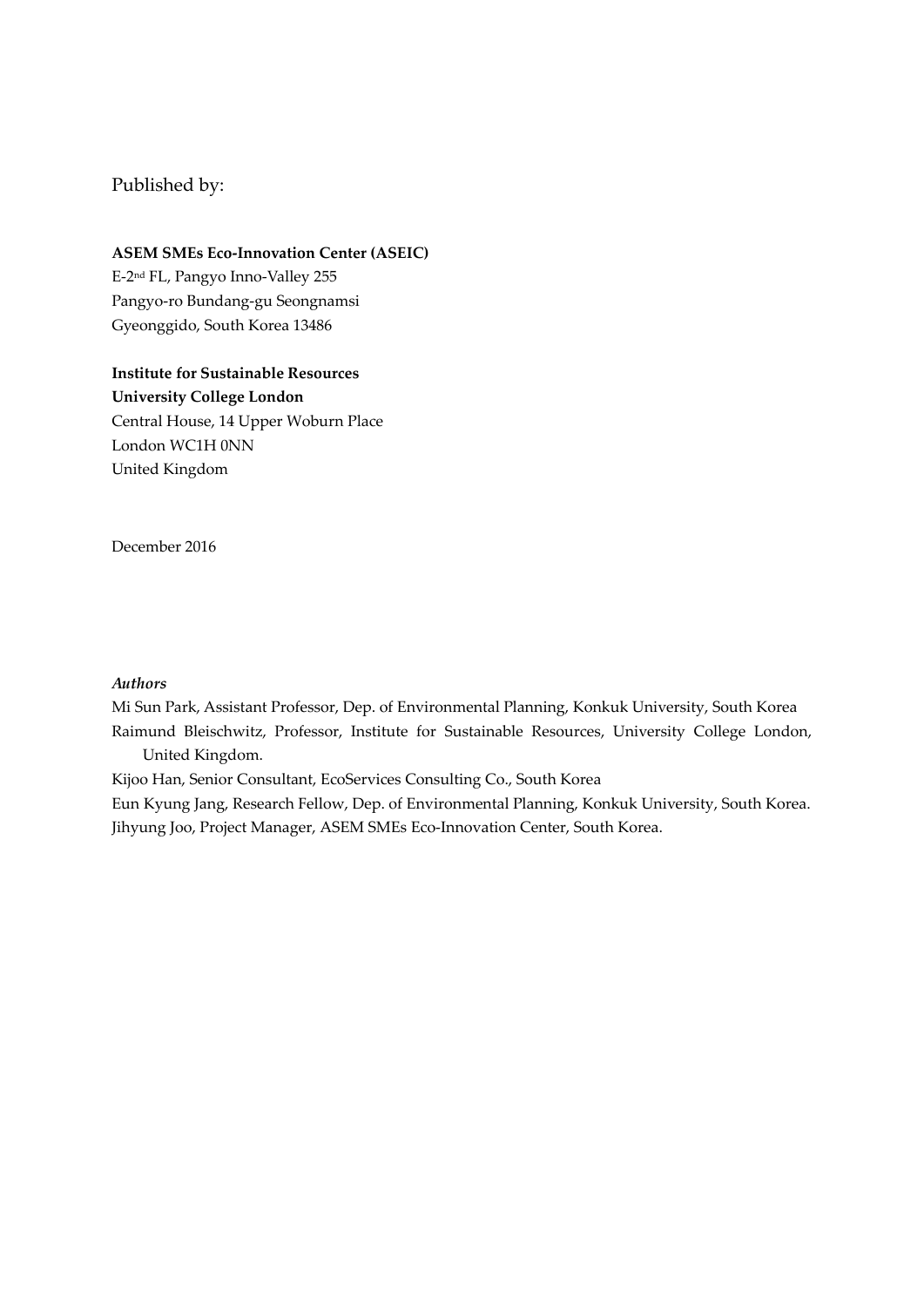## **Executive Summary**

Measuring eco-innovation helps to understand the overall trends and to raise awareness in the society, especially encouraging companies to increase ecoinnovation efforts. To measure eco-innovation at the national level, two indices were developed: ASEM Eco‐innovation Index (ASEI) by the ASEM SMEs Eco‐Innovation Center (ASEIC) and Eco‐Innovation Scoreboard (Eco‐IS) by the Eco‐Innovation Observatory (EIO).

To improve knowledge of two eco-innovation indices, the ASEM SMEs Eco-Innovation Center (ASEIC) and the Institute for Sustainable Resources at University College London are publishing a working paper entitled "Comparing Ecoinnovation Indices" as collaborative efforts of experts in the field of eco-innovation.

This working paper aims at examining and comparing the features of the ecoinnovation indices. It attempts to get insights on the strengths and weakness of two eco‐innovation indices, ASEI and Eco‐IS. Two eco‐innovation indices were analyzed with four foci: relevance of covering areas and stakeholders, ability to indicate changes, directions towards common goals and ability to facilitate further changes. The research results are expected to contribute to developing better eco-innovation indices, extending knowledge and improving implication of eco-innovation indices to design eco‐innovation strategies at the national level.

The publishers hope that the working paper will give insight of eco-innovation indices, so it could contribute to facilitating communication on eco-innovation in Asia and Europe as well as in the global society.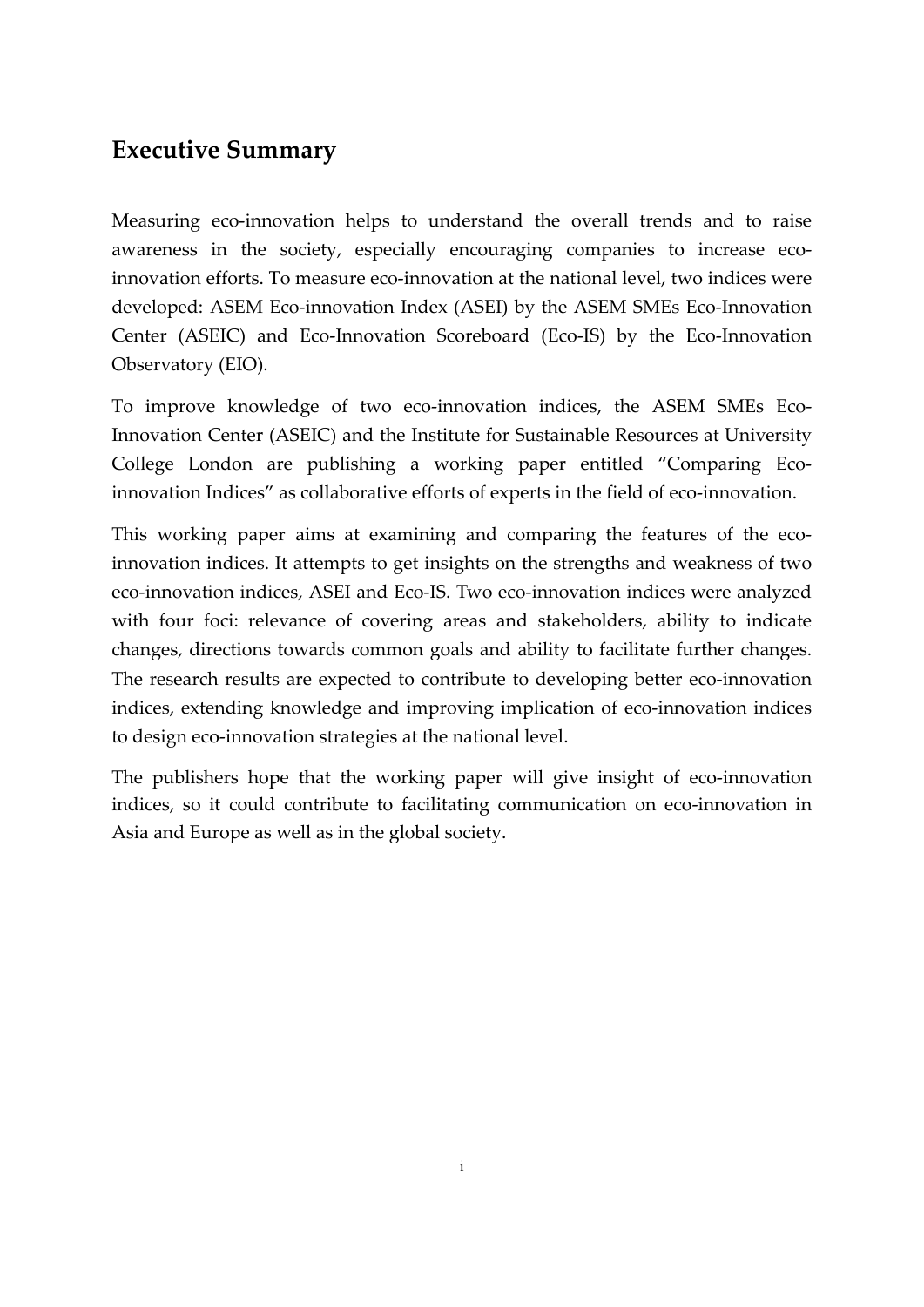## Contents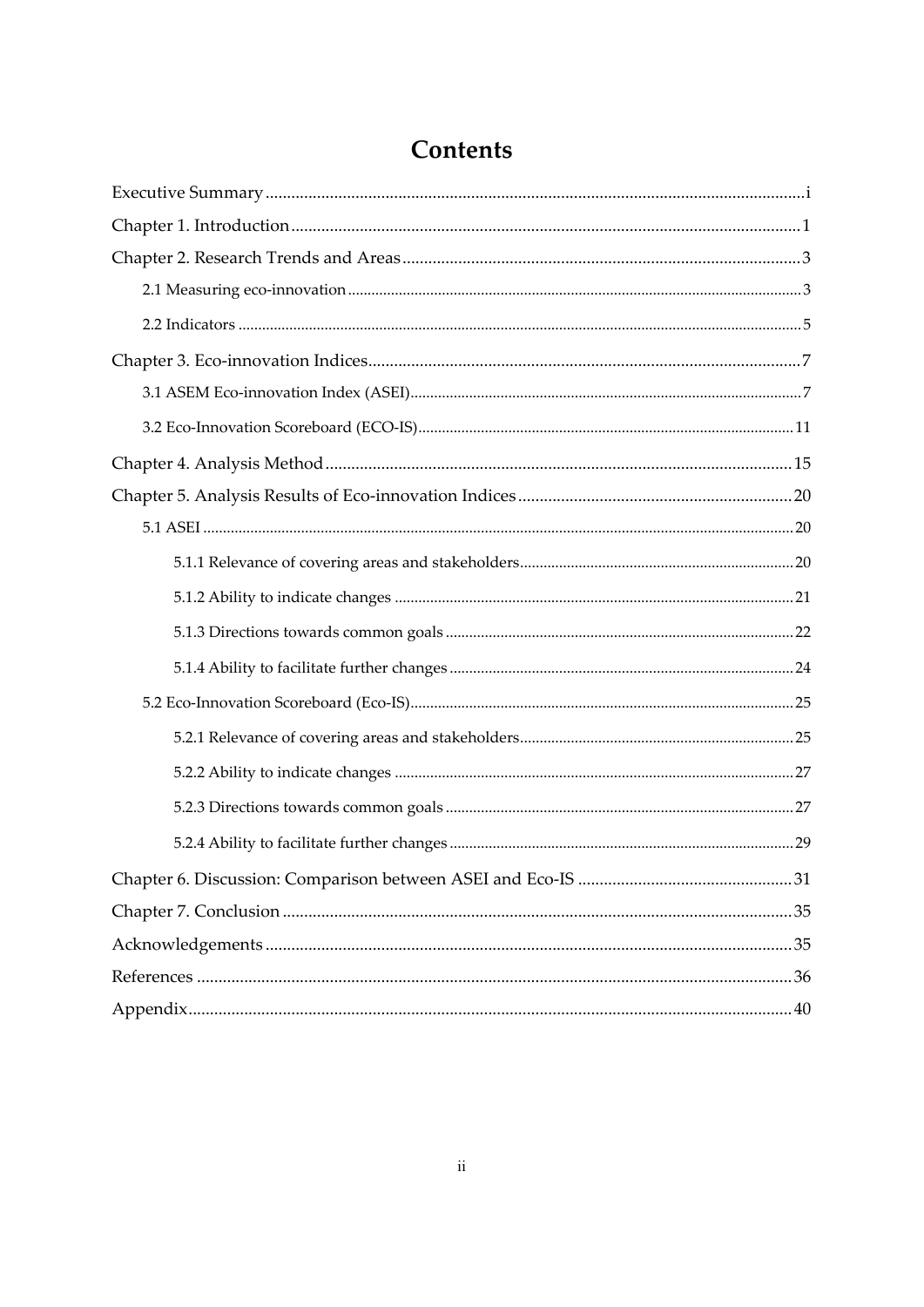## **Tables**

| Table 4.2. Meaning of analysis categories of ability to indicate changes 17 |  |
|-----------------------------------------------------------------------------|--|
|                                                                             |  |
|                                                                             |  |
|                                                                             |  |

## **Figures**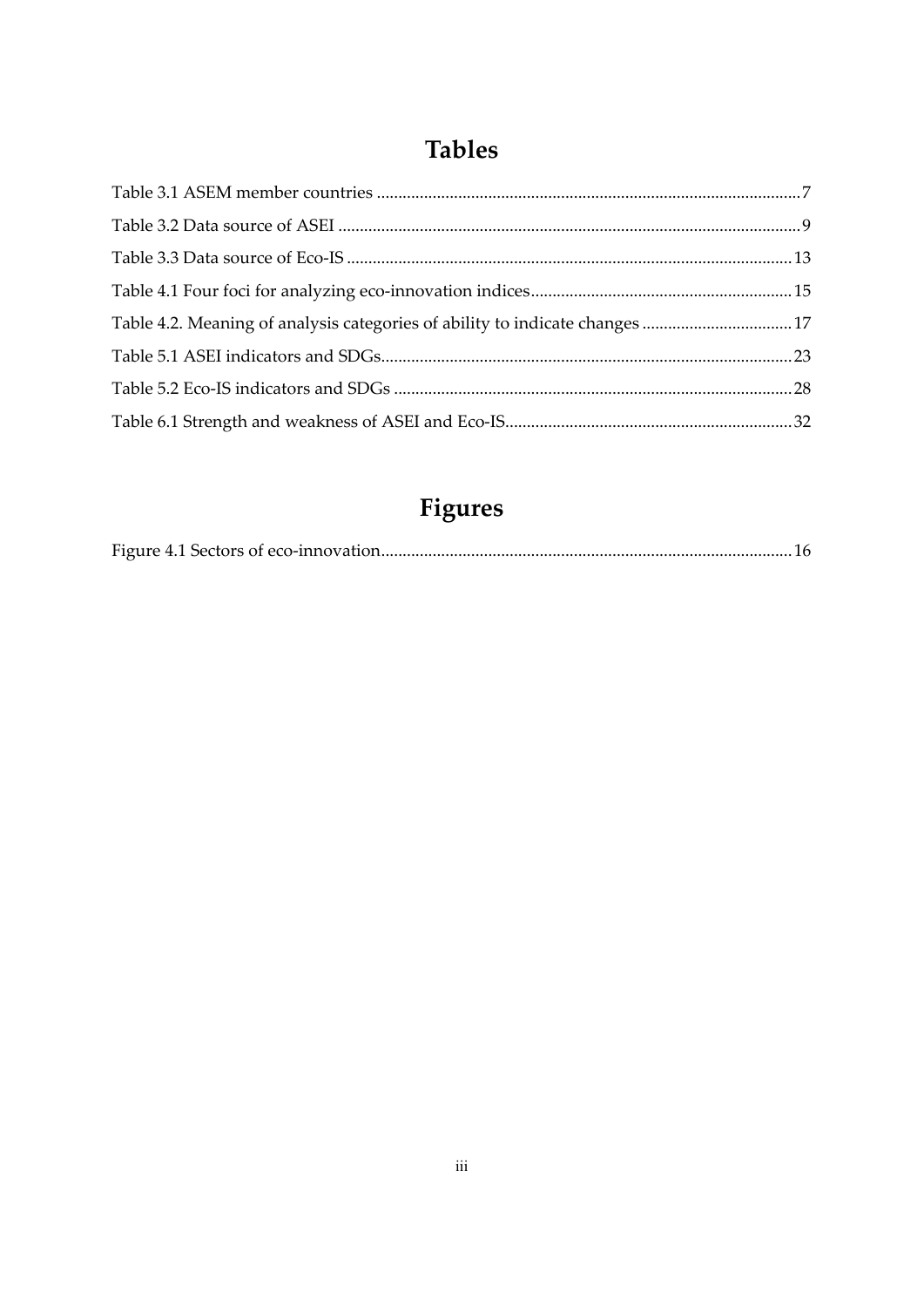## **Abbreviations**

| ASEI         | <b>ASEM Eco-Innovation Index</b>       |
|--------------|----------------------------------------|
| <b>ASEIC</b> | <b>ASEM SMEs Eco-Innovation Center</b> |
| <b>ASEM</b>  | Asian-Europe Meeting                   |
| EcoAP        | Eco-innovation Action Plan             |
| Eco-IS       | Eco-Innovation Scoreboard              |
| EIO          | <b>Eco-Innovation Observatory</b>      |
| <b>JPOI</b>  | Johannesburg Plan of Implementation    |
| <b>SCP</b>   | Sustainable Consumption and Production |
| SDGs         | Sustainable Development Goals          |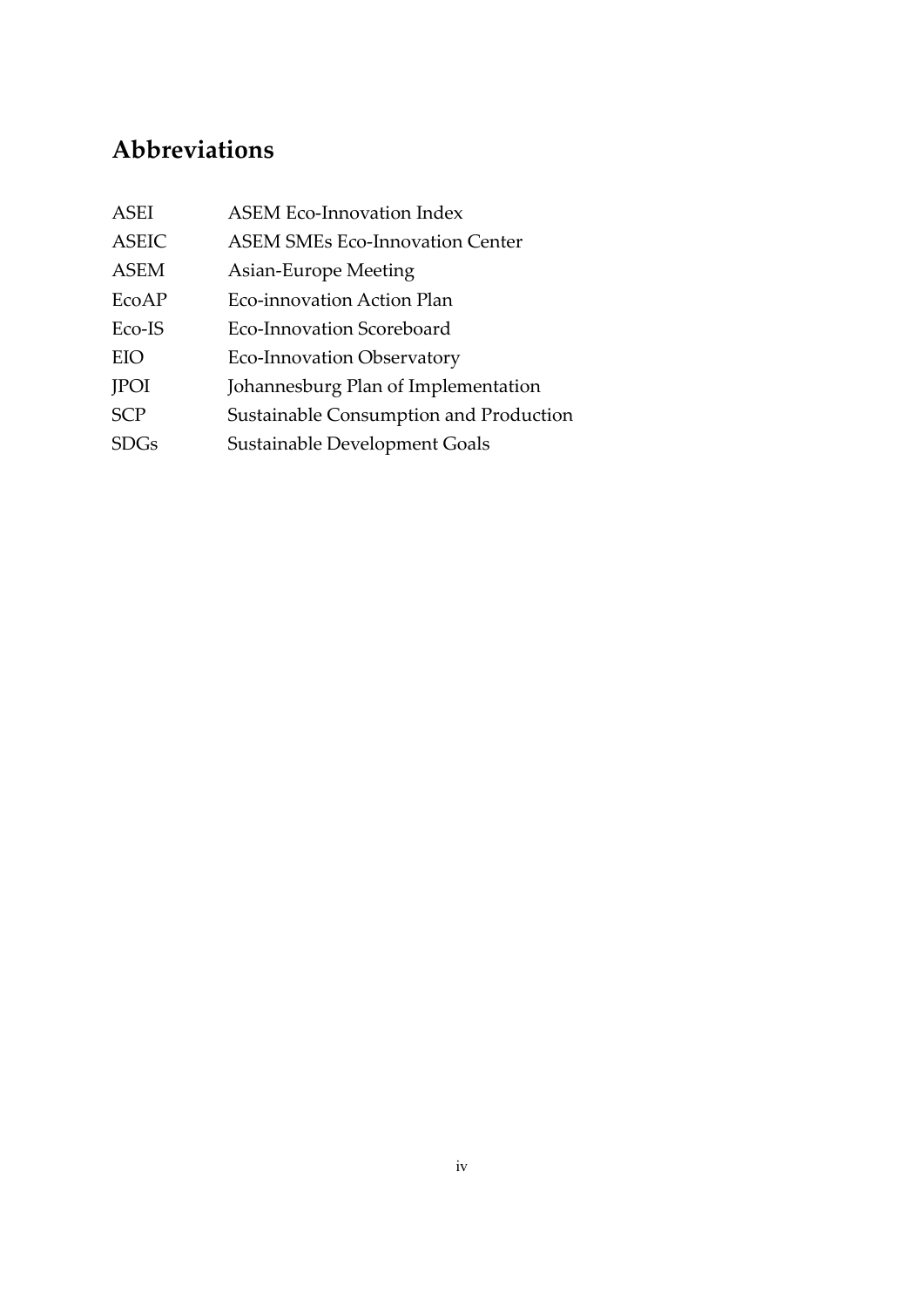## **Chapter 1. Introduction**

The concept of eco-innovation has emerged as an approach fostering sustainable development for all societies globally. Eco-innovation can be defined as "all efforts from relevant actors that introduce, develop, and apply new ideas, behaviors, products and processes and contribute to reducing environmental burdens or ecologically specified sustainability targets" (Rennings, 2000). Eco-innovation plays a key role in promoting and implementing green growth because it promotes all forms of innovation that reduce environmental impacts and strengthen resilience to environmental pressures (Jang et al, 2015d).

The study on eco-innovation began around the year 2000 and the number of publications rapidly increased after 2009 (Jo et al., 2015). The researches on ecoinnovation can be classified into four areas: 1) definition and concepts of ecoinnovation (Rennings, 2000; Hellström, 2007, Karakaya et al., 2014), 2) types of ecoinnovation (OECD and Eurostat, 2005; EIO, 2012; Levidow et al., 2016), 3) policies and governance of eco‐innovation (Leitner et al., 2010; Del Rio et al, 2010; Horbach et al., 2012; Ganapathy et al., 2014; Jang et al., 2015d), and 4) measuring eco‐innovation (Kemp and Pearson, 2007; Huppes et al., 2008; Arundel and Kemp, 2009; Bleischwitz et al., 2009; Jo et al., 2015). This working paper starts from works on measuring ecoinnovation and aims at examining and comparing the features of eco-innovation indices. It attempts to get insights on the strengths and weakness of two ecoinnovation indices, ASEM Eco-innovation Index (ASEI) developed by the ASEM SMEs Eco-Innovation Center (ASEIC)<sup>1</sup> and Eco-Innovation Scoreboard (Eco-IS) developed by the Eco-Innovation Observatory<sup>2</sup> (EIO). Those two eco-innovation indices are analyzed with four foci: relevance of covering areas and stakeholders, ability to indicate changes, directions towards common goals, and ability to facilitate changes. The research results are expected to contribute to developing better ecoinnovation indices, extending knowledge on eco-innovation indices and improving

-

<sup>&</sup>lt;sup>1</sup> "Asia-Europe Meeting (ASEM) member countries joined together to establish ASEIC as an international platform for spreading eco‐innovation principles and practices among SMEs and assisting them in harnessing the new business opportunities that arise out of such principles and practices" http://aseic.org/aseic/about.do

<sup>&</sup>lt;sup>2</sup> "The Eco-Innovation Observatory is a 3-year initiative financed by the European Commission's Directorate-General for the Environment from the Competitiveness and Innovation framework Programme (CIP). The Observatory is developing an integrated information source and a series of analyses on eco-innovation trends and markets, targeting business, innovation service providers, policy makers as well as researchers and analysts.". http://www.eco‐innovation.eu/index.php?option=com\_content&view=article&id=22&Itemid=23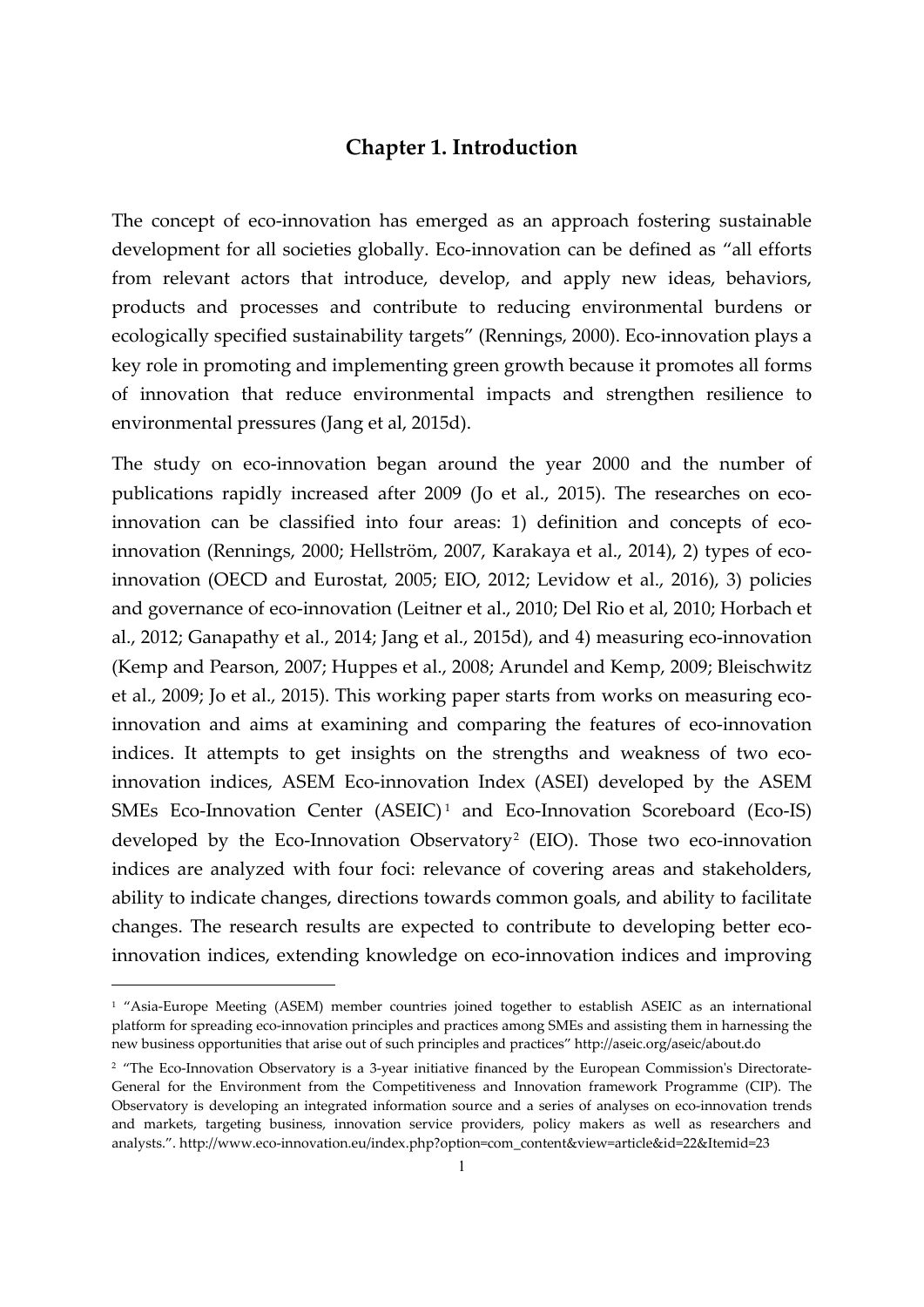implication of eco-innovation indices to design eco-innovation strategies at the national level. Understanding, analyzing and comparing such national levels is indeed important for 'national innovation systems' (Nelson, 1993) as it has been proven how much the national institutions and general contexts matter for the stimulation, the direction, and the market development of innovation in general; ecoinnovation is clearly with a strong connotation on all efforts made by environmental policies within such national innovation systems.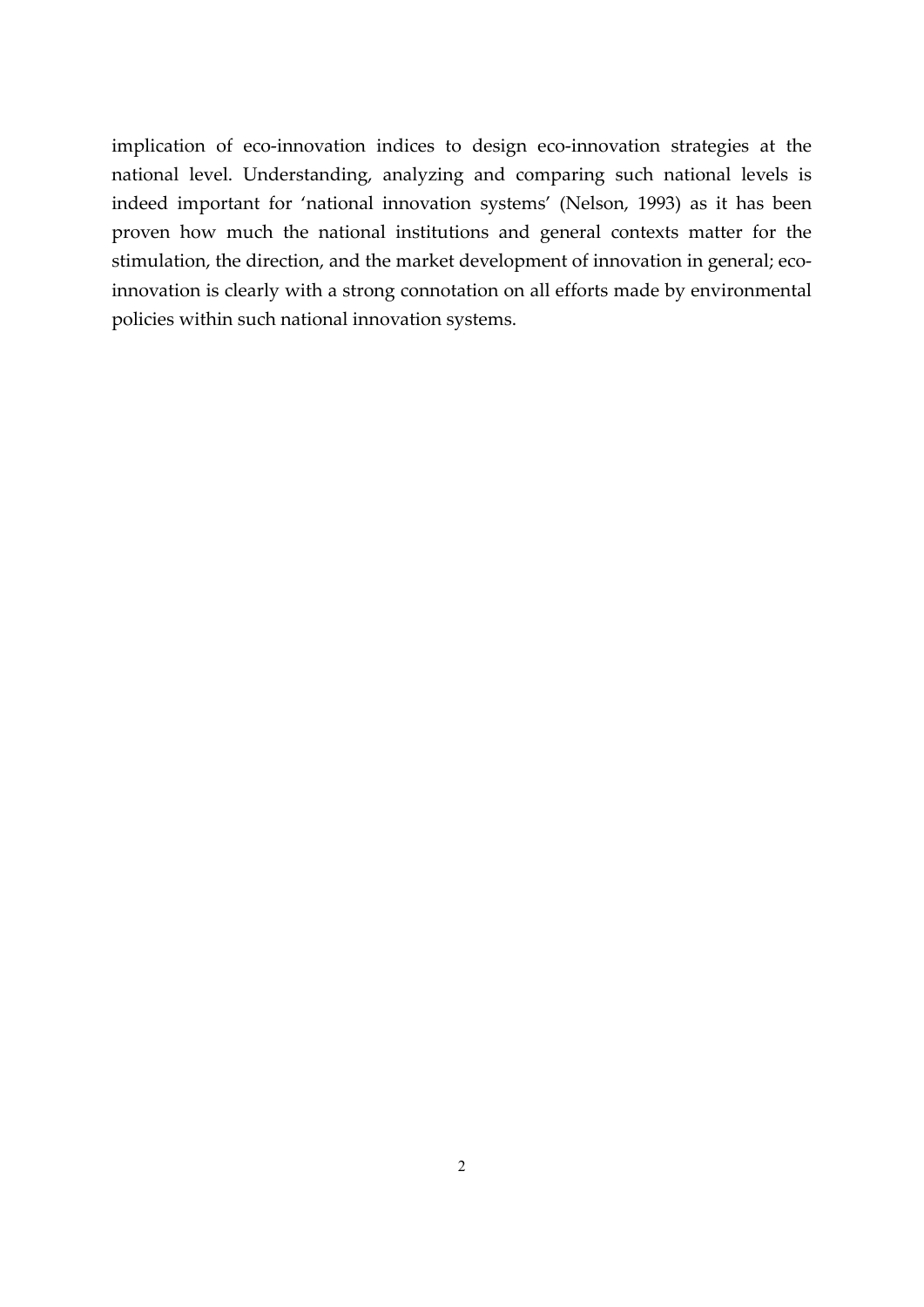## **Chapter 2. Research Trends and Areas**

#### **2.1 Measuring eco‐innovation**

With the emerging importance of eco-innovation since the late 1990s, several scholars have paid attention to measuring eco-innovation (Kemp and Pearson, 2007; Huppes et al., 2008; Arundel and Kemp, 2009; Cheng and Shiu, 2012). In practice, it helps policy makers understand the overall trend of eco-innovation and drivers and barriers of eco-innovation and design effective policies and framework conditions for eco-innovation (Arundel and Kemp, 2009). It contributes to raising awareness of eco-innovation at the society and especially encouraging companies to increase ecoinnovation efforts.

Eco‐innovation can be measured directly and indirectly (Huppes et al., 2008). Kemp and Pearson (2007) classified measures into four types to quantify technological changes by considering the process of eco‐innovation: input measures, intermediate output measures, direct output measures and indirect impact measures.

- Input measures include research and development (R&D) expenditures, R&D personnel and innovation expenditures.
- Intermediate output measures consist of patents and scientific publications and citations.
- Direct output measures include data on sales of new products based on product and trade information databases.
- Indirect impact measures are derived from aggregate data including resource efficiency and productivity. Indirect impacts can be measured with company information about innovation and eco-innovation performance obtained from specially designed surveys.

In order to release a measurable index, it is important to understand details of eco‐innovation concepts. Based on studies completed so far, types of innovation that need to be included when measuring eco-innovation are as follows: Product Innovation, Process Innovation, Marketing Innovation, Organizational Innovation, Material Flow Innovation, and Social Innovation (OECD and Eurostat, 2005; EIO,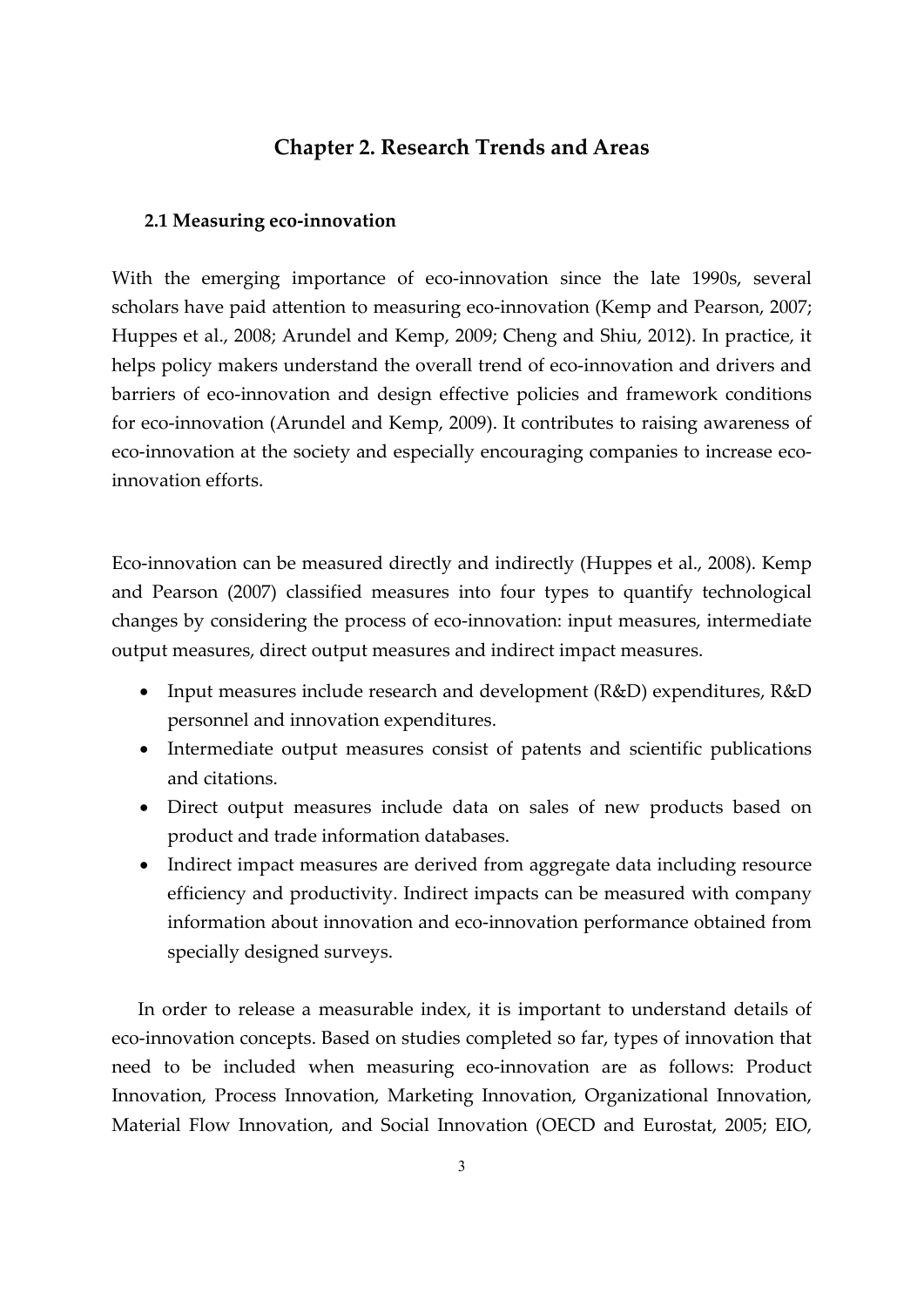2012). Although OECD (2005) only considered the product innovation, process innovation, marketing innovation and organizational innovation as major types of eco-innovation, EIO (2012) stressed the significance of material flow innovation and social innovation. Thus, these two types of innovation are included in the list of relevant types of eco-innovation. As its scope has extended, eco-innovation started to catch the various environments around companies and interactions between stakeholders. This signifies that the material flows are also considered with the economic activities, both in their physical and socio‐economic dimensions. In particular, the commodity price increases since the year 2000 have driven attempts to increase resource efficiency and to enhance raw material security at the levels of industries and countries, which requires indicators based on material flow analysis (Bringezu and Bleischwitz, 2009).

Eco-innovation is not a one-way-process with input-output, but is a complex process that covers many bio‐physical interactions beyond firms and consumers, including regulations, surrounding environments and personnel concerned, all of which have influences on eco-innovation. Thus, establishment of an appropriate framework is essential for capturing and measuring the dynamic nature of eco-innovation.

Eco-innovation can be measured at many levels - sectoral, firm, national, regional and international. National indicators can also provide a framework for collecting and reporting within a nation and for reporting national data to international bodies and other nations (Hommond et al., 1995). Measuring eco-innovation at the national level informs which countries are leading compared to others. For example, measuring eco‐innovation policies as supporting environments for eco‐innovation provides us information on which countries are leaders, followers, loungers and laggards in technology push and market pull instruments (Jang et al., 2015d). Among 17 Asian countries, Japan, Singapore, the Republic of Korea and China emerged as leaders. Thailand, Indonesia, Malaysia and the Philippines follow the trend of eco‐innovation policies. Pakistan, Vietnam, India, Mongolia, and Bangladesh are loungers that slowly catch up to eco-innovation approaches. Myanmar, Lao PDR, Brunei Darussalam, and Cambodia are laggards in ecoinnovation.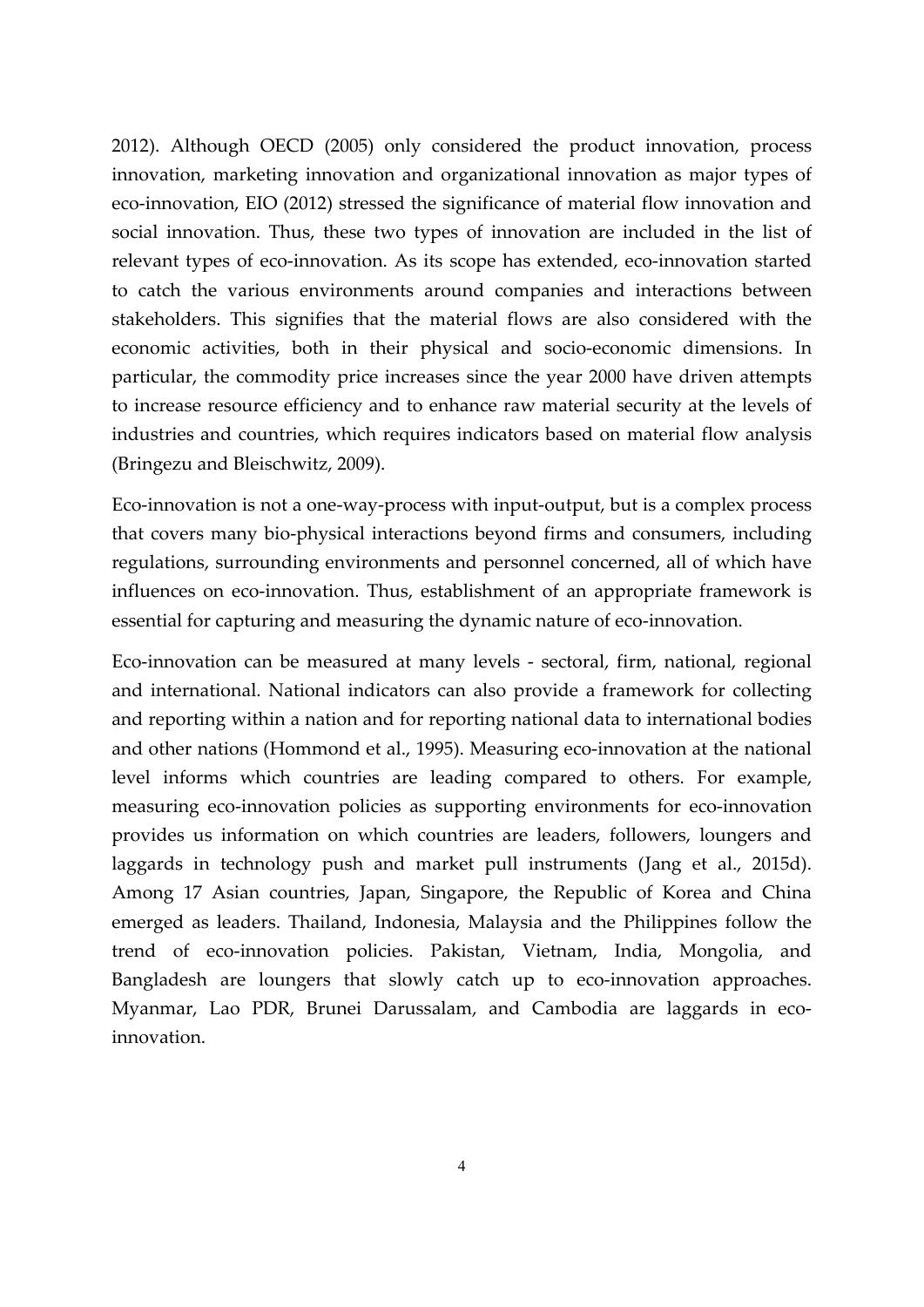### **2.2 Indicators**

Indicators simplify, clarify and make aggregated information available to decision makers and the public (DiSano, 2002: 3). They can help measure and calibrate progress toward social, environmental and economic goals such as sustainable development. Indicators provide information in a simpler, more readily understood form than complex statistics or other kinds of primary data derived from monitoring and data analysis and imply a model or set of assumptions that relates indicators to more complex phenomena (Hammond et al., 1995: 1). They often indicate changes into a desired direction and the speed of change. Environmental indicators play a role as a useful tool in highlighting environmental conditions and trends for policy purposes and help policy‐makers see larger patterns of what is happening and determine appropriate actions (Niemeijer, 2002).

Several scholars pointed out characteristics of indicators. Hollander (2002: 3) identified nine of the most common criteria for selecting indicators: 1) validity, 2) relevance, 3) consistency and reliability, 4) measurability, 5) clarity, 6) comprehensiveness, 7) cost‐effectiveness, 8) comparability, and 9) attractiveness to the media. Phillips (2003: 20) added that a successful indicator should: 1) be appropriate to its political, institutional, jurisdictional, or other context, 2) be meaningful and useful to stakeholders, 3) use affordable, relevant, and accessible data sources, 4) clearly state and accurately reflect its intent, 5) result from close collaborations with stakeholders during selection, application and review process, 6) connect and be consistent with well-articulated vision statements and goals, and 7) cause a government to take action. Hommond et al. (1995) illustrated three characteristics of successful indicators. Indicators must 1) be useful to their intended audience, 2) be pertinent to policy concerns and 3) be highly aggregated.

In developing environmental indicators, there are two approaches: data-driven and theory‐driven (Niemeijer, 2002). In the data‐driven approach, data availability is the central criterion for indicator development. In the theory‐driven approach, selection of indicators is based on a theoretical framework and data availability is regarded as only one of reasons involved. In practice, both approaches are often combined.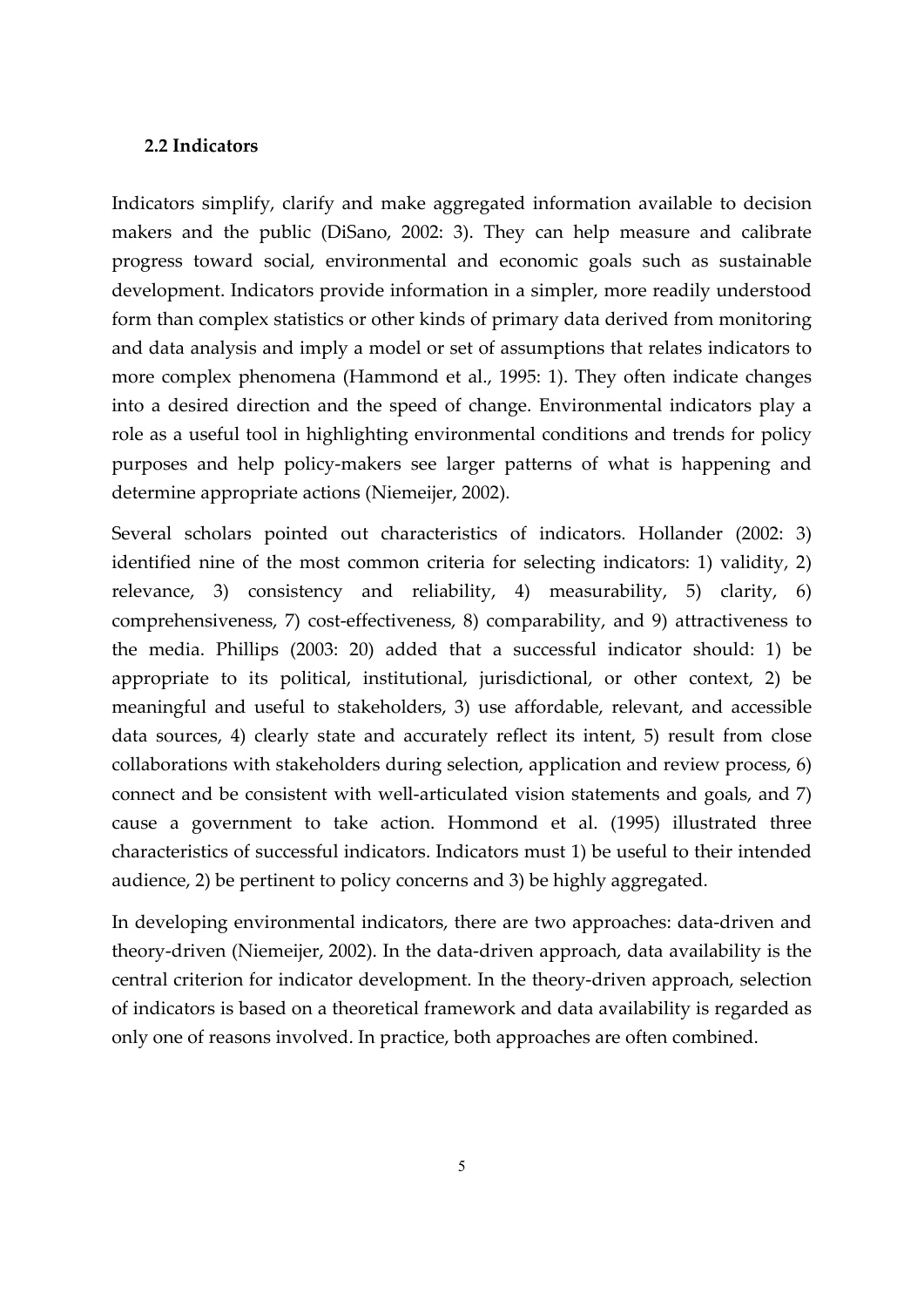Several indicators which measure environmental performance have been developed including *Global Clean‐tech Innovation Index3* by the Cleantech & World Wildlife Fund for Nature, *Environmental Performance Index4* by the Yale Center for Environmental Law & Center for International Earth Science Information Network and *Green Growth Indicator5* by OECD. The indicators include some outcomes of eco‐innovation such as government's policy, green technology capacity, investment level and social recognition.

-

<sup>&</sup>lt;sup>3</sup> http://www.cleantech.com/indexes/the-global-cleantech-innovation-index/

<sup>4</sup> http://epi.yale.edu/

<sup>5</sup> http://www.oecd.org/greengrowth/greengrowthindicators.htm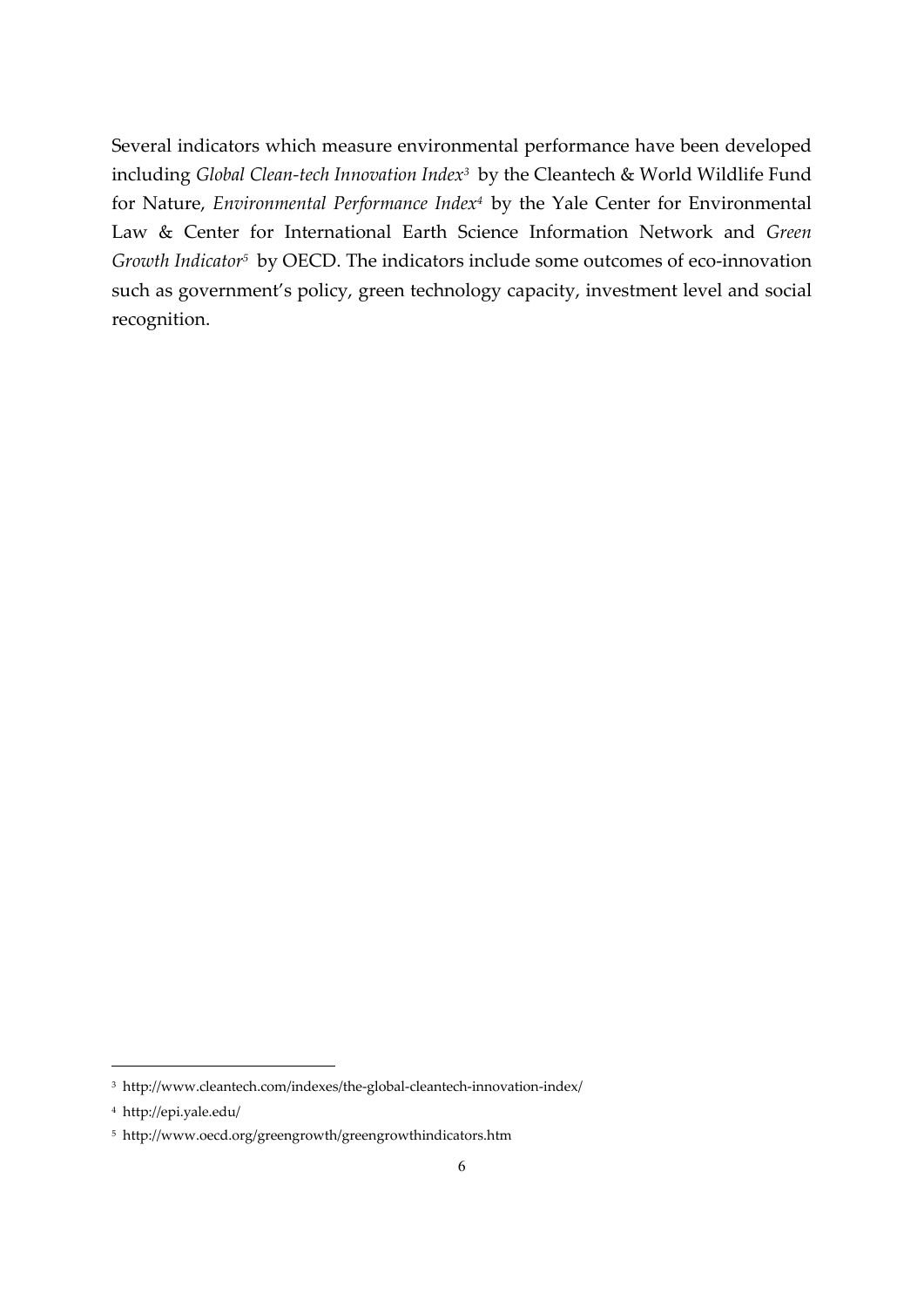## **Chapter 3. Eco‐innovation Indices**

#### **3.1 ASEM Eco‐innovation Index (ASEI)**

ASEM Eco‐innovation Index (ASEI) has been developed and modified since 2012 by the ASEM SMEs Eco‐Innovation Center (ASEIC) based in the Republic of Korea. ASEIC was established in 2011 as a result of the endorsement accepted by the ASEM member countries at the 8<sup>th</sup> ASEM Summit in 2010. ASEIC has annually assessed eco-innovation phenomena across ASEM member countries using ASEI. The current members of ASEM consist of 31 countries from Europe and 20 countries from Asia (Table 3.1).

| Europe (31)                               | Asia $(20)$                                    |
|-------------------------------------------|------------------------------------------------|
| Romania, Bulgaria, Estonia, Slovakia,     | Vietnam, Lao PDR, India, Pakistan, Cambodia,   |
| Russian Federation, Lithuania, Latvia,    | Bangladesh, Myanmar, Mongolia, Philippines,    |
| Poland, Hungary, Croatia, Luxembourg,     | Brunei Darussalam, China, Thailand, Indonesia, |
| Norway, Switzerland, Denmark, Sweden,     | Malaysia, Kazakhstan, Australia, Singapore,    |
| Austria, Netherlands, Ireland, Finland,   | New Zealand, Japan, Republic of Korea          |
| Belgium, Germany, France, United Kingdom, |                                                |
| Italy, Spain, Cyprus, Slovenia, Greece,   |                                                |
| Portugal, Malta, Czech Republic           |                                                |

#### **Table 3.1 ASEM member countries**

ASEI is composed of four components of 'Eco-innovation Capacity (component 1)', 'Eco‐innovation Supporting Environment (component 2)', 'Eco‐innovation Activity (component 3)' and 'Eco‐innovation Performance (component 4)' (Table 3.2). 'Eco‐ innovation Capacity' includes five indicators triggering eco-innovation in a country, personnel concerned, social components, innovation abilities and capacity presented in existing research: 1.1 Nation's Economic Competitiveness, 1.2 Nation's General Innovation Capacity, 1.3 Green Technology R&D Institution Capacity, 1.4 Green Technology possessed/acquired Enterprises and 1.5 Awareness of Sustainability Management. 'Eco-innovation Supporting Environment' includes four indicators representing government's institutional support and enabling environment for ecoinnovation, company responses toward regulations and supports, mutual relationships in innovation: 2.1 Government's R&D expenditure in Green Industry, 2.2 Implementation of Environmental Regulations, 2.3 Maturity of Investment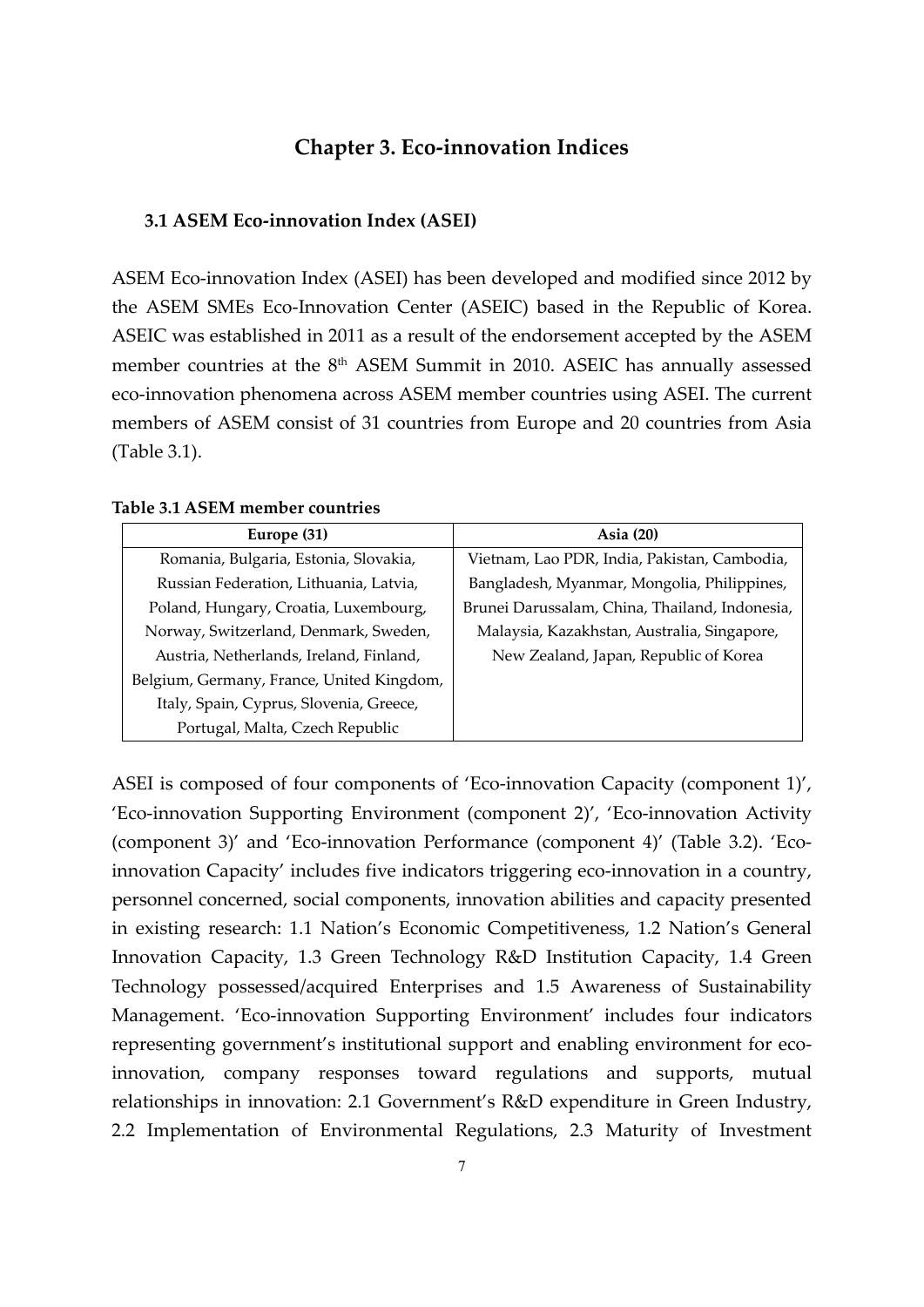Setting for Green Technology Industry and 2.4 Investment Scale of Green Technology SMEs. 'Eco-innovation Activity' includes five indicators representing degree of advance and implementation of eco-innovation in corporates and usage of eco-resources in overall economy: 3.1 Commercialization Level of Green Technology, 3.2 Enterprises' Participation on Environmental Management System, 3.3 Economic Influence of Leading Environmentally Responsive Enterprises, 3.4 Green Patents and 3.5 Activeness of Renewable Energy Utilization. 'Eco‐innovation Performance' includes six indicators representing outcomes of eco-innovation activities in economic, social and environmental area: 4.1 Level of Environmental Impact on Society, 4.2 CO<sub>2</sub> Emission Intensity, 4.3 Nation's Energy Sustainability Level, 4.4 Water Consumption Intensity, 4.5 Jobs in Green Technology Industry and 4.6 Green Industry Market Size. The total 20 indicators were originally considered from previous researches. Data were collected in 4 components with 20 indicators, among which 12 were eventually used for 2016 ASEI depending on data availability: three indicators (Indicator 1.1, 1.2 and 1.5) for "capacity", one indicator (Indicator 2.2) for "Supporting Environment", three indicators (Indicator 3.2, 3.4 and 3.5) for "activity" and five indicators (Indicator 4.1, 4.2, 4.3, 4.4 and 4.6) for "performance".

For cases with below 5% missing value ratio, the statistical method was applied to replace the missing values. To do this, Expectation‐Maximization (EM) algorithm based on likelihood‐based procedures was applied in the study. EM uses maximum‐ likelihood estimation to place missing values with highest probability for highest value based on constant repetition of estimation where Expectation (E‐step) and Maximization (M-step) are repetitively placed. Moreover, multiple imputations (MI) were used to estimate missing values. The missing values estimated from 100, 500, and 1000 iterations were the same.

The same weight was applied to 12 factors based on a suggestion by OECD (2005) and EIO (2012) for measuring factors. To make the values comparable, all the extracted values were transposed to standardized values using Min‐Max methodology (Jo et al., 2015).

In an empirical analysis, each eco-innovation index such as capacity, supporting environment, activities, and performance was calculated using the Min‐Max rescaling method based on the Expectation‐Maximization formula which provided scores that ranged from 0 to 100. Following the OECD and the Eurostat Oslo Manual for collecting and interpreting innovation data (OECD, 2005), an equivalent weight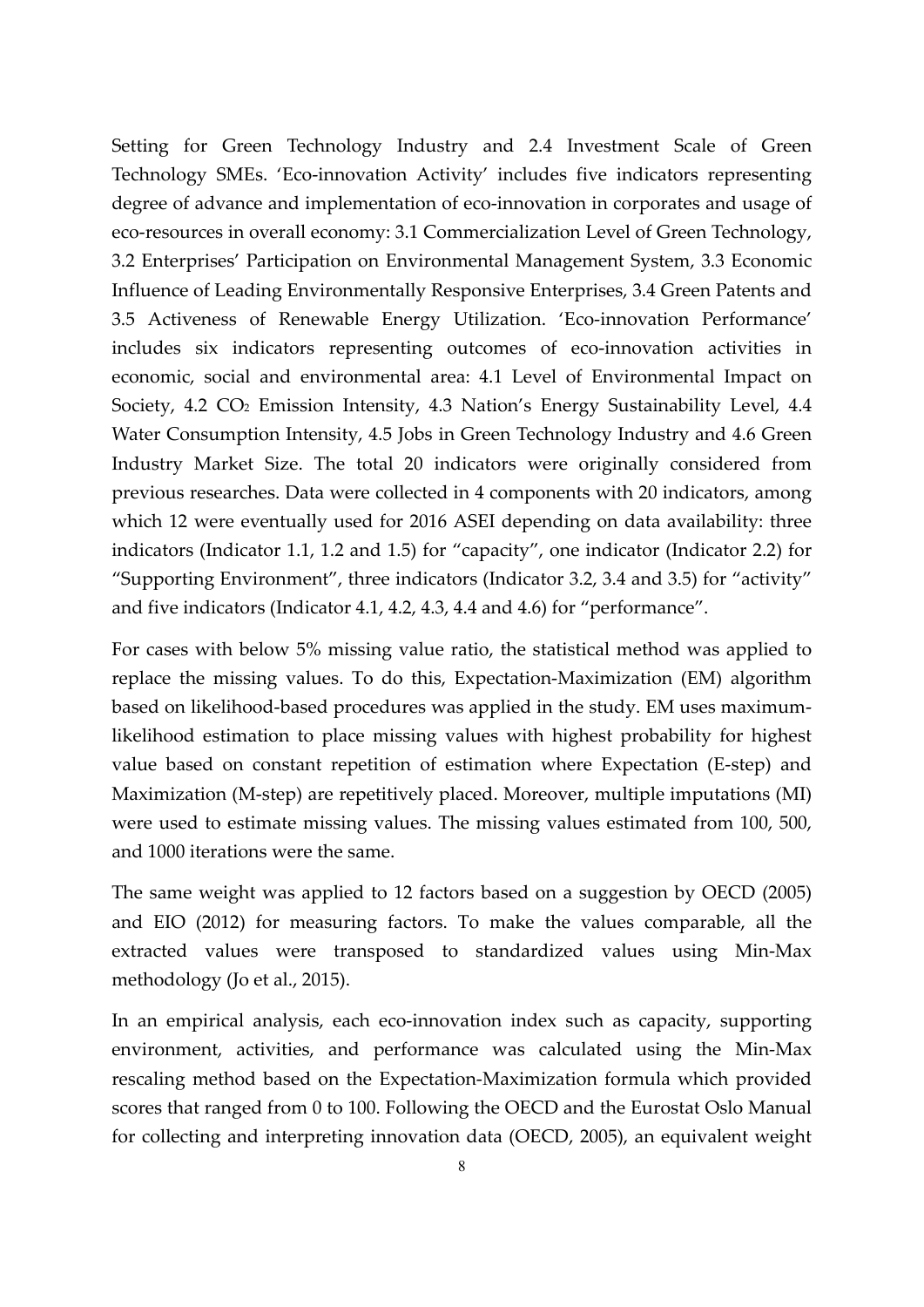was adopted when weighting scores for each component. The equal weighting implies that each component has the same worth but it also could be applied in the case when there is insufficient knowledge of casual relationships or lack of consensus on alternatives (OECD, 2005). Since both controlling a nation's various factors and comparing them is difficult in an equation, equal weighting was applied to estimate ASEI. The score of ASEI in each component (Eco-innovation Capacity, Supporting Environment, Activity and Performance) was calculated by the equal weight of 0.25. Each of the four components was calculated by the mean of the indicators included in the component.

| Component   | Indicators                                                   | <b>Obtained Data</b>                                                         | Data Source (Year)             | Measuring<br>Element                                                            |
|-------------|--------------------------------------------------------------|------------------------------------------------------------------------------|--------------------------------|---------------------------------------------------------------------------------|
|             | 1.1 Nation's<br>Economic<br>Competitiveness                  | Global<br>Competitiveness<br>Index (GCI)                                     | World Economic<br>Forum (2015) | Composite Index                                                                 |
|             | 1.2 Nation's General<br><b>Innovation Capacity</b>           | Global Innovation<br>Index (GII)                                             | <b>INSEAD</b> (2015)           | Composite Index                                                                 |
| Capacity    | 1.3 Green<br>Technology<br>R&D Institution<br>Capacity       | Cleantech                                                                    | Cleantech group<br>data        | Number of green<br>technology R&D<br>institutions,<br>centers and<br>university |
|             | 1.4 Green<br>Technology<br>possessed/acquired<br>Enterprises | Cleantech                                                                    | Cleantech group<br>data        | Number of green<br>technology<br>possessed firms                                |
|             | 1.5 Awareness of<br>Sustainability<br>Management             | <b>UN Global</b><br>Compact (UNGC)<br><b>Business Sector</b><br>participants | <b>UNGC (2015)</b>             | Number of<br>participating<br>enterprise                                        |
| Supporting  | 2.1 Government's<br>R&D<br>expenditure in<br>Green Industry  | <b>OECD</b> Statics                                                          | <b>OECD</b> (2013)             | Size of<br>expenditure                                                          |
| Environment | 2.2 Implementation<br>of<br>Environmental<br>Regulations     | <b>WEF Executive</b><br><b>Opinion Survey</b>                                | World Economic<br>Forum (2015) | Composite Index                                                                 |

#### **Table 3.2 Data source of ASEI**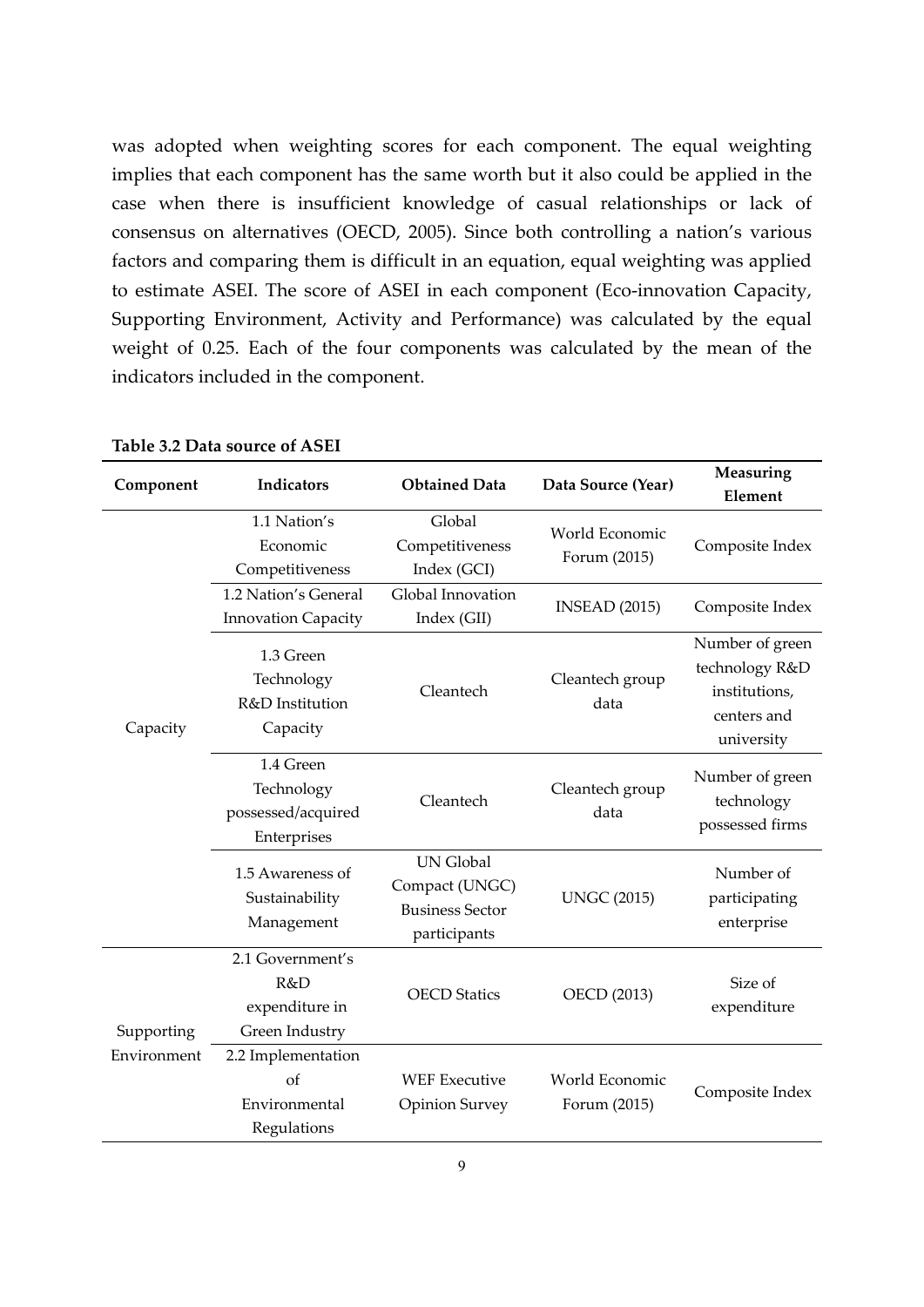| Value of<br>Cleantech group<br>investment<br>data<br>towards green                                             |
|----------------------------------------------------------------------------------------------------------------|
| technology firms                                                                                               |
| Number of<br>venture capitals<br>Cleantech group<br>and deals made<br>data<br>towards green<br>technology SMEs |
| Number of<br>companies with<br>Cleantech group<br>green technology<br>data<br>widely<br>commercialized         |
| Number of<br>IMF (2014)<br>participating<br>enterprise                                                         |
| Amount of<br>Trucost by<br>Newsweek (2015)<br>annual sales                                                     |
| Number of<br><b>OECD</b> (2014)<br>patent                                                                      |
| Measures the<br>contribution of<br>IEA (2015)<br>renewable to total<br>primary energy<br>supply                |
| EPI (2015)<br>Composite Index                                                                                  |
| International<br>Amount of<br>Carbon dioxide<br><b>Energy Agency</b><br>(2015)<br>generated                    |
| World Energy<br>Composite Index<br>Council (2015)                                                              |
|                                                                                                                |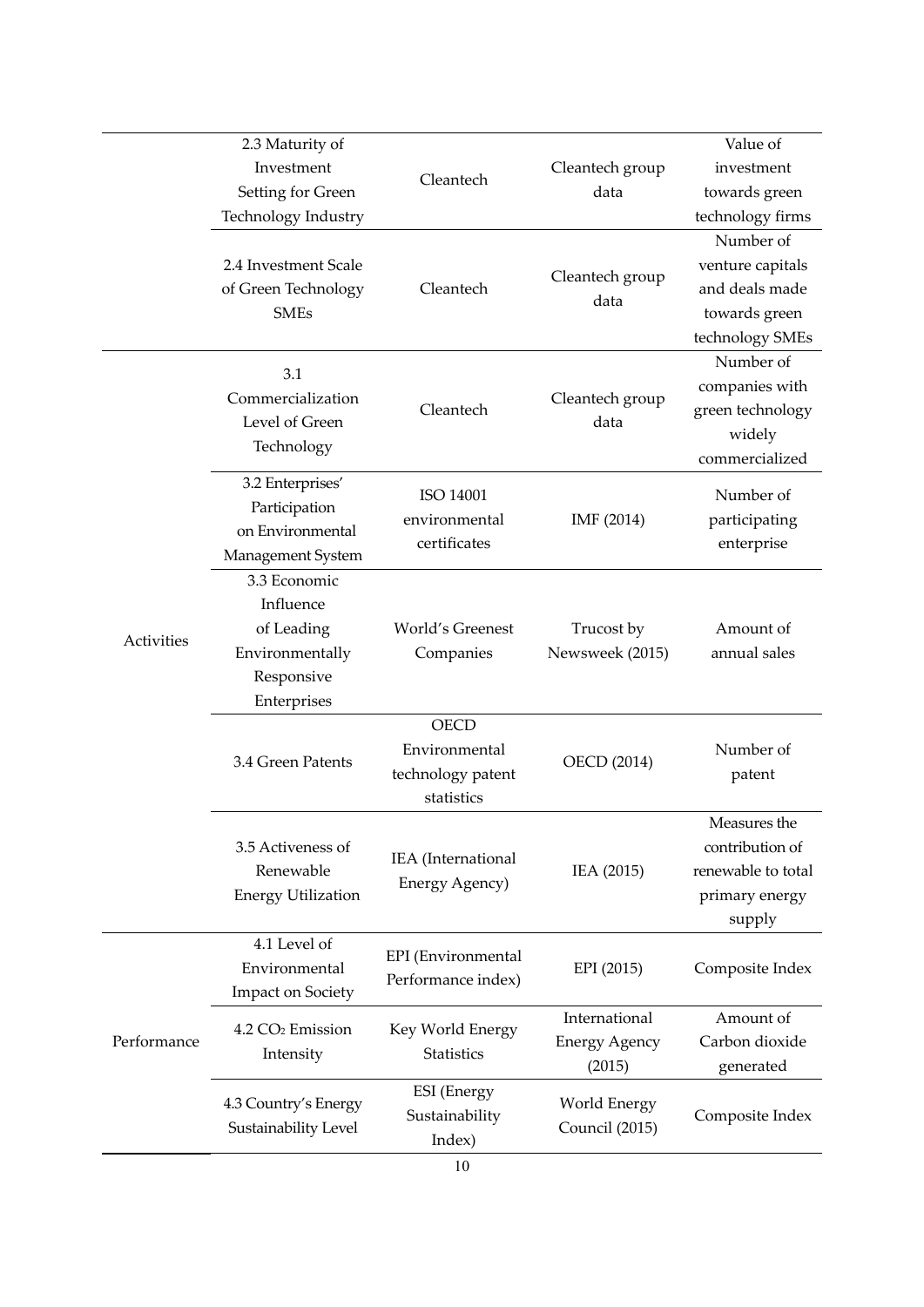|                                             | <b>IMD</b> (International                                                     |                                                                                                                 |                               |
|---------------------------------------------|-------------------------------------------------------------------------------|-----------------------------------------------------------------------------------------------------------------|-------------------------------|
|                                             | Institute for                                                                 |                                                                                                                 | Water                         |
| 4.4 Water                                   | Management                                                                    | <b>IMD</b> World                                                                                                | withdrawal for                |
| Consumption                                 | Development)                                                                  | Competitiveness                                                                                                 | each 1,000 USD                |
| Intensity                                   | World                                                                         | Yearbook (2014)                                                                                                 | of GDP in cubic               |
|                                             | Competitiveness                                                               |                                                                                                                 | meter                         |
|                                             | Yearbook                                                                      |                                                                                                                 |                               |
| 4.5 Jobs in Green<br>Technology<br>Industry | Cleantech                                                                     | Cleantech group<br>data                                                                                         | Number of<br>employees        |
| 4.6 Green Industry<br>Market Size           | UK BIS (The UK<br>Department for<br><b>Business Innovation</b><br>and Skills) | <b>LCEGS</b> (Low<br>Carbon and<br>Environmental<br>Goods and<br>Services) Country<br>Market Size (2011-<br>12) | Green Industry<br>total sales |
|                                             |                                                                               |                                                                                                                 | Source: Park et al. (2016: 4) |

#### **3.2 Eco‐Innovation Scoreboard (ECO‐IS)6**

-

Eco‐Innovation Observatory (EIO) established in 2009 is an initiative financed by the European Commission's Directorate‐General for the Environment from the Competitiveness and Innovation framework Programme (CIP) working to observe the types, degrees and impacts of eco-innovation in the EU. EIO has developed Eco-Innovation Scoreboard (Eco‐IS) as a tool to assess and illustrate eco‐innovation performance across the EU Member States in 2010. As of 2015, Eco-IS presents ecoinnovation of 28 Member States of EU7. The scoreboard consists of 16 indicators grouped into five components: eco‐innovation inputs (component 1), eco‐innovation activities (component 2), eco-innovation outputs (component 3), resource efficiency outcomes (component 4) and socio‐economic outcomes (component 5) (Table 3.3). 'Eco-innovation Input' includes three indicators triggering eco-innovation in a country, research, personnel concerned and investment: 1.1 Governments environmental and energy R&D appropriations and outlays, 1.2 Total R&D

<sup>6</sup> At the chapter 3.2, contents from the Technical Note of Eco‐Is (Giljum et al., 2016) are summarized.

<sup>7</sup> Austria, Belgium, Bulgaria, Croatia, Cyprus, Czech Republic, Denmark, Estonia, Finland, France, Germany, Greece, Hungary, Ireland, Latvia, Lithuania, Luxembourg, Malta, Netherlands, Poland, Romania, Slovakia, Slovenia, Spain, Sweden, United Kingdom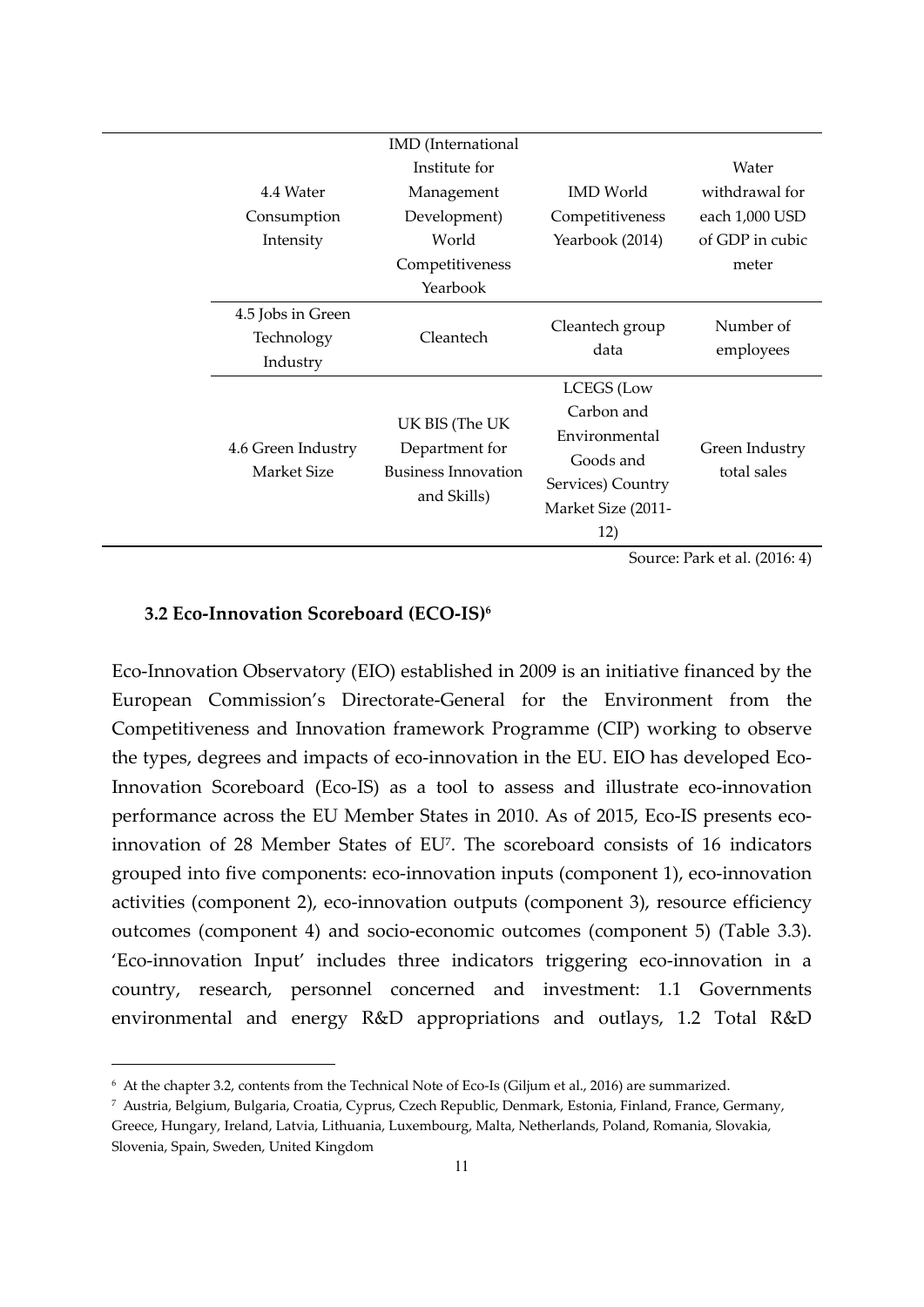personnel and researchers, and 1.3 Total value of green early stage investments. 'Eco-innovation activities' include three indicators representing firm's innovative activities for reducing material input and energy input per unit output and for creating environmental management system: 2.1 Firms having implemented innovation activities aiming at a reduction of material input per unit output, 2.2 Firms having implemented innovation activities aiming at a reduction of energy input per unit output, and 2.3 ISO 14001 registered organizations. 'Eco-innovation Outputs' include three indicators representing degree of advance and implementation of eco-innovation in corporates and communication by scientists and media: 3.1 Eco-innovation related patents, 3.2 Eco-innovation related academic publications, and 3.3 Eco‐innovation related media coverage. 'Resource Efficiency Outcomes' includes four indicators representing outcomes of eco-innovation activities in the environmental area with the focus on productivity and intensity: 4.1 Material productivity, 4.2 Water productivity, 4.3 Energy productivity, and 4.4 GHG emissions intensity. 'Socio‐Economic Outcomes' include three indicators relating to eco-industries: 5.1 Exports of products from eco-industries, 5.2 Employment in ecoindustries and 5.3 Turnover in eco-industries.

According to the Technical Note of Eco‐IS (Giljum et al., 2016: 4), country specific figures of the single indicator are weighted with the share of population in order to calculate an EU average which corrects for the bias of smaller Member States. Therefore the EU average of a sub‐indicator presents the weighted mean of all country specific data of the EU Member States. The EU average of indicators that display absolute numbers is built directly by summing up the underlying data.

In order to exclude statistical outliers, the 5 % and the 95 % Quantile are introduced as thresholds. Values above/below the thresholds are replaced by the corresponding threshold value. The EU average is calculated with the data corrected by the thresholds. To normalize the various indicators, a "Distance-to-reference<sup>8"</sup> method, with the EU average defined as the reference, is used and a value of 100 is set. Countries with higher figures than the EU average obtain a higher score than 100 and countries with lower figures achieve less, depending on the deviation from the

-

<sup>8 &</sup>quot;Distance to a reference measures the relative position of a given indicator vis-à-vis a reference point. This could be a target to be reached in a given time frame. (ellipsis) The reference country could be the average country of the group and would be assigned a value of 1, while other countries would receive scores depending on their distance from the average. Hence, standardised indicators that are higher than 1 indicate countries with above‐average performance" (OECD, 2005: 28).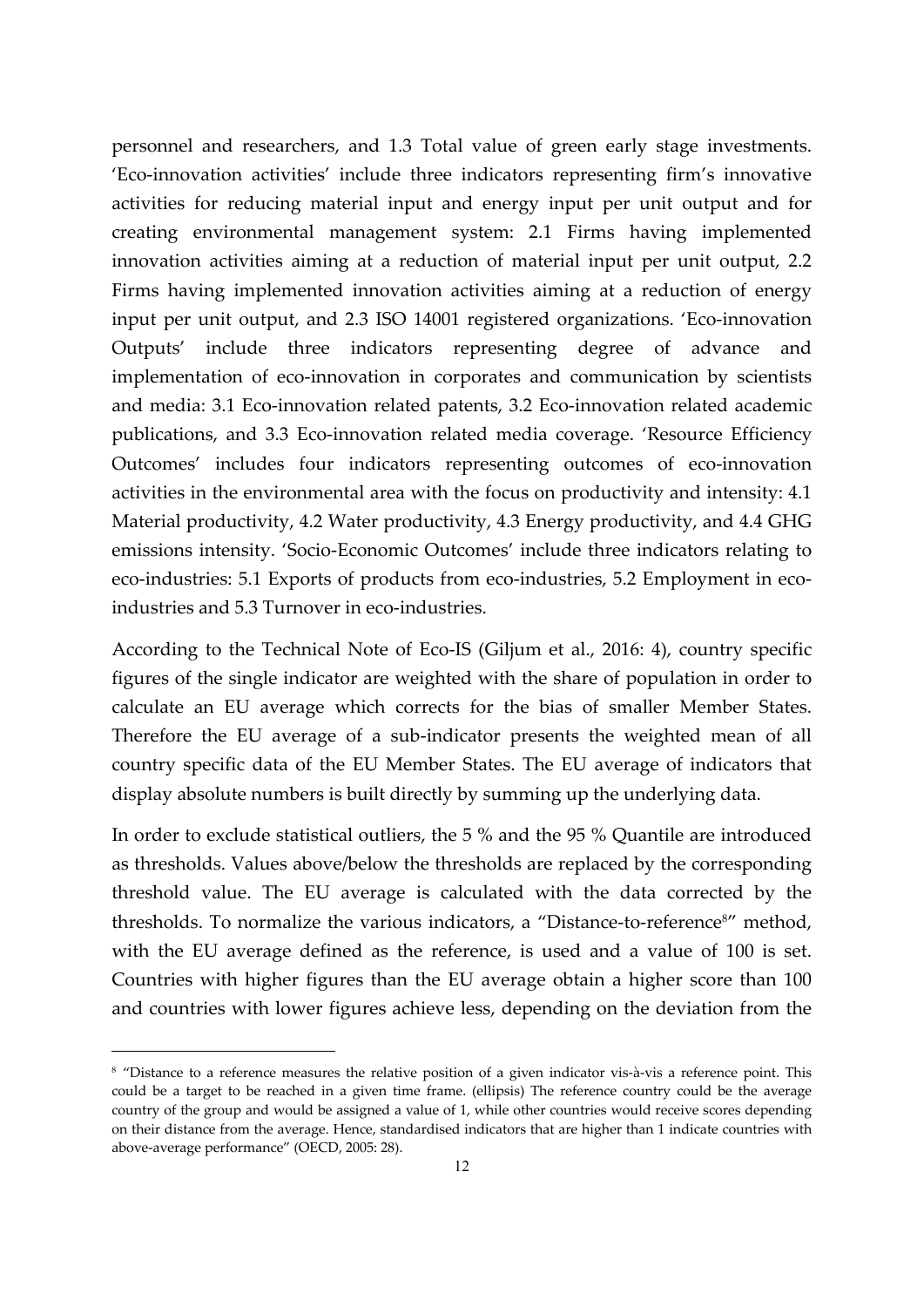EU average.

Unlike ASEI, missing data are not replaced by estimations. Countries for which data is not available do not get a result for the respective indicator. The score of the index in each of the five components is calculated by the unweighted mean of the underlying indicators. Consequently, each indicator has the same weighting in the five components. The overall scoreboard of an EU Member State is calculated by the unweighted mean of the 16 sub‐indicators in order to avoid bias by components of the scoreboard which consist only of a few indicators.

| Component                           | <b>Factors</b>                                                                                                                           | Data Source<br>(Year)                     | <b>Measuring Element</b>                                                                                       |
|-------------------------------------|------------------------------------------------------------------------------------------------------------------------------------------|-------------------------------------------|----------------------------------------------------------------------------------------------------------------|
|                                     | 1.1<br>Governments<br>environmental and energy<br>R&D<br>appropriations<br>and<br>outlays                                                | <b>EUROSTAT</b><br>(2014)                 | Governments budget<br>appropriations and<br>outlays (% of GDP)                                                 |
| 1. Eco-<br>innovation<br>inputs     | 1.2 Total R&D personnel and<br>researchers                                                                                               | <b>EUROSTAT</b><br>(2014)                 | Number of R&D<br>personnel and<br>researchers<br>(% of total<br>employment)                                    |
|                                     | 1.3 Total value of green early<br>stage investments                                                                                      | Cleantech (2012-<br>2015)                 | Total value of<br>investments<br>(USD/capita)                                                                  |
|                                     | 2.1<br>Firms<br>having<br>implemented<br>innovation<br>activities<br>aiming<br>at<br>a<br>reduction of material input<br>per unit output | <b>EUROSTAT</b><br>(2008)                 | Number of firms<br>having implemented<br>innovation activities<br>for material efficient<br>(% of total firms) |
| 2. Eco-<br>innovation<br>activities | 2.2<br>Firms<br>having<br>implemented<br>innovation<br>activities<br>aiming<br>at<br>a<br>reduction of energy input<br>per unit output   | <b>EUROSTAT</b><br>(2008)                 | Number of firms<br>having implemented<br>innovation activities<br>for energy efficiency<br>(% of total firms)  |
|                                     | registered<br><b>ISO</b><br>14001<br>2.3<br>organizations                                                                                | ISO Survey of<br>Certifications<br>(2014) | Number of ISO 14001<br>registered<br>organizations<br>(per mln population)                                     |

#### **T**a**ble 3.3 Data source of Eco‐IS**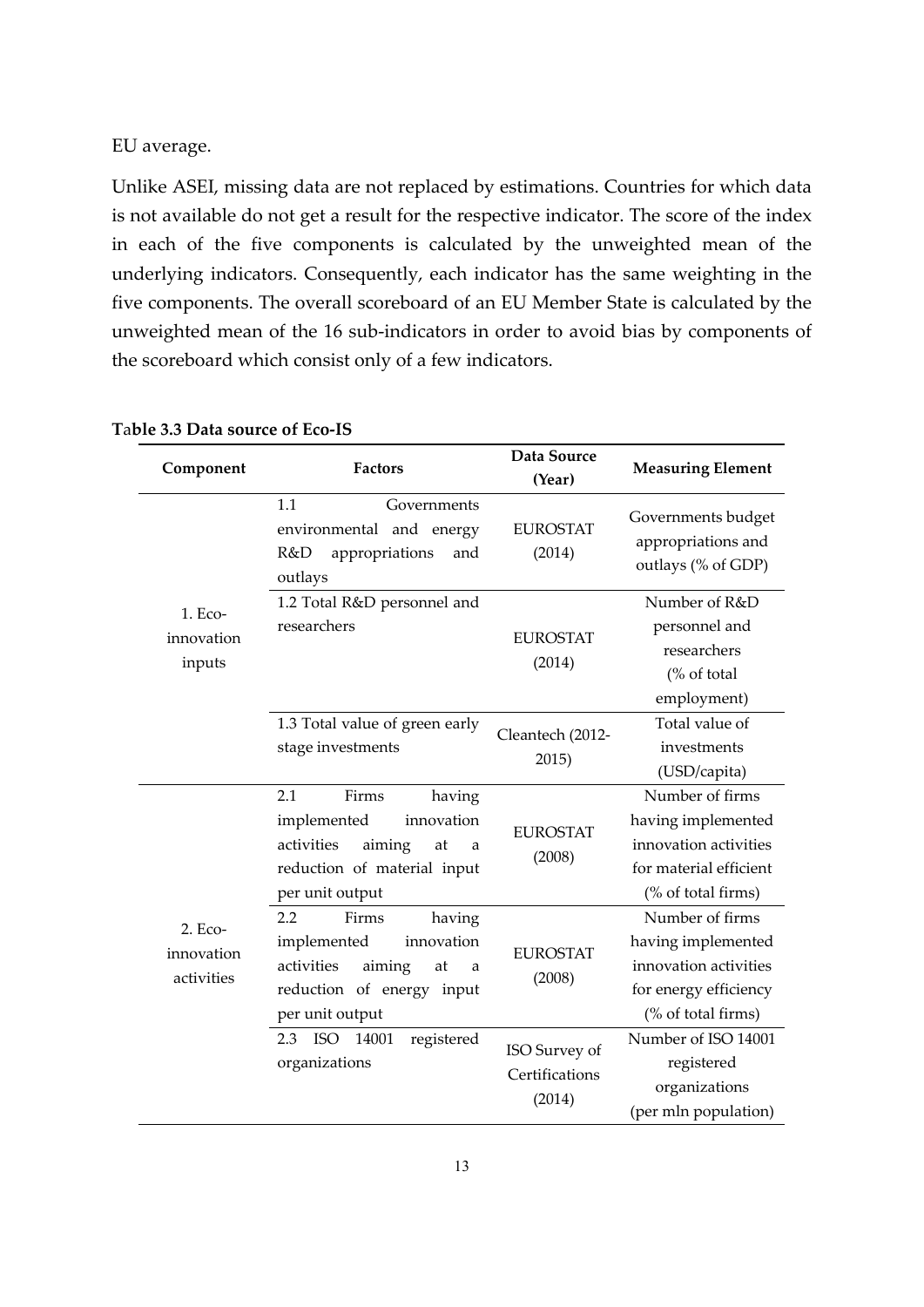|               | Eco-innovation<br>related<br>3.1 | Patstat (2012)  | Number of patents     |
|---------------|----------------------------------|-----------------|-----------------------|
|               | patents                          |                 | (per mln population)  |
| 3. Eco-       | Eco-innovation related<br>3.2    |                 | Number of             |
| innovation    | academic publications            | Scopus (2014)   | publications          |
| outputs       |                                  |                 | (per mln population)  |
|               | Eco-innovation<br>related<br>3.3 | Meltwater       | per number of         |
|               | media coverage                   | (2015)          | electronic media      |
|               | 4.1 Material productivity        |                 | Direct material       |
|               |                                  | <b>EUROSTAT</b> | productivity          |
|               |                                  | (2007)          | (GDP/Domestic         |
|               |                                  |                 | material              |
|               |                                  |                 | Consumption)          |
| 4.            | 4.2 Water productivity           | Water Footprint |                       |
| Environmental |                                  | Network         | GDP/Water footprint   |
| outcomes      |                                  | $(1996 - 2005)$ |                       |
|               | 4.3 Energy Productivity          |                 | Energy productivity   |
|               |                                  | <b>EUROSTAT</b> | (GDP/gross inland     |
|               |                                  | (2013)          | energy                |
|               |                                  |                 | consumption))         |
|               | 4.4 GHG emissions intensity      | EEA (2013)      | CO <sub>2e</sub> /GDP |
|               | 5.1 Exports of products from     | <b>EUROSTAT</b> | % of total exports    |
|               | eco-industries                   | (2014)          |                       |
| 5. Socio-     | Employment<br>5.2<br>in<br>eco-  |                 | % of total            |
| economic      | industries<br>circular<br>and    | Orbis (2014)    | employment across     |
| outcomes      | economy                          |                 | all companies         |
|               | 5.3 Revenue in eco-industries    |                 | % of total revenue    |
|               |                                  | Orbis (2014)    |                       |

Source: Giljum and Lieber (2016: 3)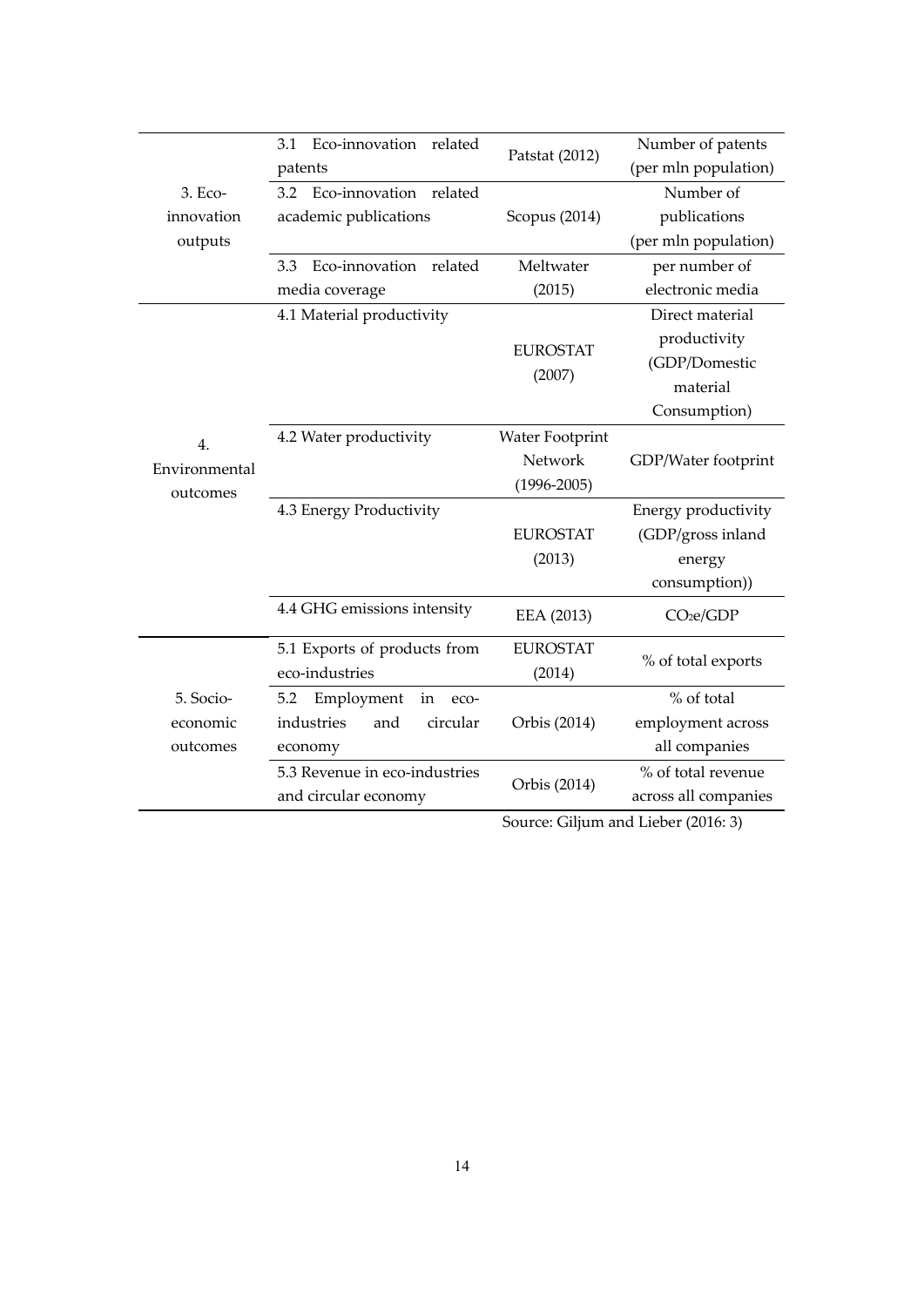## **Chapter 4. Analysis Method**

We analyze two eco-innovation indices –ASEI and Eco-IS - with following four foci: 1) Relevance of covering areas and stakeholders, 2) Ability to indicate changes, 3) Directions towards common goals and 4) Ability to facilitate further changes (Table 4.1). Strength and weakness is described with the above four foci.

| Analysis foci                         | Description                                                     |  |
|---------------------------------------|-----------------------------------------------------------------|--|
| Relevance of covering<br>areas and    | Appropriateness of priority issues, consideration of            |  |
| stakeholders                          | stakeholders                                                    |  |
| Ability to indicate changes           | Validity, consistency, reliability, measurability, cost-        |  |
|                                       | effectiveness                                                   |  |
|                                       | Linkage with well-articulated visions and social, environmental |  |
| Directions towards common goals       | and economic goals                                              |  |
|                                       | Encouragement to governmental action and enterprises'           |  |
| Ability to facilitate further changes | strategies,                                                     |  |
|                                       | foresight on future action                                      |  |

**Table 4.1 Four foci for analyzing eco‐innovation indices** 

#### *Relevance of covering areas and stakeholders*

Index should present priority issues of eco-innovation appropriately (Hollander 2002). We analyze to what extent the index covers relevant issues of eco-innovation. As relevant issues of eco-innovation, nine sectors of green economy (UNEP, 2011) are considered; building, energy, agriculture/fishery/forestry, manufacturing & industry, tourism, transport, waste, water, and climate change (Figure 4.1).

Various stakeholders including governments, enterprises, investors, NGOs etc. exist in the field of eco-innovation. Index can be meaningful and useful to multiple stakeholders (Phillips, 2003). It is also important to address actors outside the usual suspicious and go beyond eco-industries, for others to undertake relevant activities too and to need to be covered as well as enabled. The role of the government is crucial for implementing and diffusing eco-innovation at the national level. Governments can develop a national system that enables producing eco-friendly goods and services. Governments can establish and implement policy instruments for eco-innovation, such as environmental regulations, financial schemes, and programs for supporting R&D and fostering eco-markets (Jang et al., 2015d).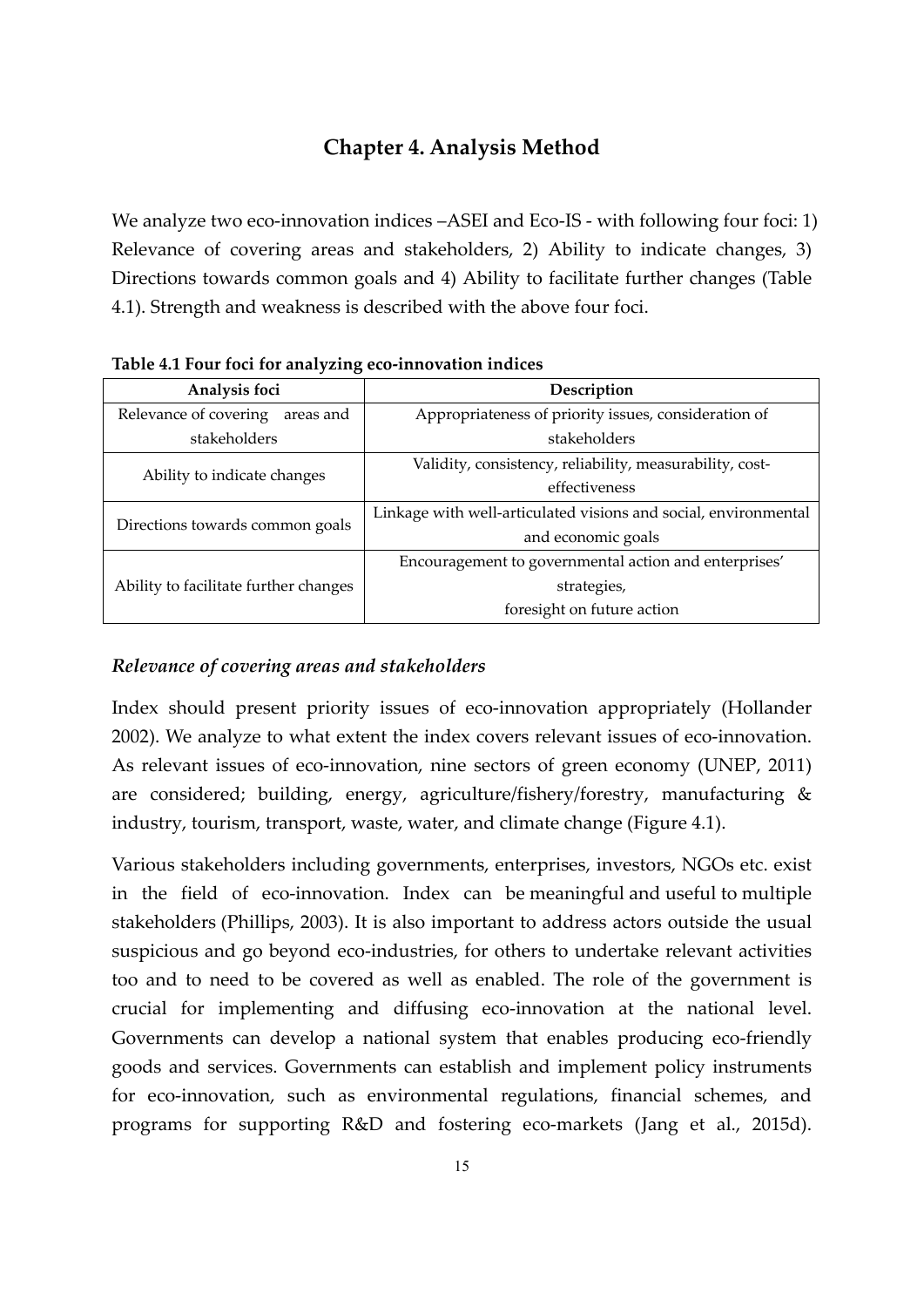Business and industry play a crucial role in reducing impacts on resource use and the environment through more efficient production processes, preventive strategies, and cleaner production technologies and procedures. Citizens as consumers have demands on eco-products, and may become involved in innovation activities. Consumers' behavior contributes to building green markets. NGOs set the environmental issues at the society and collaborate with other actors to create sustainable life. Investors can influence eco-innovation through green investment (Inderst et al., 2012). Therefore, eco‐innovation index can be used by multiple stakeholders. It shall also provide useful information for stakeholders in order to encourage further action.



Figure 4.1 Sectors of eco-innovation

#### *Ability to indicate changes*

The index should present changes of phenomena in the certain area. Here validity, reliability, measurability, comprehensiveness, cost-effectiveness, comparability and accessibility of data can be considered (Table 4.2). Validity means that data is well‐ grounded and accurately depict a real situation of eco-innovation. It can be evaluated by a way to build a logical structure of index and to collect and handle data. Consistency and reliability can be judged if indicators can be reliable for a period of time. In particular, transparency and quality of data are significant.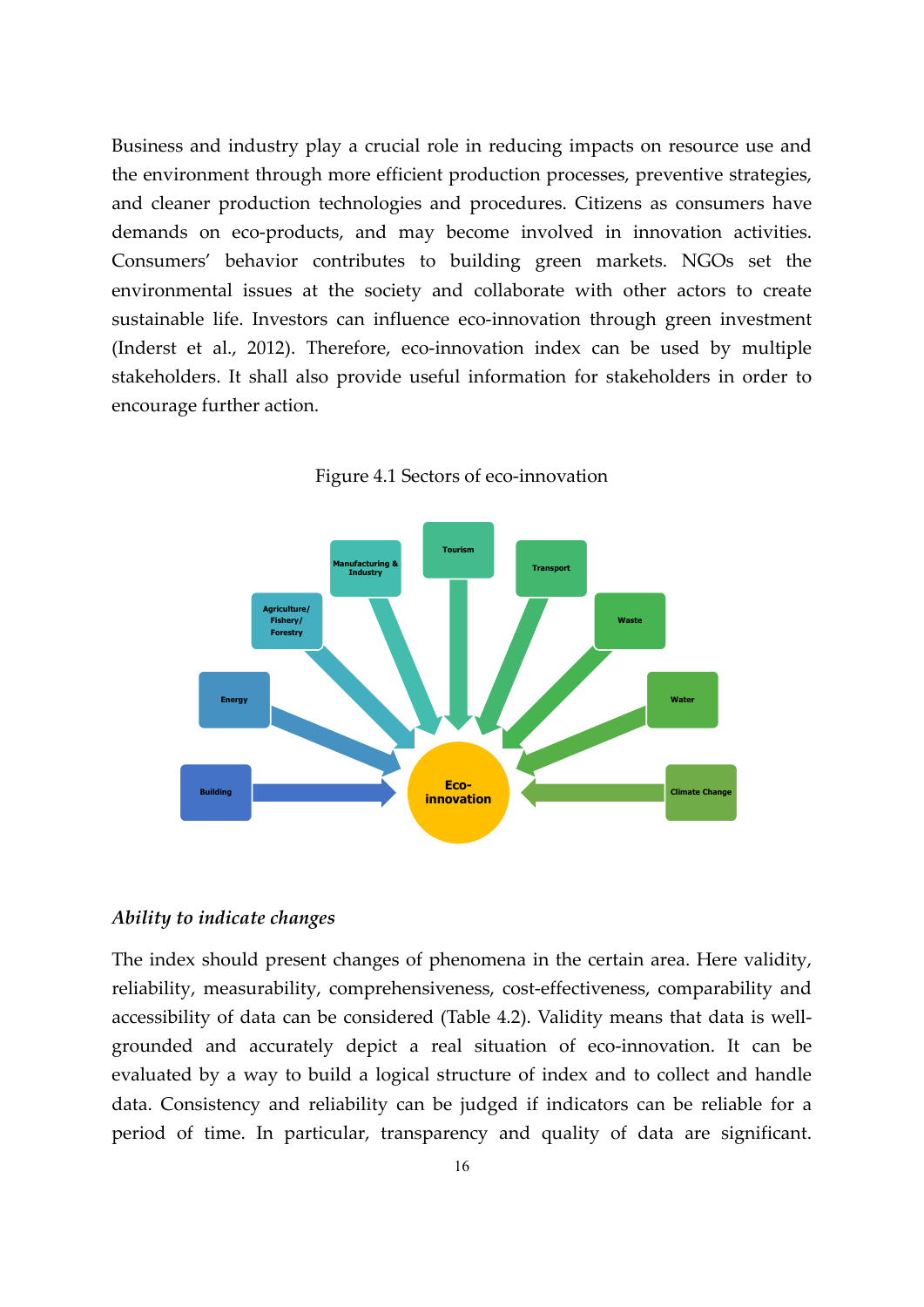Measurability of indices will be assessed if data can be obtained for a community, especially in a nation level. It is related to defining indicators and clarifying measurement tools. Comprehensiveness can be judged by covering parts of ecoinnovation. Cost-effectiveness can be assessed with costs of data collection. For example, free data by international organizations has high cost-effectiveness. Comparability is checked if indicators can be compared with other communities. It is related to geographic areas covered by the index, such as cities, countries and regions. Accessibility of data means affordable, and open‐access data is preferable.

| Category                    | <b>Meaning</b>                                                     |
|-----------------------------|--------------------------------------------------------------------|
| Validity                    | well-grounded in data and accurately depicting a real situation    |
| Consistency and reliability | can be researched reliably over a period of time                   |
| Measurability               | data can be obtained for a community                               |
| Comprehensiveness           | represents many parts of an issue and reduces the need for excessi |
|                             | ve number of indicators                                            |
| Cost-effectiveness          | data collection is not overly expensive                            |
| Comparability               | sufficiently general that it can be compared with other communiti  |
|                             | es                                                                 |
| Accessibility               | Use affordable, relevant, and accessible data sources              |

**Table 4.2. Meaning of analysis categories of ability to indicate changes**

[Source] Hollander (2002) & Phillips (2003)

#### *Directions towards common goals*

The index can have an orientation towards common goals. The index should clearly state and accurately reflect its intent and be consistent with well‐articulated vision statements and goals (Phillips, 2003). Indicators can inform via time series about a direction of changes, and thus if the activities come closer to common goals. Ecoinnovation is a means to achieve sustainable development. Therefore, in principle, an eco‐innovation index should be connected with sustainable development. Here it will be measured how the index is connected with sustainable development goals (SDGs). On 25th September 2015, the United Nations General Assembly formally adopted the universal, integrated and transformative 2030 Agenda for Sustainable Development, along with a set of 17 Sustainable Development Goals and 169 associated targets. SDGs address the multiple interlinked global challenges of eradicating poverty, ensuring environmental sustainability, achieving economic equity, ensuring gender equality, tackling climate change, building resilience,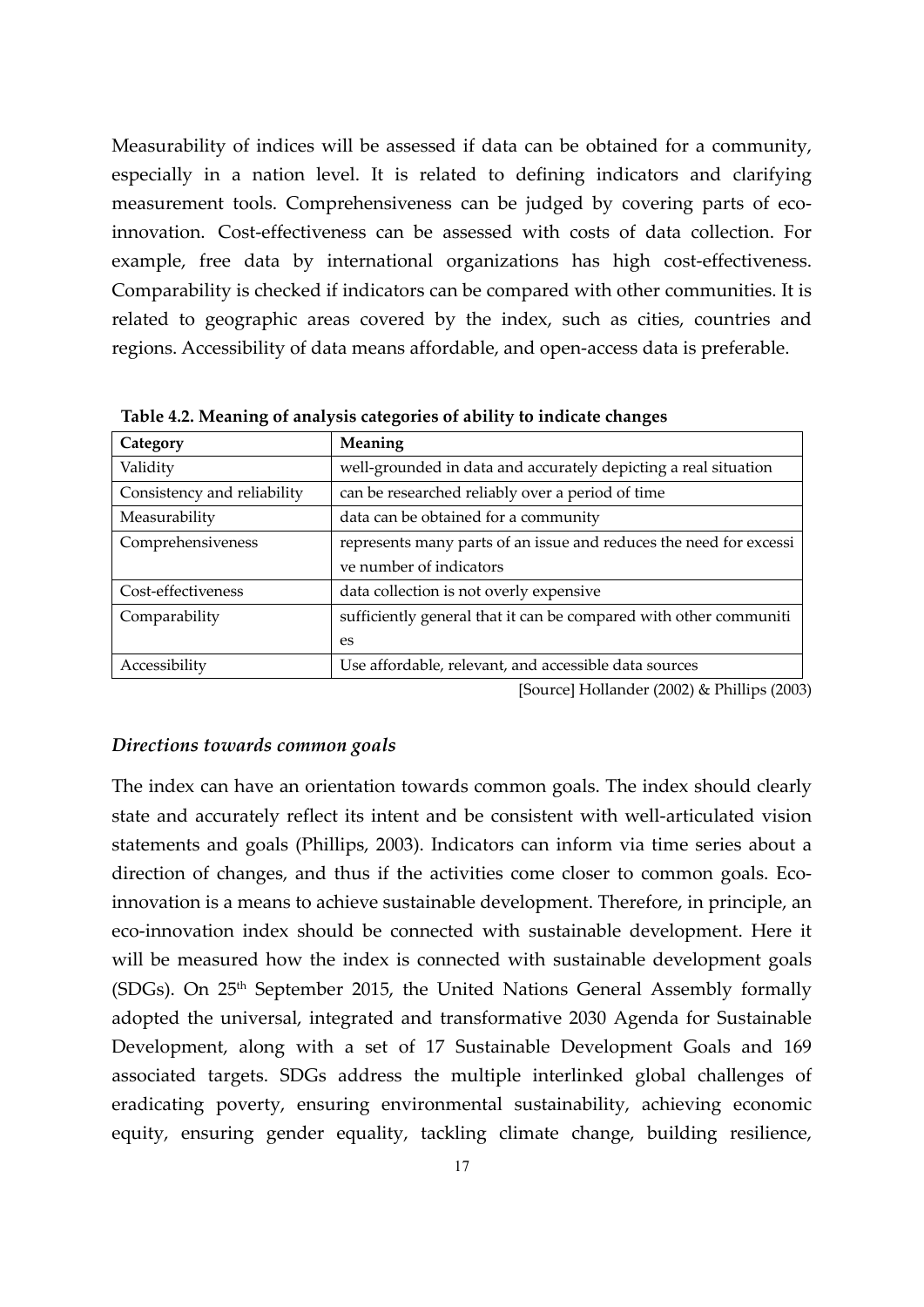managing equitable distribution of natural resources, realizing human rights, and reducing inequality between and within populations.

#### *SDGs as common goals*

- 1. End poverty in all its forms everywhere
- 2. End hunger, achieve food security and improved nutrition and promote sustainable agriculture
- 3. Ensure healthy lives and promote well‐being for all at all ages
- 4. Ensure inclusive and equitable education and promote lifelong learning opportunities for all
- 5. Achieve gender equality and empower all women and girls
- 6. Ensure availability and sustainable management of water and sanitation for all
- 7. Ensure access to affordable, reliable, sustainable and modern energy for all
- 8. Promote sustained, inclusive and sustainable economic growth, full and productive employment and decent work for all
- 9. Build resilient infrastructure, promote inclusive and sustainable industrialization and foster innovation
- 10. Reduce inequality within and among countries
- 11. Make cities and human settlements inclusive, safe, resilient and sustainable
- 12. Ensure *sustainable consumption and production* patterns
- 13. Take urgent action to combat climate change and its impacts
- 14. Conserve and sustainable use the oceans, seas and marine resources for sustainable development
- 15. Protect, restore and promote sustainable use of terrestrial ecosystems, sustainably mange forests, combat desertification, and halt and reverse land degradation and halt biodiversity loss
- 16. Promote peaceful and inclusive societies for sustainable development, provide access to justice for all and build effective, accountable and inclusive institutions at all
- 17. Strengthen the means of implementation and revitalize the global partnership for sustainable development

#### *Ability to facilitate further changes*

The index presents the situation of eco-innovation at the national level. The value of index can influence decision-making in the field of eco-innovation. Here applicability of the index will be considered. Index could facilitate countries' changes through assessing strengths and weakness and learning lessons from others. Index can become a part of scenarios and modelling, ideally co-produced with stakeholders. Eco-innovation index influences public awareness of eco-innovation. It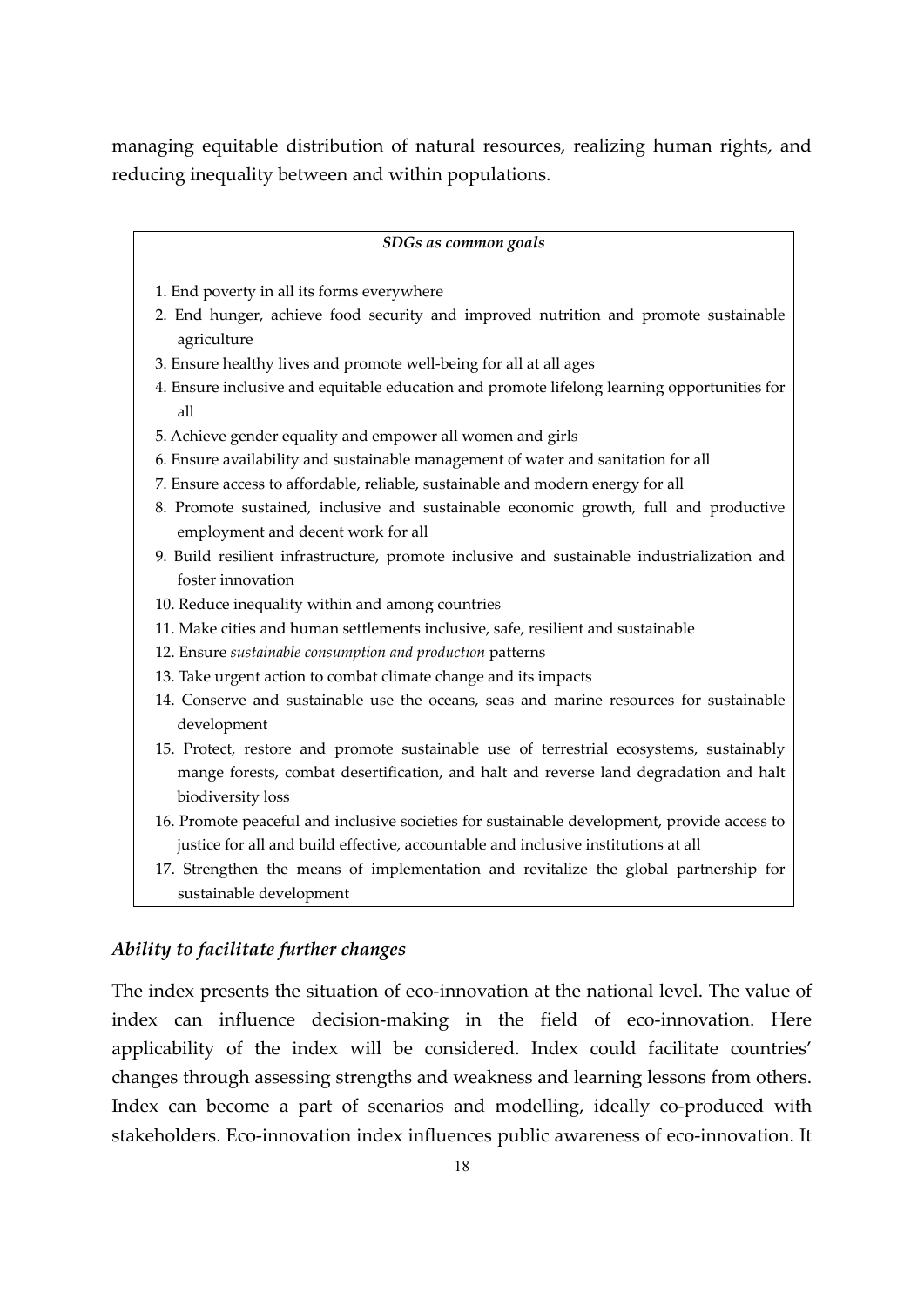is necessary to interpret how the index is unambiguous and understandable to diverse audiences (Phillips, 2003). Index can be used in establishing and implementing eco-innovation strategies by governments, enterprises and investors. Also, the attractiveness of the index to the media will be reviewed (Hollander, 2002).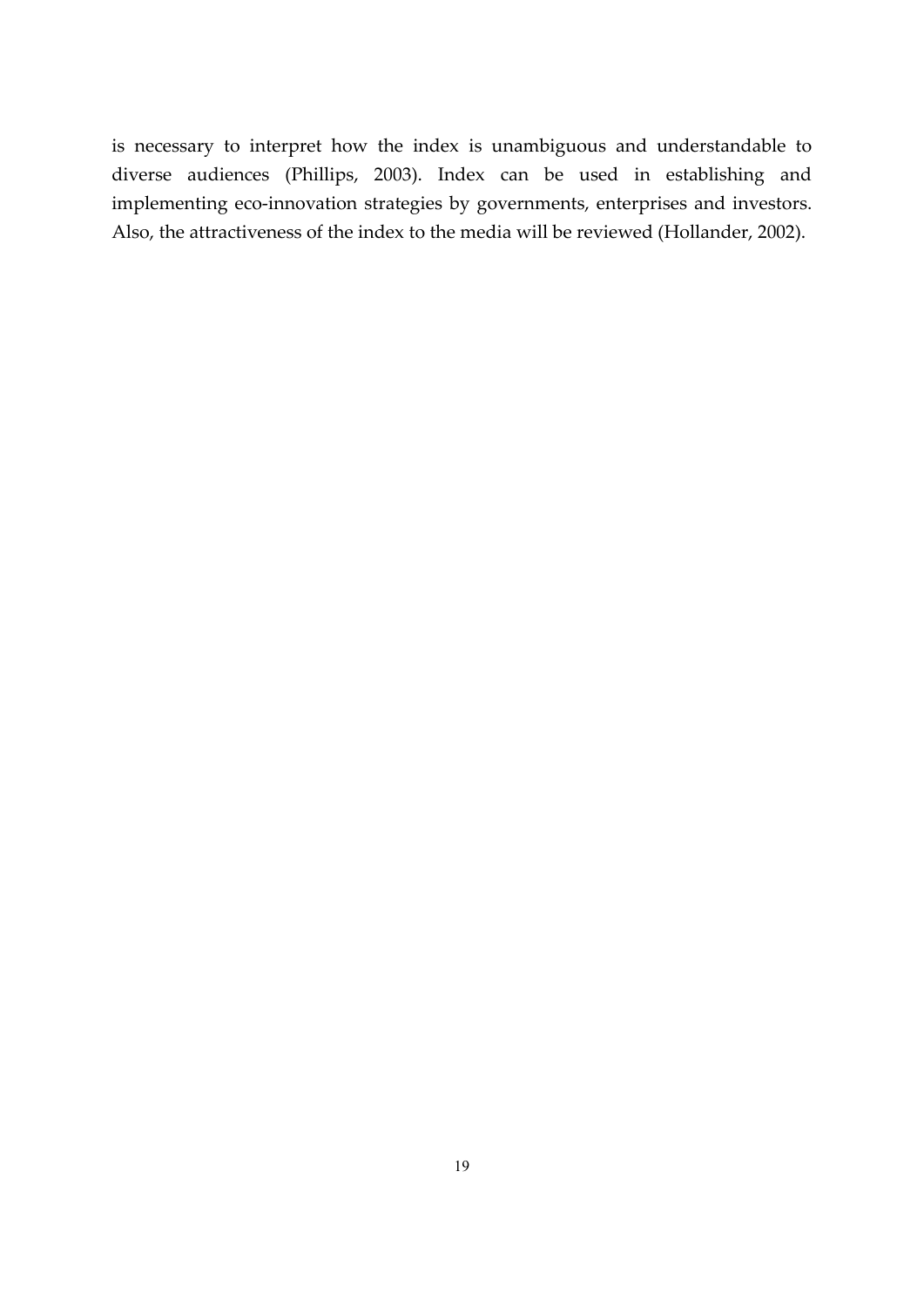## **Chapter 5. Analysis Results of Eco‐innovation Indices**

#### **5.1 ASEI**

#### *5.1.1 Relevance of covering areas and stakeholders*

ASEI was developed to measure eco-innovation at the country level. It informs the national state related to eco-innovation in 51 ASEM member countries, covering both Europe and Asia. ASEI measures four components consisting of capacity, supporting environment, activity and performance. The components cover a complex process of eco-innovation including input, output and impact of eco-innovation.

In general, ASEI uses overarching indicators covering various sectors within a country. In particular, as a composite index, economic competitiveness (1.1) and general innovation capacity (1.2) indicate eco‐innovation capacity. Green patent (3.4) and green market (4.6) present eco-innovation activities and performance across sectors. In addition, ASEI presents eco-innovation in the specific sectors. It includes indicators regarding the specific issues of eco-innovation such as climate change, water and energy.  $CO<sub>2</sub>$  emission density (4.2) and Green Industry Market Size (4.6) regarding low carbon goods and services are related to the sector of climate change. Two indicators including activeness of renewable energy utilization (3.5) and country's energy sustainability level (4.3) present the energy sector. Water consumption density (4.4) indicates an eco-innovation performance. Many indicators of ASEI use the term of 'green technology (indicator 1.3, 1.4, 2.1, 2.3, 2.4 and 3.1)' and 'green industry (indicator 4.5 and 4.6)'. The indicators on green technology and green industry present capacity, support environment and performance of ecoinnovation.

ASEI has indicators covering performances by different stakeholders including government, industries and society. Some indicators present governmental capacities and policies including nation's economic competitiveness (1.1), nation's general innovation capacity (1.2) governmental expenditure on green R&D (2.1) and implementation of environmental regulations (2.2). Other indicators of ASEI present eco-innovation supporting environment and activities by enterprises such as commercialization level of green technology firms (3.1), environmental management (3.2), economic influence of leading environmentally responsive firms (3.3), and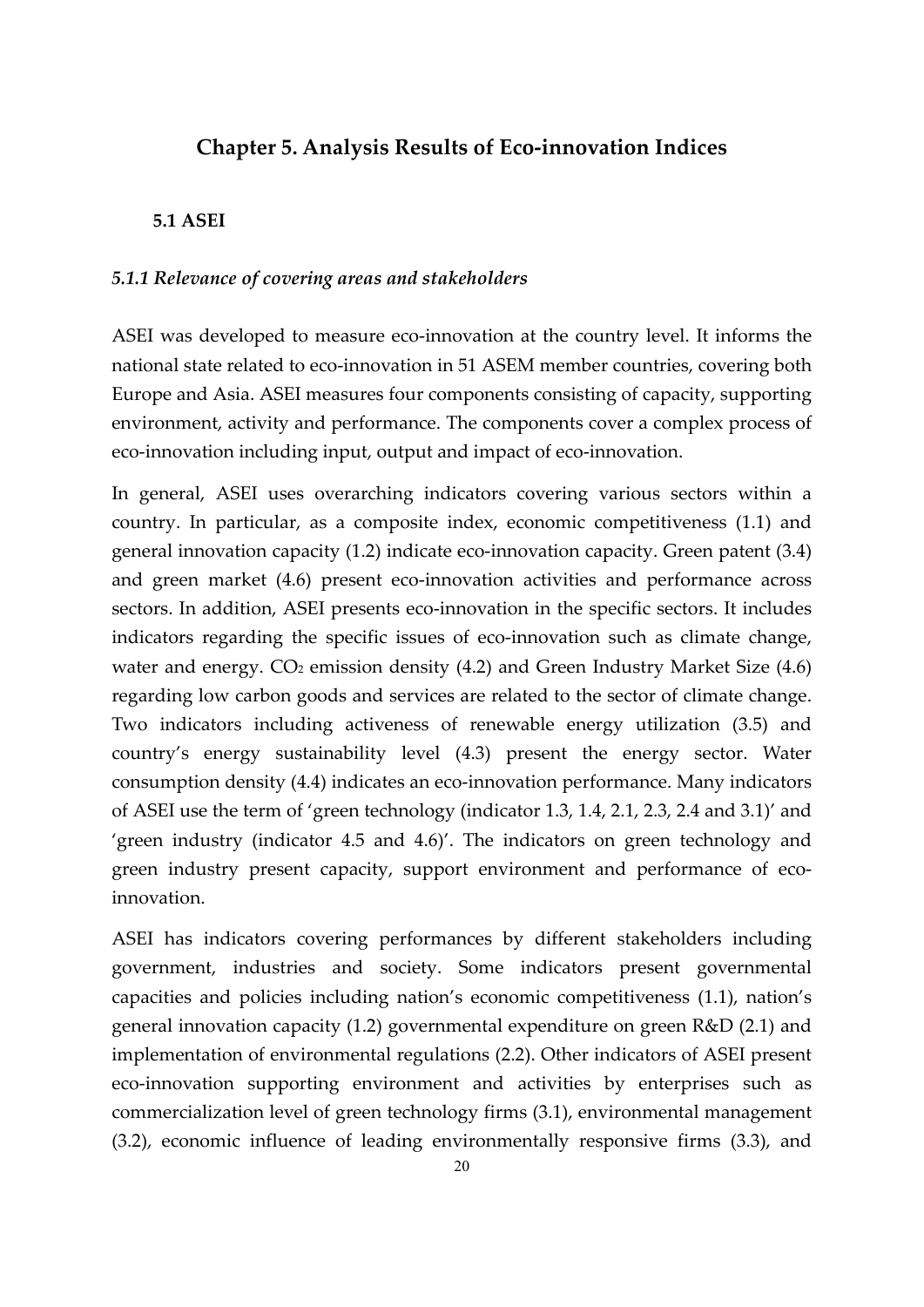green patents (3.4). Finally other indicators are related to performance by investors including investment setting for green technology industry (2.3) and investment scale towards green technology SMEs (2.4).

ASEI is oriented at green technology and green industry. Eight indicators regarding green technology and green industry present all four components of ASEI. Seven indicators related to green technology and green industry have not been measured due to data accessibility. Related data were not available in all target countries, especially in Asian countries. For keeping these indicators, it is necessary to build a database covering all target countries.

Therefore ASEI covers performances by different stakeholders and sets green technology and green industry as high priority issues.

#### *5.1.2 Ability to indicate changes*

ASEI implies a country level status on eco-innovation, based on an analytical framework of eco-innovation (Jo et al., 2015). The indicators have clear definition on measuring factors, measuring elements and measuring procedures so data can be properly collected. The index adopted composite indicators which would cost much if measured. Most indicators of ASEI are measured with public and free data which were offered by international organizations such as International Energy Agency, OECD, World Economic Forum etc. However, six indicators are established depending on the data of *Cleantech*. The data of *Cleantech* has some limitation due to its accessibility, cost-effectiveness and comparability. The data covers just EU member countries, and the subscription cost is 10,000 USD per annum. In addition, there is no consistency in measuring the indicators. To keep the indicators, an alternative data source is required. Moreover, for some countries, the statistical method (EM algorithm) was applied to replace the missing values due to absence of data. Therefore, the scores could not present a real situation of eco-innovation.

As mentioned above, to measure indicators regularly in all target countries, it is necessary to build a system on collecting indicators data covering Asian countries in an effective and timely manner.

The index pursuits to present a general situation of eco-innovation of a country by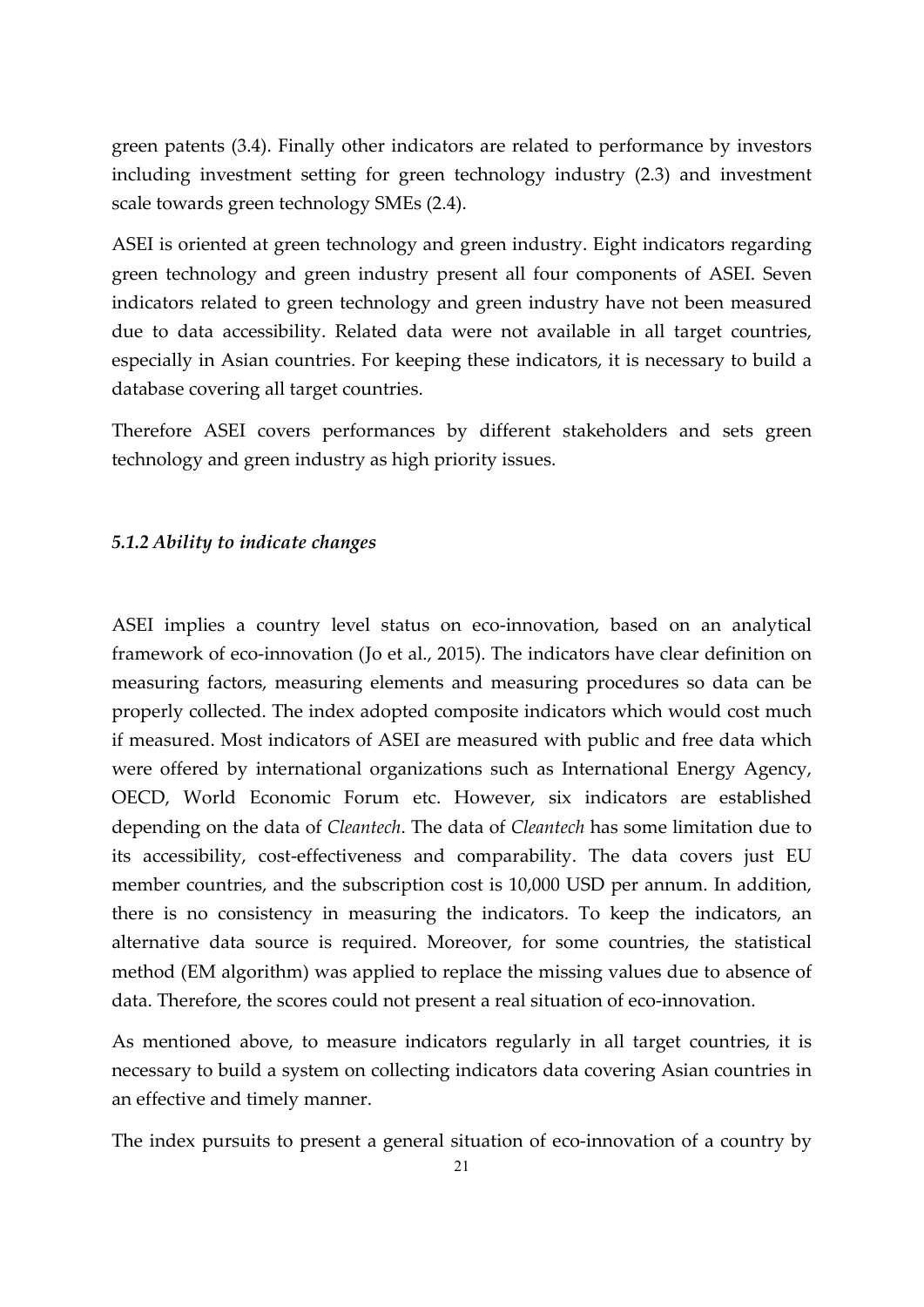combining sub-categories measuring each development procedure of eco-innovation. Also, without in‐depth research on validity, it is not guaranteed whether the index reflects general situation properly. Therefore, conducting national case studies can help interpret eco-innovation situation. National reports on eco-innovation in Vietnam (Jang et al., 2015c), Republic of Korea (Jang et al., 2015b), Myanmar (Jang et al., 2015a), Japan (Jang et al., 2015e), Singapore (Choi et al., 2016) and Thailand (Han et al., 2016) published by ASEIC support interpretation of ASEI scores of those countries liking with national contexts and instruments for eco‐innovation policies.

#### *5.1.3 Directions towards common goals*

ASEI indicators are logically related to SDGs. Seven indicators among all indicators of ASEI are created for measuring capacity, supporting environment, activity and performance of green technology and green industry: Indicator 1.3 Green Technology R&D Institution Capacity, Indicator 1.4 Green Technology possessed/acquired Enterprises, Indicator 2.1 Government's R&D expenditure in Green Industry, Indicator 2.3 Maturity of Investment Setting for Green Technology Industry, Indicator 2.4 Investment Scale of Green Technology SMEs, Indicator 3.1 Commercialization Level of Green Technology and Indicator 4.5 Jobs in Green Technology Industry. Eco-innovation is closely related to the development and use of environmental or green technologies as well as the concepts of eco‐efficiency and green industry (Sarkar, 2013). Green technology which reduces environmental burdens can facilitate sustainable and resilient infrastructure development at a society and enterprise. It creates and develops new and more sustainable industries by preventing or reducing negative impacts or optimizing the use of natural resources. Therefore, green technology and green industry which ASEI focuses can contribute to building resilient infrastructure, promoting inclusive and sustainable industrialization and fostering innovation (Goal 9 Industry and infrastructure). Consequently, green technology and green industry facilitates sustainable production process through increasing material efficiency and enables sustainable consumption through creating eco‐markets (Goal 12 Sustainable Consumption and Production).

Eco-innovation is used in conjunction with eco-efficiency (Jo et al., 2015). The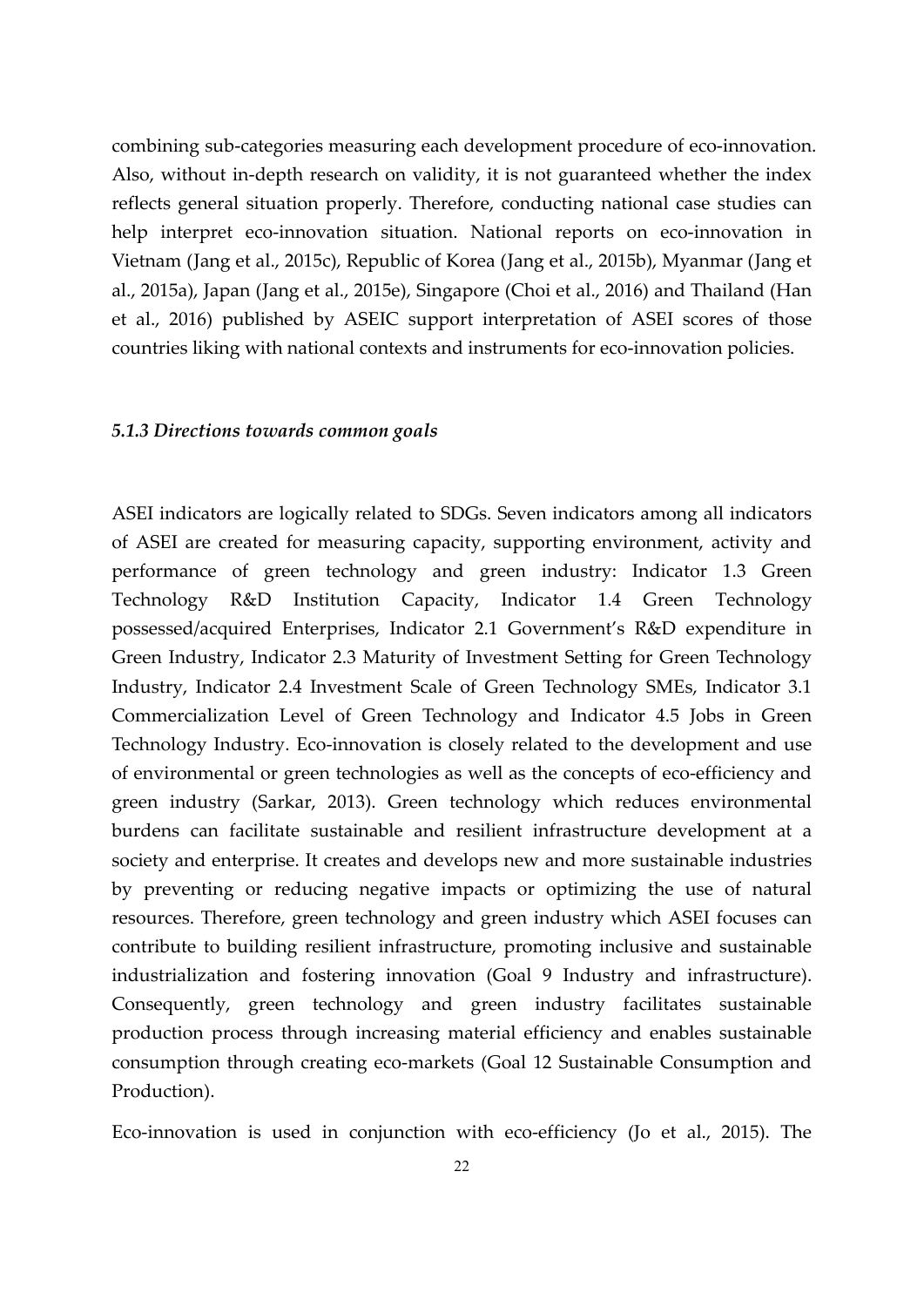component of eco-innovation performances of ASEI is measured focusing on resource use efficiency including Indicator 4.2 CO<sub>2</sub> Emission Intensity, Indicator 4.3 Nation's Energy sustainability level and Indicator 4.4 Water Consumption Intensity. Therefore, these indicators are related to Goal 13 Climate Action, Goal 7 Clean Energy and Goal 6 Clean Water. In the future material flow analysis – based indicators can be developed, e.g. carbon footprint and water footprint.

Eco‐innovation pursues green growth to prevent further environmental risks and to find new opportunities (OECD, 2011). The component of eco-innovation capacity of ASEI includes nation's economic competitiveness (Indicator 1.1) from the Global Competitiveness Index 2015‐2016 and general innovation capacity (Indicator 1.2) from the Global Innovation Index 2015. Economic competitiveness and innovation capacity can indicate possibility for promoting sustained, inclusive and sustainable economic growth (Goal 8). Jobs in green technology industry (Indicator 4.5) and green industry market size (Indicator 4.6) as indicators of eco-innovation performance present the status of employment related to the Goal 8 Good jobs and economic growth. In conclusion, ASEI is closely linked with the Goal 8 Good jobs and economic growth, the Goal 9 sustainable industrialization and Goal 12 sustainable consumption and production.

| Component                     | Indicator                                                | <b>SDGs</b>                                                                          |
|-------------------------------|----------------------------------------------------------|--------------------------------------------------------------------------------------|
| 1. Eco-Innovation<br>Capacity | 1.1. Nation's Economic<br>Competitiveness                | G. 8 Good jobs and economic growth<br>G.12 Responsible consumption and<br>production |
|                               | 1.2. Nation's General Innovation<br>Capacity             | G. 8 Good jobs and economic growth<br>G.12 Responsible consumption and<br>production |
|                               | 1.3. Green Technology R&D<br><b>Institution Capacity</b> | G. 9 Industry and infrastructure                                                     |
|                               | 1.4. Green Technology<br>possessed/acquired Enterprises  | G. 9 Industry and infrastructure                                                     |
|                               | 1.5. Awareness of Sustainability<br>Management           | G.12 Responsible consumption and<br>production                                       |
| 2.<br>Eco-Innovation          | 2.1. Government's R&D expenditure<br>in Green Industry   | G. 9 Industry and infrastructure<br>G.12 Responsible consumption and<br>production   |

**Table 5.1 ASEI indicators and SDGs**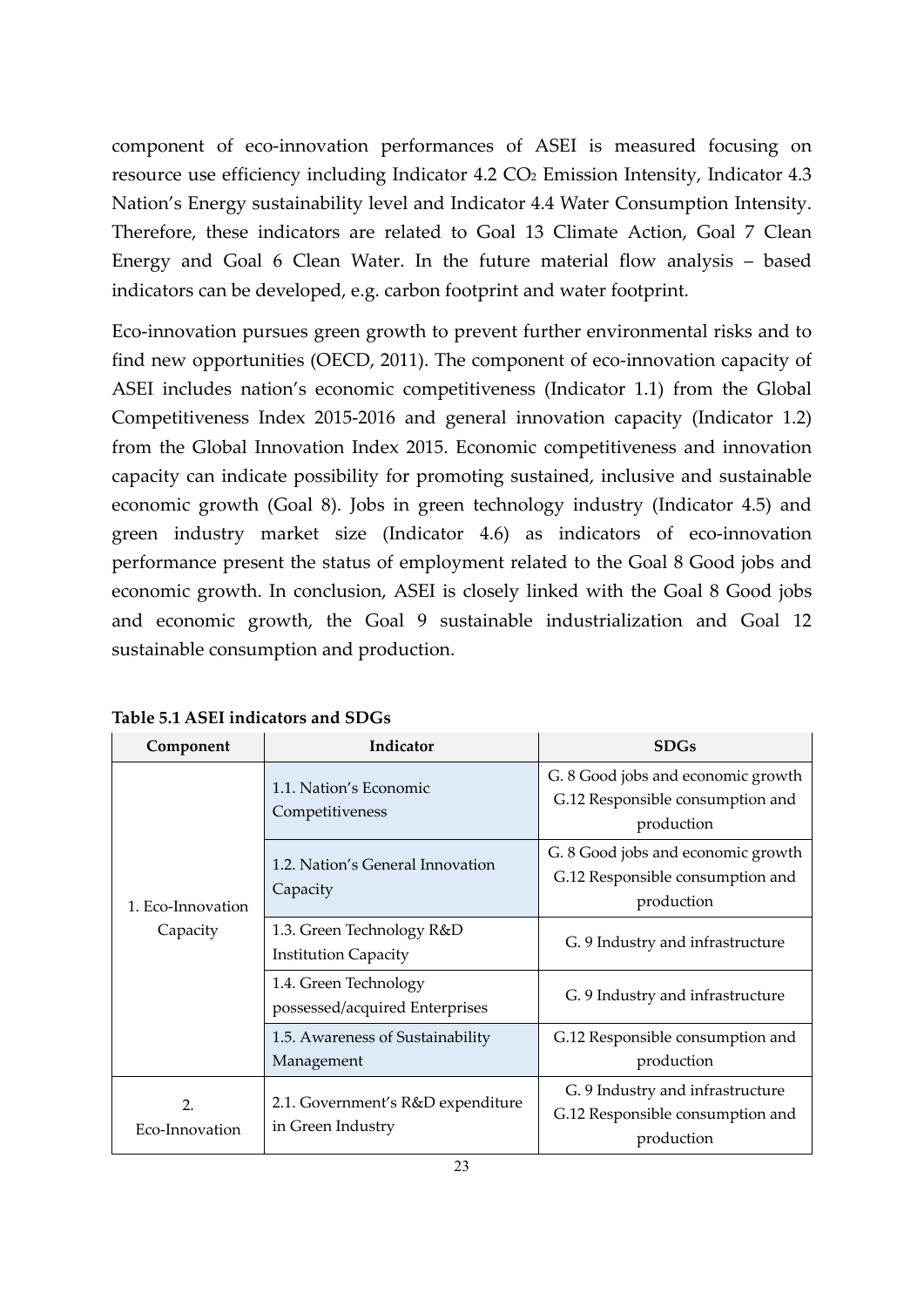| Supporting<br>Environment          | 2.2. Implementation of<br><b>Environmental Regulations</b>                             | G. 16 Peace, justice and strong<br>institutions                        |
|------------------------------------|----------------------------------------------------------------------------------------|------------------------------------------------------------------------|
|                                    | 2.3. Maturity of Investment Setting<br>for Green Technology Industry                   | G. 9 Industry and infrastructure                                       |
|                                    | 2.4. Investment Scale of Green<br><b>Technology SMEs</b>                               | G. 9 Industry and infrastructure                                       |
|                                    | 3.1. Commercialization Level of<br>Green Technology                                    | G.12 Responsible consumption and<br>production                         |
|                                    | 3.2. Enterprises' Participation on<br>Environmental Management System                  | G.12 Responsible consumption and<br>production                         |
| 3.<br>Eco-Innovation<br>Activities | 3.3. Economic Influence of Leading<br><b>Environmentally Responsive</b><br>Enterprises | G. 9 Industry and infrastructure                                       |
|                                    | 3.4. Green Patents                                                                     | G.12 Responsible consumption and<br>production                         |
|                                    | 3.5. Activeness of Renewable Energy<br>Utilization                                     | G. 7 Clean energy                                                      |
|                                    | 4.1. Level of Environmental Impact<br>on Society                                       | G. 3 Good health<br>G.12 Responsible consumption and<br>production     |
|                                    | 4.2. CO <sub>2</sub> Emission Intensity                                                | G. 13 Climate action                                                   |
| 4.<br>Eco-Innovation               | 4.3. Nation's Energy sustainability<br>level                                           | G. 7 Clean energy                                                      |
| Performances                       | 4.4. Water Consumption Intensity                                                       | G. 6 Clean water                                                       |
|                                    | 4.5. Jobs in Green Technology<br>Industry                                              | G. 8 Good jobs and economic growth<br>G. 9 Industry and infrastructure |
|                                    | 4.6. Green Industry Market Size                                                        | G. 8 Good jobs and economic growth<br>G. 9 Industry and infrastructure |

Note: Indicators in the blue cells were measured in 2015 and 2016.

### *5.1.4 Ability to facilitate further changes*

ASEI provides information on the status of national eco-innovation of the target countries in Asia and Europe. ASEI can play a role as a basic source with numeric values for understanding the status of national eco-innovation in the target countries in Asia and Europe. Dividing the index into the sub‐categories can give useful implications to policy makers on where their country is and what they should do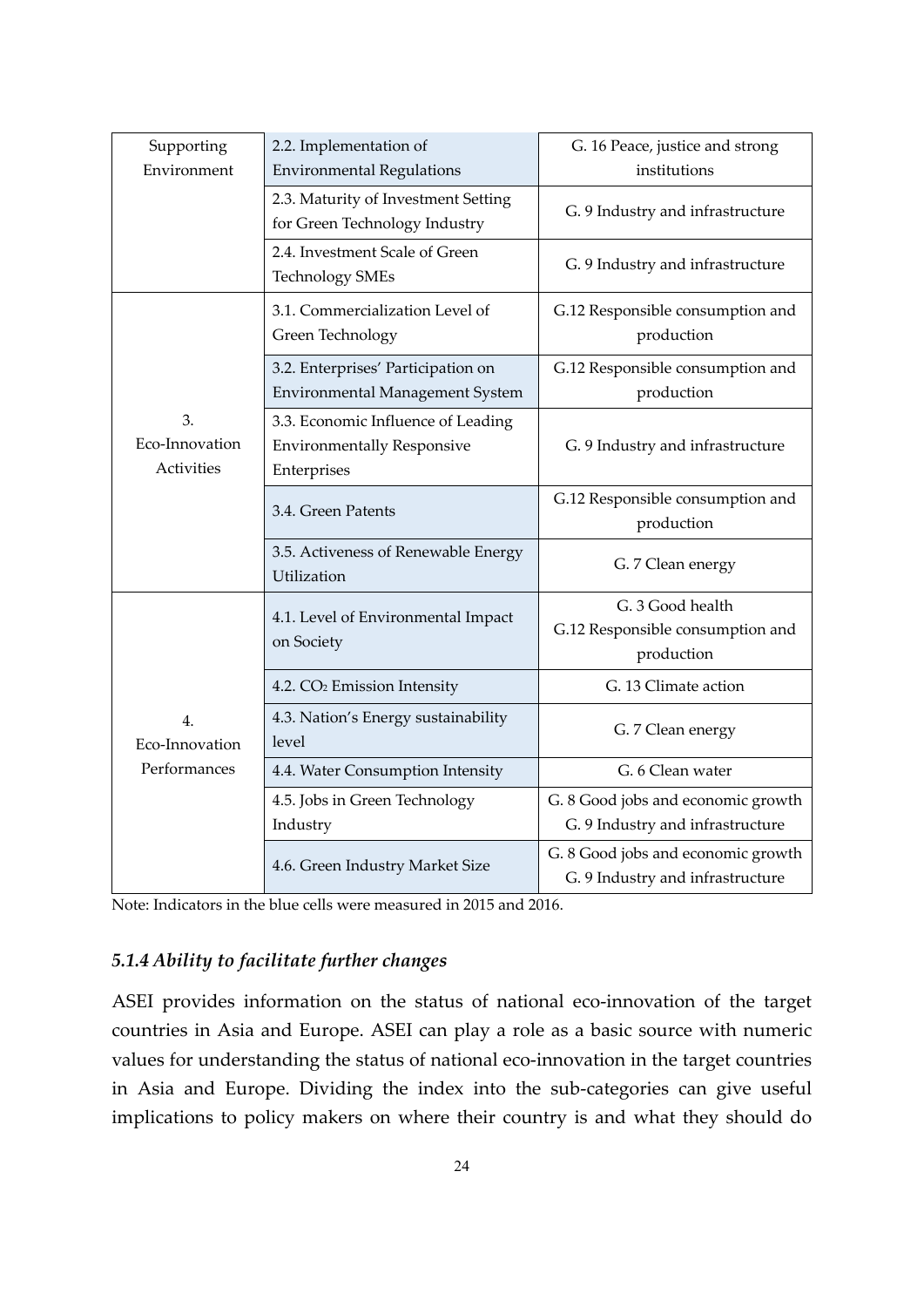considering eco‐innovation. By comparing scores of the index and each component with other countries, policy makers can benchmark policy measures of other countries. The index is attractive as it gives country specific scores for ASEM member countries which can show countries' competitiveness on recently highlighted environmental issues at country level. It can also show ASEM's efforts, compared to other developed countries outside ASEM, to move forward to environmental friendly industries.

ASEI measures eco-innovation activities by enterprises such as commercialization level of green technology enterprises (3.1), environmental management by enterprises (3.2), economic influence of leading environmentally responsive firms (3.3), and green patents (3.4). Therefore ASEI can stimulate industrial activities towards eco-innovation. Also ASEI has contributed to increasing awareness of ecoinnovation at the national and international society. Based on the scores of ASEI, ecoinnovation issues and policies have been discussed at several global forums such as Asia-Europe Environment forum<sup>9</sup>, in Brussels, ASEM Global Eco-Innovation Forum<sup>10</sup>,  $2015$  in Seoul and the CLMV workshops on SDGs implementation<sup>11</sup> in Hanoi, 2016. However, it is difficult to find practical implication of ASEI to establish and implement eco-innovation strategies in target countries. Although ASEI was developed by ASEIC within the context of ASEM, few opportunities were created for sharing knowledge of ASEI in ASEM community. For target countries to use the results of ASEI, it is definitely necessary to extend communication on the scores and their interpretation of ASEI across ASEM member countries.

#### **5.2 Eco‐Innovation Scoreboard (Eco‐IS)**

#### *5.2.1 Relevance of covering areas and stakeholders*

Eco‐IS illustrates the overall status and performances of eco‐innovation in EU countries, and rank and group regarding the overall eco-innovation performances in

-

<sup>9</sup> http://www.asef.org/projects/programmes/517‐asia‐europe‐environment‐forum‐(envforum)

<sup>10</sup> http://aseic.org/center/forum/global\_2015.do

<sup>11</sup> http://www.asef.org/projects/themes/sustainable‐development/3837‐workshop‐on‐sustainable‐development‐ goals‐implementations‐in‐clmv‐countries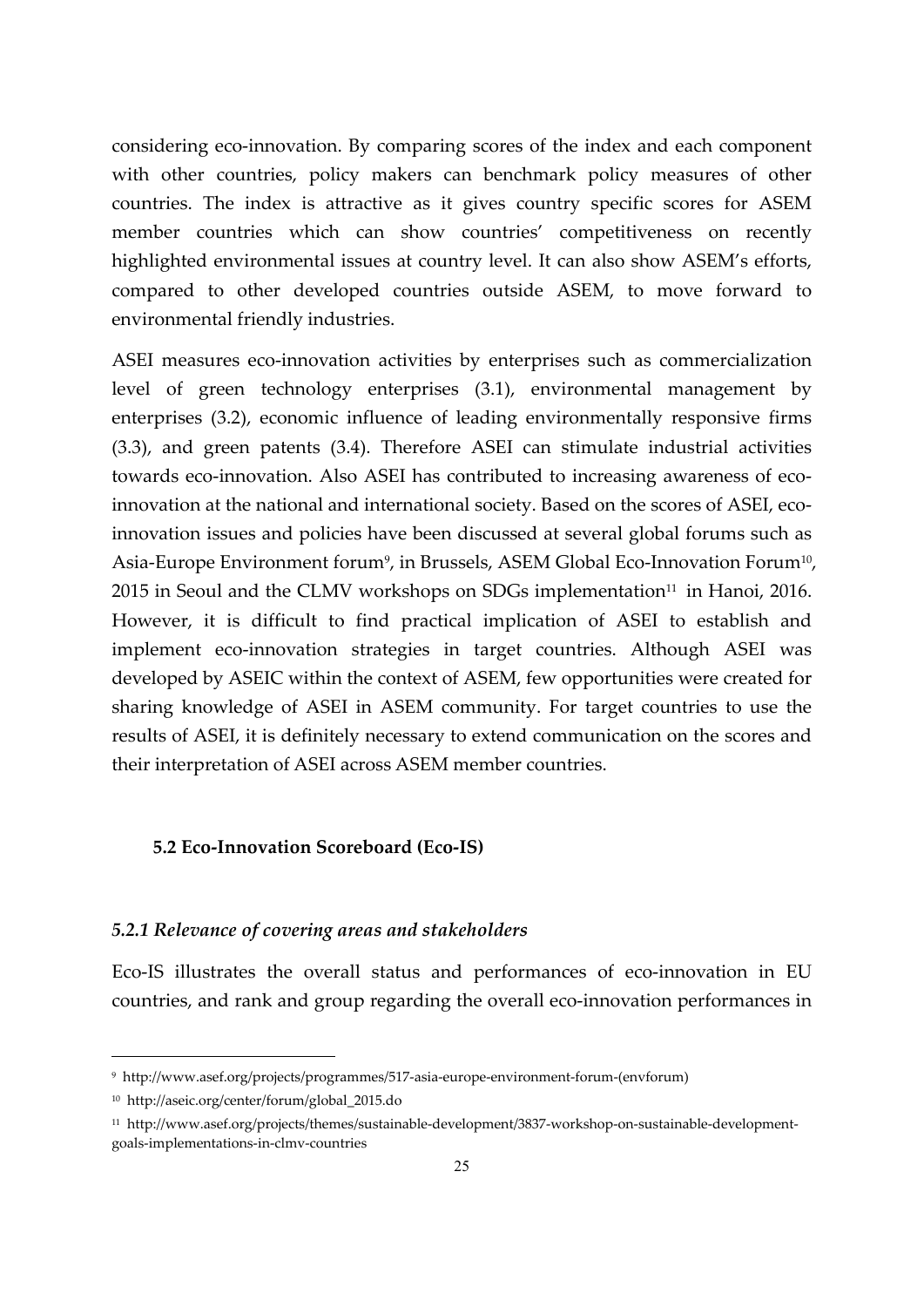key areas including investments, company performance and economic and environmental outcomes (EIO, 2013: viii). Eco-IS measures five components consisting of eco‐innovation inputs, eco‐innovation activities, eco‐innovation outputs, resource efficiency outcomes and socio‐economic outcomes. The components cover a material flow innovation, process eco-innovation, product eco-innovation, organizational eco‐innovation, marketing eco‐innovation and social eco‐innovation (EIO, 2010: 67‐69).

In principle, Eco‐IS covers multiple sectors in eco‐innovation. Eco‐IS includes indicators in the specific fields to assess environmental outcomes such as water productivity (4.2), energy productivity (4.3) and GHG emissions intensity (4.4). Especially eco-innovation is closely related to resource efficiency. Many indicators of Eco‐IS connect resource efficiency focusing on productivity and intensity at the components of Eco-innovation Activities, Eco-innovation Outputs and Environmental Outcomes. For example, eco-innovation related academic publications (3.2) include the English keywords in title or abstract such as ecoinnovation, energy efficient/efficiency, material efficient/efficiency, resource efficient/efficiency, energy productivity, material productivity and resource productivity (Giljum and Lieber, 2016: 10).

Eco‐IS has indicators covering main stakeholders including government, industries and society. The indicators present activities by different stakeholders. Expenditure on environmental and energy R&D (1.1) presents governmental policy. Many indicators of Eco‐IS present eco‐innovation activities and socio‐economic outcomes by enterprises such as reduction of material input (2.1) and reduction of energy input (2.2), ISO 14001 registered organizations (2.3), exports of products from ecoindustries (5.1), employment in eco-industries (5.2) and revenue in eco-industries (5.3). Total value of green early stage investment (1.3) is related to performance by investors.

Eco‐IS indicators include the specific sectors of climate change, water and energy at the component of Environmental Outcomes. The component of Socio‐economic Outcomes use the term of 'eco-industries' including indicator 5.1, 5.2 and 5.3. Environmental industry or eco-industry is defined as "activities which produce goods and services to measure, prevent, limit, minimize or correct environmental damage to water, air and soil, as well as problems related to waste, noise and ecosystems (OECD and Eurostat, 1999: 9)". This includes cleaner technologies,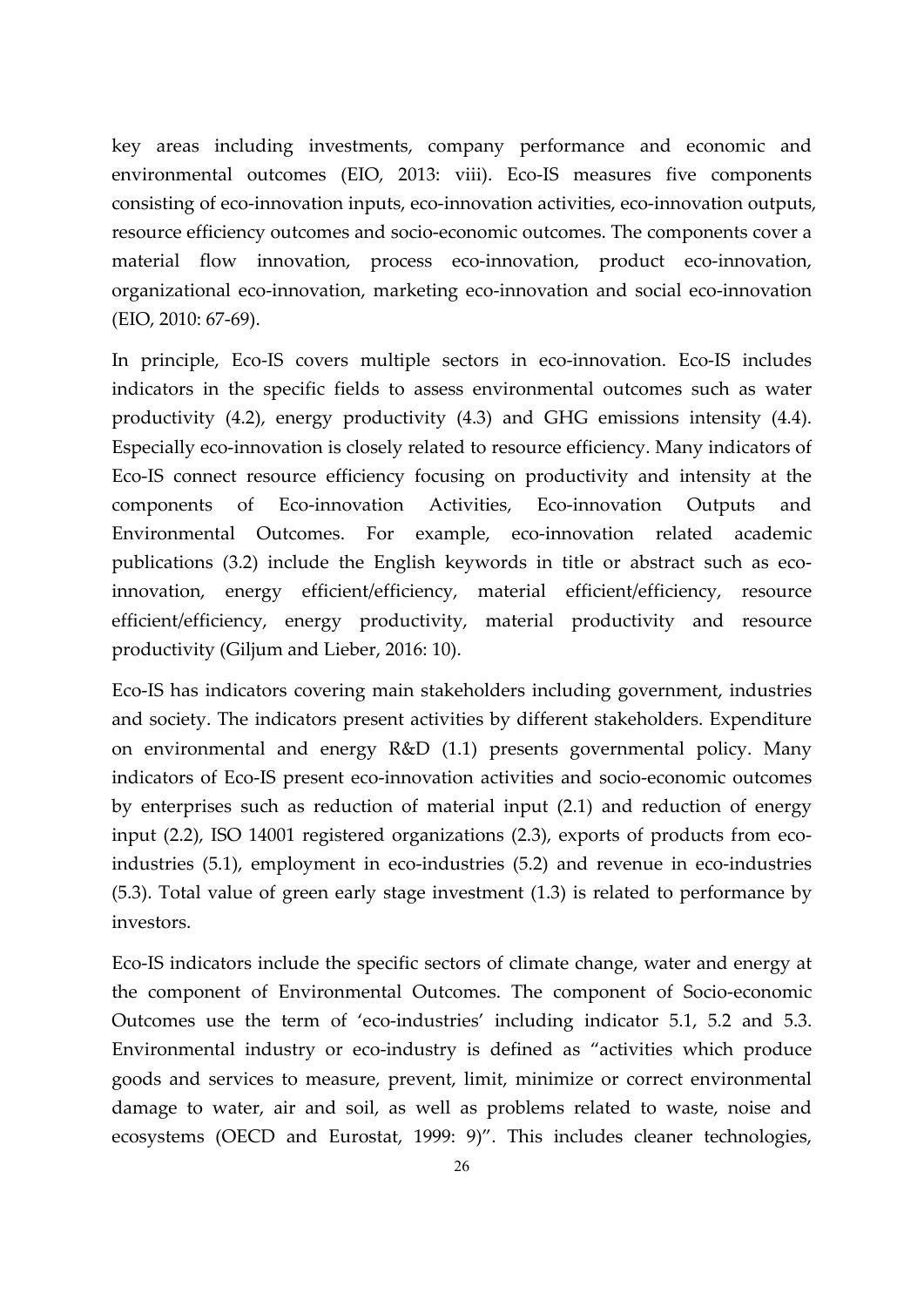products and services that reduce environmental risk and minimize pollution and resource use (European Commission, 2006).

#### *5.2.2 Ability to indicate changes*

Eco-IS implies a country level status on eco-innovation, based on theoretical framework of eco-innovation (EIO, 2012). Several reports by EIO (2011, 2013, 2013) indicate the theory‐based structure of Eco‐IS. The indicators have clear definition on measuring factors, measuring elements and measuring procedures so data can be properly collected (Giljum and Lieber, 2016). Half of indicators of Eco‐IS are measured with the statistical data of EUROSTAT as the statistical office of the European Union. A framework for collecting data of EUROSTAT was designed in the process of developing Eco‐IS. Therefore, measuring Eco‐IS depends on the stable database of EUROSTAT which covers EU countries. The rest of indicators of Eco‐IS are measured with open data which are offered by international organizations such as Scopus, Patstat, Water Footprint Network and so on.

The index pursuits to present a general situation of eco-innovation of a country by combining input-output model of eco-innovation. National case reports of EU countries inform national contexts of eco-innovation and consequently help to interpret the scores of Eco‐IS in each country.

#### *5.2.3 Directions towards common goals*

Eco‐IS is connected with sustainable development goals (SDGs). The component of Socio‐economic Outcomes focus on 'eco‐industries' including Indicator 5.1 Export of Products from Eco-industries, Indicator 5.2 Employment in Eco-industries and Indicator 5.3 Turnover in Eco-industries. Eco-industries can contribute to building resilient infrastructure, promoting inclusive and sustainable industrialization and fostering innovation (Goal 9 Industry and Infrastructure). They promote sustainable economic growth and productive employment (the Goal 8 Good Jobs and Economic Growth.

Eco‐IS focuses on the resource‐use aspect of eco‐innovation. Resource efficiency is a core element in eco-innovation (Jo et al., 2015). The component of Eco-innovation activities is measured focusing on reducing resource use including Indicator 2.1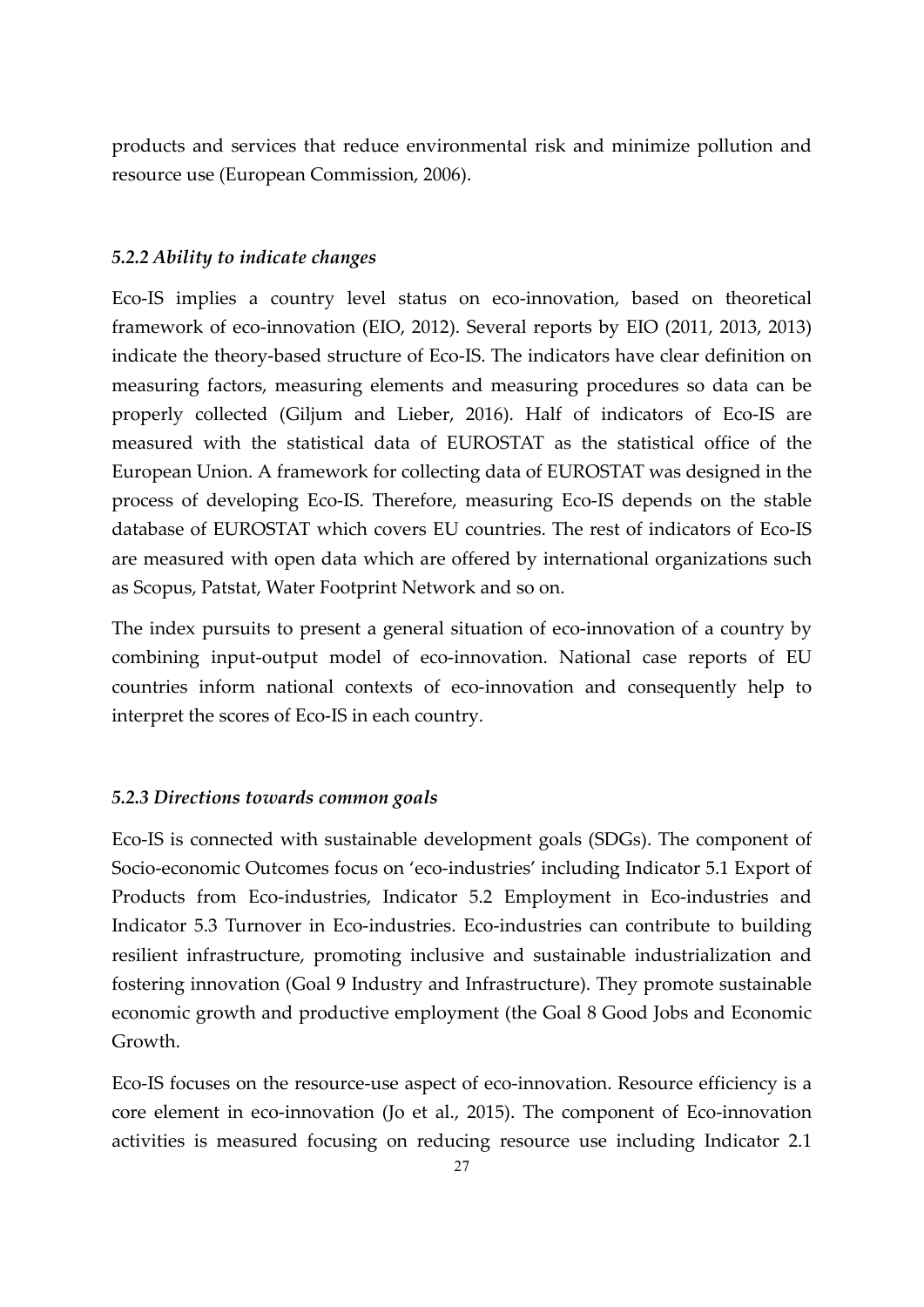Reduction of Material Input and 2.2 Reduction of Energy Input. It facilitates sustainable industrialization (Goal 9 Industry and Infrastructure) and sustainable production process through increasing material efficiency and enables sustainable consumption through providing eco‐products (Goal 12 Sustainable Consumption and Production). The component of Environmental Outcomes is measured increasing productivity and using resources more effectively including Indicator 4.1 Material Productivity, Indicator 4.2 Water Productivity, Indicator 4.3 Energy Productivity, and Indicator 4.4 GHG Emissions Intensity. The indicators are related to Goal 13 Climate Action, Goal 7 Clean Energy and Goal 6 Clean Water. In conclusion, Eco‐IS is closely linked with the Goal 8 Good jobs and economic growth, the Goal 9 sustainable industrialization and Goal 12 sustainable consumption and production.

|                          | Component                                                                     | Indicator                                                                                                           | <b>SDGs</b>                                                                                             |
|--------------------------|-------------------------------------------------------------------------------|---------------------------------------------------------------------------------------------------------------------|---------------------------------------------------------------------------------------------------------|
| 1. Eco-innovation inputs | 1.1 Governments environmental<br>and energy R&D appropriations<br>and outlays | G. 8 Good jobs and economic<br>growth<br>G. 9 Industry and infrastructure                                           |                                                                                                         |
|                          |                                                                               | 1.2 Total R&D personnel and<br>researchers                                                                          | G. 8 Good jobs and economic<br>growth                                                                   |
|                          |                                                                               | 1.3 Total value of green early stage<br>investments                                                                 | G. 9 Industry and infrastructure                                                                        |
|                          |                                                                               | 2.1 Firms having implemented<br>innovation activities aiming at a<br>reduction of material input per<br>unit output | G. 9 Industry and infrastructure<br>G.12 Responsible consumption<br>and production                      |
|                          | 2. Eco-innovation activities                                                  | 2.2 Firms having implemented<br>innovation activities aiming at a<br>reduction of energy input per unit<br>output   | G. 7 Clean energy<br>G. 9 Industry and infrastructure<br>G.12 Responsible consumption<br>and production |
|                          |                                                                               | 2.3 ISO 14001 registered<br>organisations                                                                           | G. 9 Industry and infrastructure<br>G.12 Responsible consumption<br>and production                      |
|                          | 3. Eco-innovation outputs                                                     | 3.1 Eco-innovation related patents                                                                                  | G. 9 Industry and infrastructure<br>G.12 Responsible consumption                                        |

## **Table 5.2 Eco‐IS indicators and SDGs**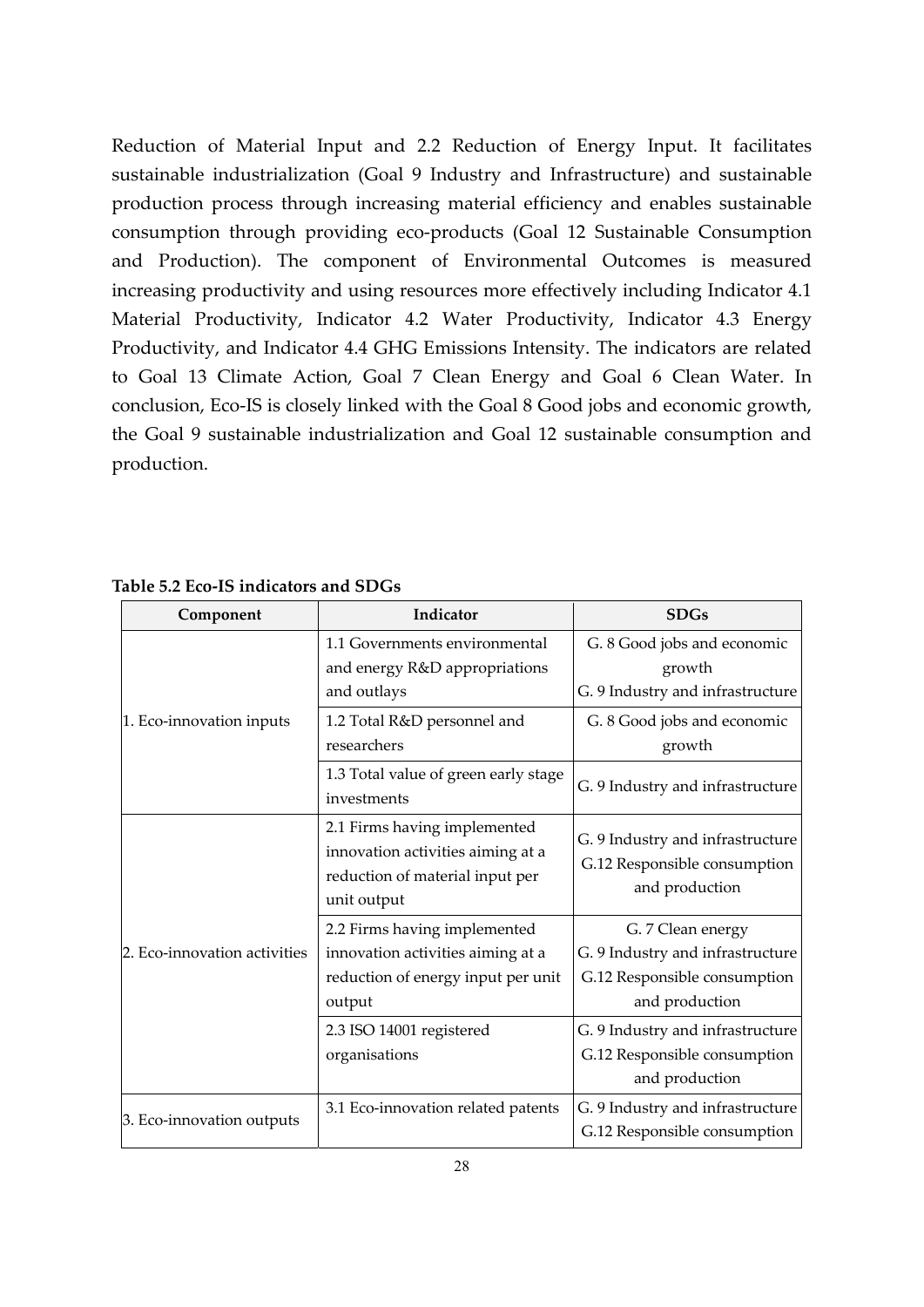|                            |                                                     | and production                                                                     |
|----------------------------|-----------------------------------------------------|------------------------------------------------------------------------------------|
|                            | 3.2 Eco-innovation related<br>academic publications | G. 9 Industry and infrastructure                                                   |
|                            | 3.3 Eco-innovation related media<br>coverage        | G. 9 Industry and infrastructure                                                   |
|                            | 4.1 Material productivity                           | G. 9 Industry and infrastructure<br>G.12 Responsible consumption<br>and production |
| 4. Environmental outcomes  | 4.2 Water productivity                              | G.6 Clean water                                                                    |
|                            | 4.3 Energy Productivity                             | G. 7 Clean energy<br>G. 9 Industry and infrastructure                              |
|                            | 4.4 GHG emissions intensity                         | G. 13 Climate action                                                               |
| 5. Socio-economic outcomes | 5.1 Exports of products from eco-<br>industries     | G. 9 Industry and infrastructure                                                   |
|                            | 5.2 Employment in eco-industries                    | G. 8 Good jobs and economic<br>growth<br>G. 9 Industry and infrastructure          |
|                            | 5.3 Turnover in eco-industries                      | G. 9 Industry and infrastructure                                                   |

## *5.2.4 Ability to facilitate further changes*

Eco‐IS illustrates eco‐innovation performances of countries and industries over time. It indicates how well individual member states perform in different dimensions of eco‐innovation compared to the EU average and presents their strength and weakness. No country performed well across all categories (EIO, 2011). Eco-IS has been annually measured and the country scores were announced by annual reports and internet homepage of EIO since 2010. Consequently, the measured scores of the respective indicators can be compared and present the changes over time.

Eco-IS was created and has been used within the European policies for ecoinnovation. It is being referred to as political information for the EU Eco-Innovation Action Plan  $(EcoAP)^{12}$  which is an important progress for Europe to promote general Eco‐Innovative processes, products and services other than green technology (ASEIC, 2014: 20). EcoAP includes monitoring and reviewing eco‐innovation

-

<sup>12</sup> http://ec.europa.eu/environment/ecoap/frontpage\_en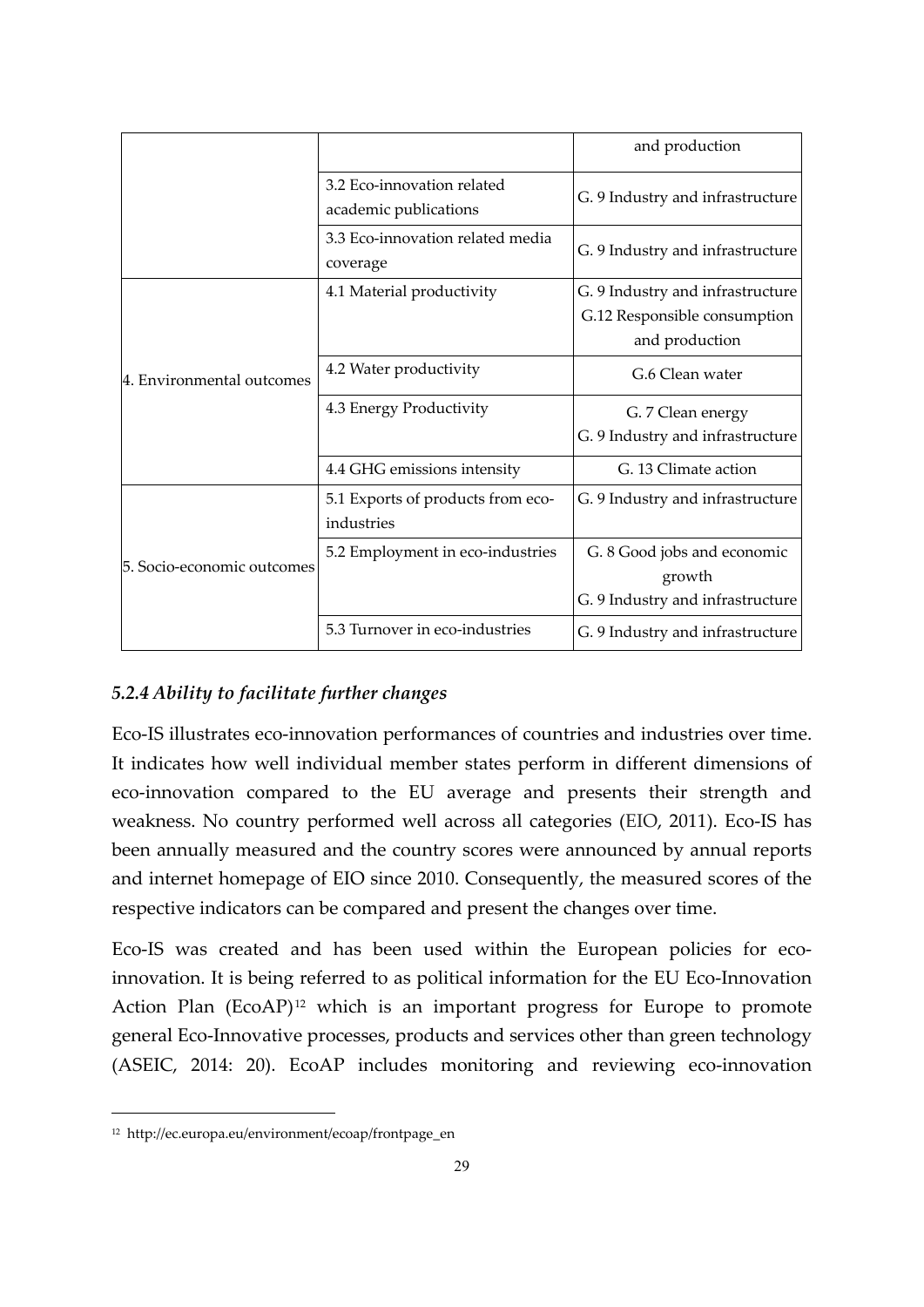measures and action taken by Member States with Eco‐IS (European Commission, 2011:16). Therefore, Eco-IS is interlinked with regional and national policies on ecoinnovation in Europe.

Also Eco-IS helps to raise awareness about eco-innovation at the national and international societies. The aggregated index and the country rankings of Eco‐IS are frequently taken up by the media (EIO, 2013).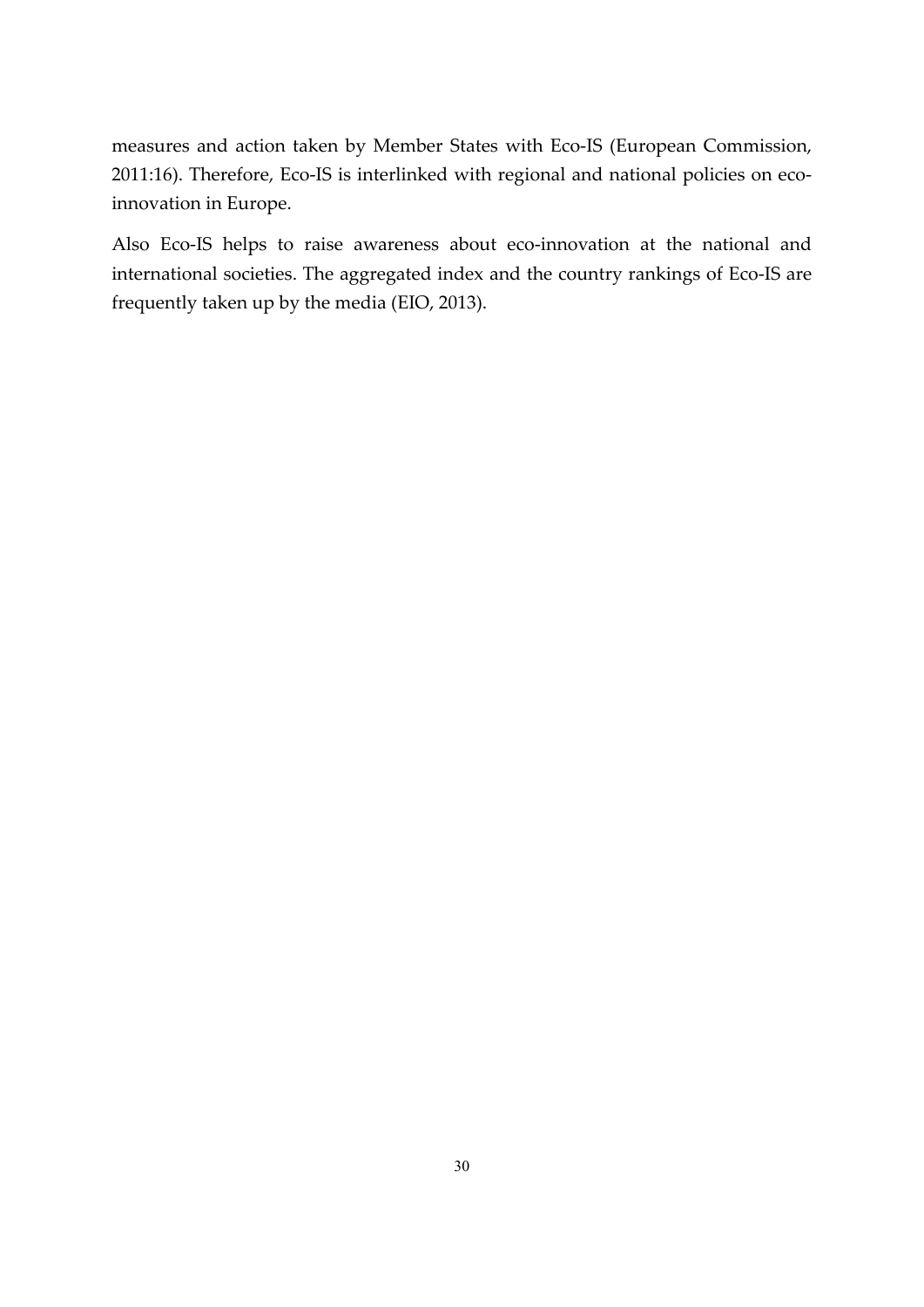### **Chapter 6. Discussion: Comparison between ASEI and Eco‐IS**

ASEI and Eco-IS have some strength and weakness (Table 6.1). Comparing between ASEI and Eco‐IS, there are some similarities and differences which are worth noting. As similarities, firstly ASEI and Eco‐Is illustrate the overall status and performances of eco‐innovation at the national level with the systematic approach. They present conditions of national innovation system and technology innovation systems. They provide scores with multiple layers including the overall indices (one aggregated layer), indices from main components (second layer) and the single indicators in each component (third layer). They are based on the model of eco-innovation including input, output and impact of eco-innovation (Kemp and Pearson, 2007). They consist of theory-driven indicators (Niemeijer, 2002). Indicators were developed with an understanding of theories including determinants and process of eco‐innovation. One of the implications is to look at innovations in a wider perspective that includes the dissemination and market development of more sustainable trajectories.

Second, two indices include proxy indicators using data regarding green technology and green industries due to a general lack of data on eco-innovation across sectors (EIO, 2013; 20). Both have a focus on the resource‐use aspect of eco‐innovation (EIO, 2010; ASEIC, 2014). Despite such broad approach, the more traditional indicators of green industry and eco‐industry play a pivotal role in performances and impacts of eco-innovation. They contribute to job creation and the realization of environmental policy targets such as reduction of greenhouse gases, share of renewable energy and energy efficiency savings (Bilsen and Rademaekers, 2009: 22). Consequently, two indices including indicators on green industry and eco-industry have a great potential in contributing towards the SDGs, in particular the Goal 9 sustainable industrialization and Goal 12 sustainable consumption and production. Both indices try to capture the balance between the more traditional green industry, relevant efforts by others, and the overall outcomes for the economies.

Third, two indices are not static tools, but continuously improved and updated, as more recent data becomes available and new data sources are being tested (Giljum and Lieber, 2016). Replacements of underlying data sources lead to change in the country scores for the indicators and bring some limitation of the direct comparison of the scores over time.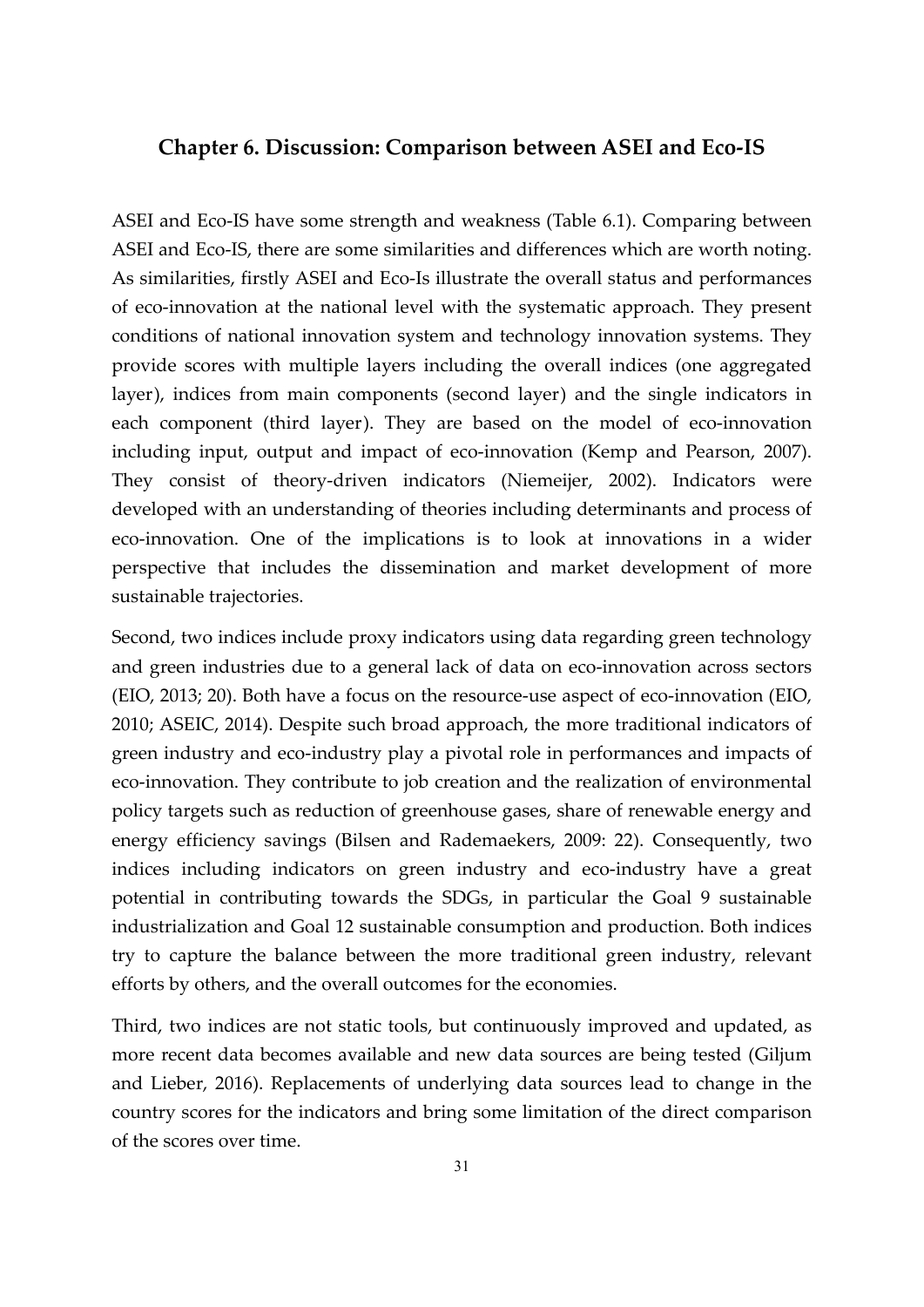Fourth, two indices contribute to sharing knowledge on eco-innovation and raising awareness on eco-innovation. Annually the scores of ASEI and Eco-IS were announced by annual reports and were informed by global forums. Country reports of eco‐innovation support understanding the scores of two indices. EIO reports include more multiple interpretation of the scores than ASEIC reports. Fifth, two indices present overall status of eco-innovation across sectors, while they offer few information on sectoral eco-innovation. Although they include indicators about the sector of climate change, water resources and energy within the component of Ecoinnovation Performances of ASEI and Eco-innovation Outcomes of Eco-IS, they exclude other major sectors of eco-innovation such as the sector of agriculture and forestry. To sum up, the above four similarities are strengths of ASEI and Eco‐IS, and the last similarity appears to be a current weakness of both ASEI and Eco‐IS. Recently European Commission started to fund a project with the title of RECREATE13 focusing on climate action, resource efficiency and raw materials. The project includes development of Green Horizons Scoreboard for assessing EU Member States' performance in several sectors of innovation system such as agriculture and soil sciences, bio‐economy, climate adaption, critical raw materials, energy efficiency, environmental governance, fossil fuel efficiency, material efficiency, renewable energy, waste and recycling and water and waste water (Jordan et al., 2015). The Green Horizons Scoreboard might provide sectoral eco‐ innovation performances which Eco‐IS do not present.

| Index | Category                 | Strength                          | Weakness                          |
|-------|--------------------------|-----------------------------------|-----------------------------------|
| ASEI  | Covering relevant areas  | Illustrating the country profiles | Limitation<br>to<br>measure       |
|       | and stakeholders         | in Asia and Europe                | sectoral eco-innovation           |
|       |                          | Measuring<br>performances<br>by   |                                   |
|       |                          | multiple stakeholders             |                                   |
|       | Able to indicate changes | Illustrating the country profiles | Lack of data                      |
|       |                          | with multiple layers              | High costs for collecting data    |
|       |                          | Evidence-based indicators         | entirely clear<br>Not<br>how      |
|       |                          | Continuous<br>modification<br>οf  | disruptive innovations are        |
|       |                          | measurement                       | shaped by countries, and how      |
|       |                          |                                   | shall<br>changes<br>be<br>country |

**Table 6.1 Strength and weakness of ASEI and Eco‐IS**

-

<sup>13</sup> RECREATE stands for "**RE**search network for forward looking activities and assessment of research and innovation prospects in the fields of **C**limate, **R**esource **E**fficiency and raw m**ATE**rials."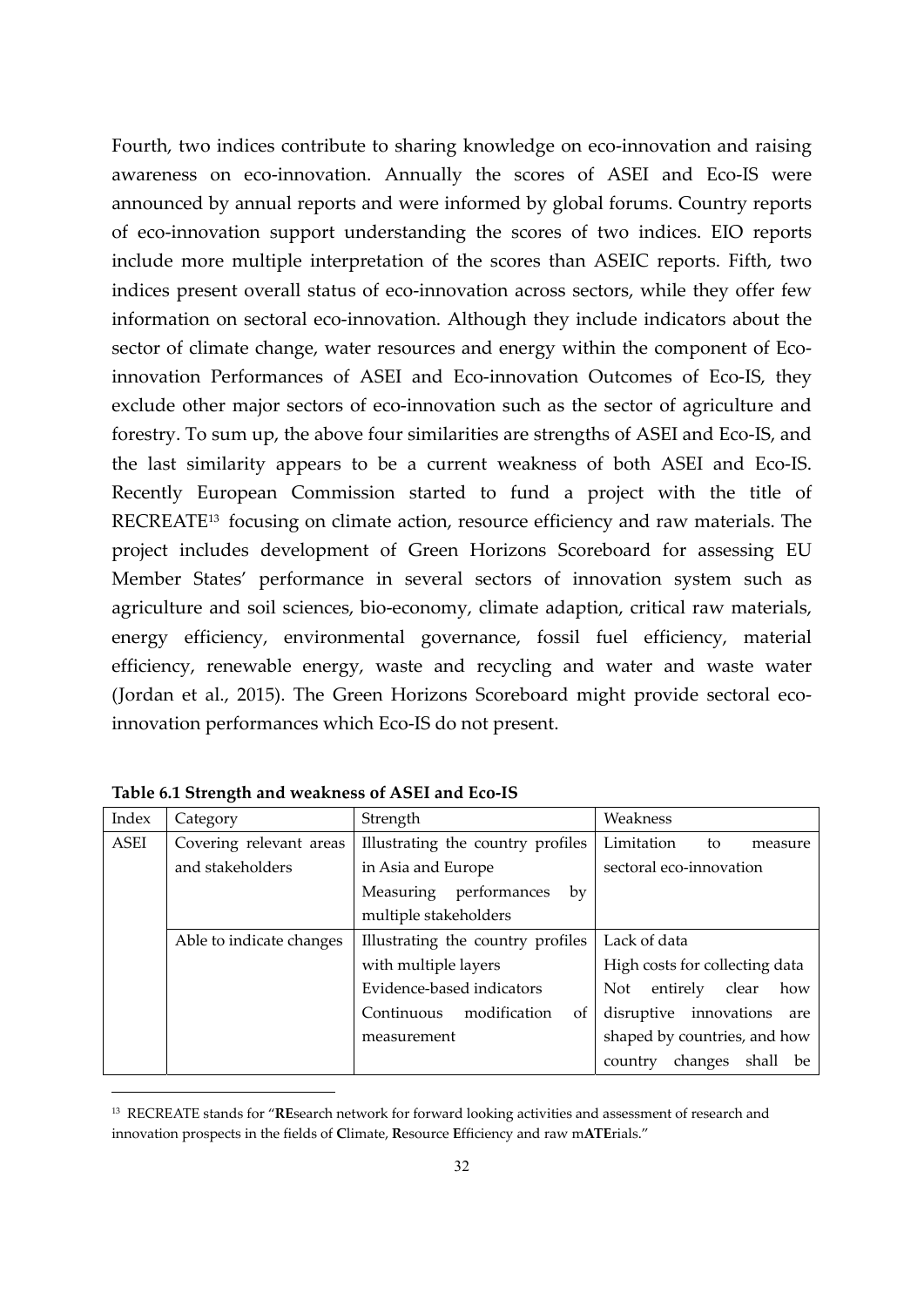|        |                          |                                    | interpreted.                  |
|--------|--------------------------|------------------------------------|-------------------------------|
|        | Towards common goals     | Linking with some SDGs             | Not yet strong on SDGs        |
|        |                          |                                    | related to food and land      |
|        |                          |                                    |                               |
|        | Facilitate further       | Facilitating<br>improvement<br>of  | Weak linkage of national eco- |
|        | changes                  | green technology and industry      | innovation policies with ASEI |
| Eco-IS | Covering relevant areas  | Illustrating the country profiles  | Limitation to measure         |
|        | and stakeholders         | in Europe                          | sectoral eco-innovation       |
|        |                          | Measuring<br>performances<br>by    |                               |
|        |                          | multiple stakeholders              |                               |
|        | Able to indicate changes | Illustrating the country profiles  | Not entirely clear how        |
|        |                          | with multiple layers               | disruptive innovations are    |
|        |                          | Stable database system             | shaped by countries, and how  |
|        |                          | Theory-based indicators            | country changes shall be      |
|        |                          | Continuous<br>modification<br>of   | interpreted.                  |
|        |                          | measurement                        |                               |
|        | Towards common goals     | Linking with some SDGs             | Not yet strong on SDGs        |
|        |                          |                                    | related to food and land      |
|        | Facilitate further       | Facilitating improvement of eco-   | Unclear to what extent it is  |
|        | changes                  | industry                           | used by stakeholders, how     |
|        |                          | Linking<br>with<br>regional<br>and | strongly its links with real  |
|        |                          | national policies in Europe        | policies play out, and how it |
|        |                          | Extending knowledge sharing        | is linked with real foresight |
|        |                          | and raising awareness of eco-      | processes.                    |
|        |                          | innovation                         |                               |
|        |                          | Facilitating resource efficiency   |                               |

As regards to differences, the scope of the countries covered differs across the two indices. ASEI covers both Asian and European countries, while Eco‐IS covers only EU countries. ASEI covers all EU countries of Eco‐IS. Many environmental indicators inform the country profiles from developed countries including OECD countries due to lack of data from developing countries. However, ASEI informs the status of ecoinnovation in developing countries in Asia.

Second, data availability of two indices is different. ASEI has limitation of measuring all indicators due to data availability. Currently, eight indicators are not measured because of lack of data from Asian developing countries. It is a huge weakness of ASEI. However Eco‐IS is based on the stable database from EUROSTAT which provides proper data to assess Eco‐IS. EIO has been able to define necessary data and collect them for measuring eco-innovation using the EU network. It is a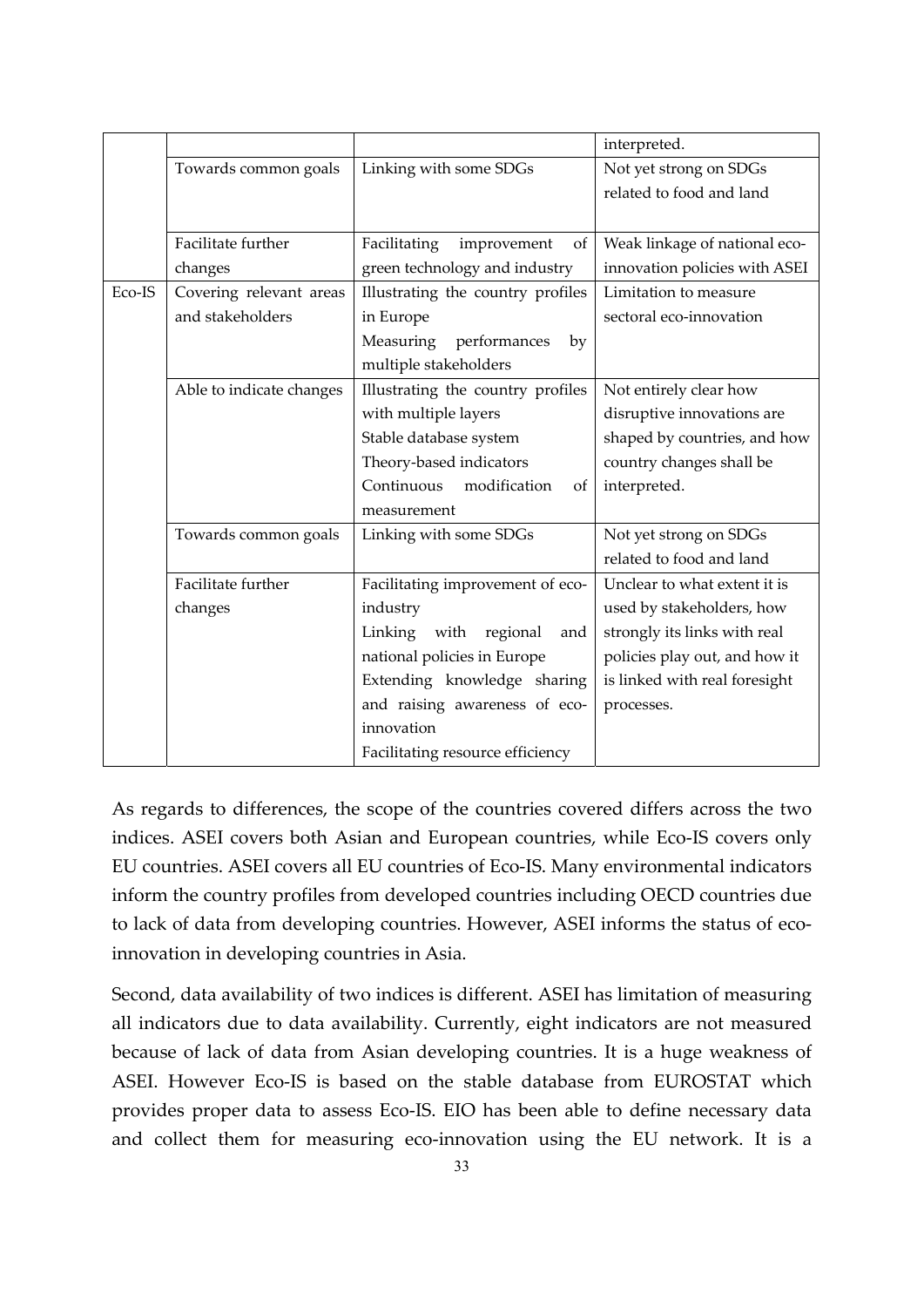powerful strength of Eco‐IS. Asia has no regional level database. To complete measuring ASEI, it is necessary for Asian countries to create a database based on ASEM.

Third, Eco-IS is closely linked with the regional and national policies for ecoinnovation by European Commission such as EcoAP, while ASEI was not directly applied to national policies for eco-innovation in ASEM countries. Eco-IS was developed as a part of eco-innovation policies by the European Commission. It seeks to stimulate the establishment and implementation of national strategies – although one would need to assess how strong these links are in reality, especially at the level of member states. Comparing with Eco‐IS, ASEI has not done such facilitation yet and could start support for creating national roadmaps for eco-innovation in ASEM countries. More opportunities for sharing the results of ASEI with ASEM countries are necessary. More country reports and thematic reports including the scores of ASEI and their interpretation should be published for extending communication on ASEI at the global level.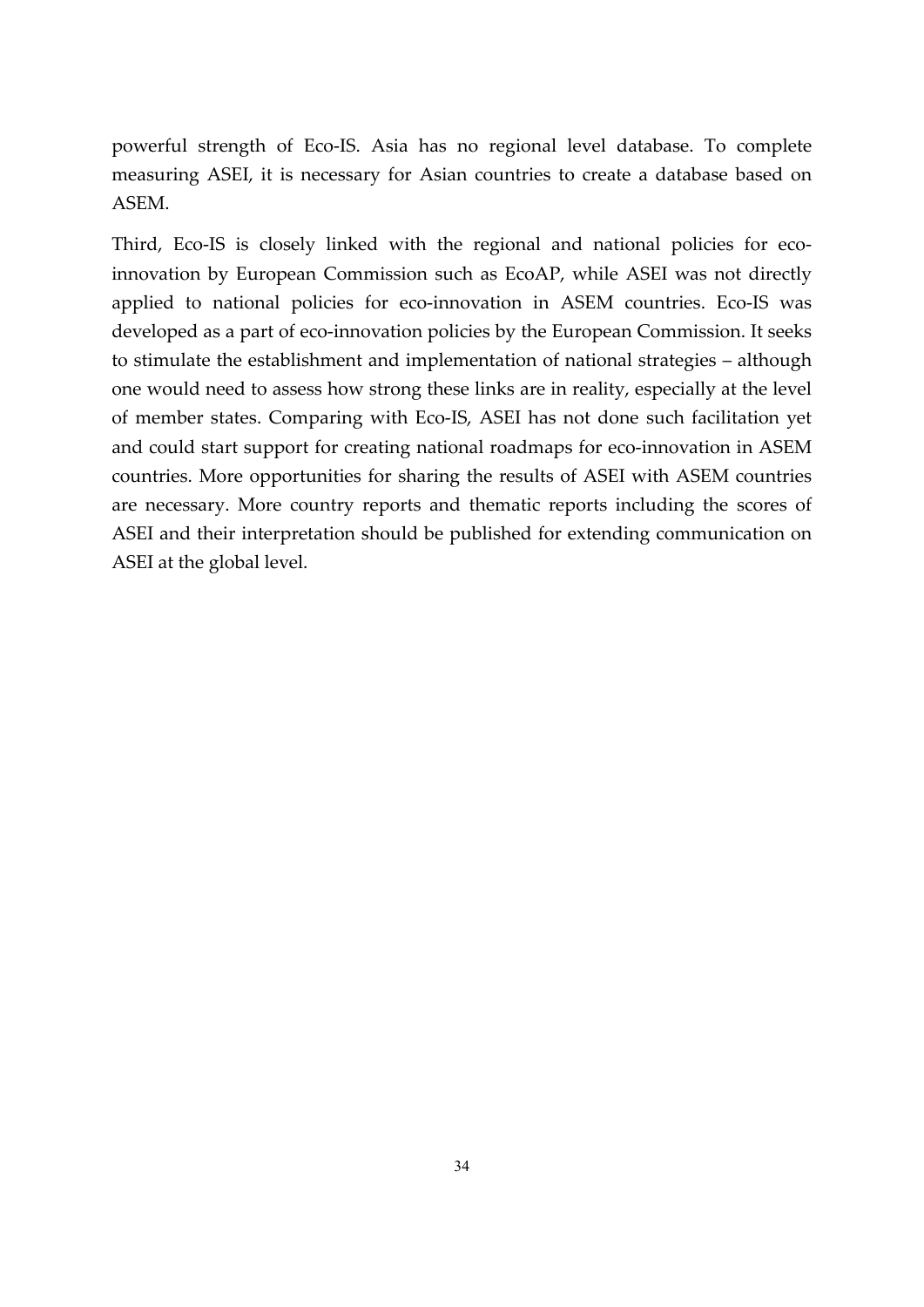## **Chapter 7. Conclusion**

Both ASEI and Eco‐IS as eco‐innovation indices are now established and help to understand eco-innovation patterns in the countries over time. Two indices in themselves are important tools for policy‐makers, R&I managers, and analysts. Both illustrate the status of national eco-innovation focusing on green technology. They are expected to contribute towards the SDGs, in particular the Goal 9 sustainable industrialization and Goal 12 sustainable consumption and production. In doing so, they can help bringing eco‐innovation into the SDG debates and vice versa. What is needed is a better link from such indices to foresight processes, scenarios, and modelling. Such attempts would need to be done by research, but results and the processes themselves would be relevant for all policy makers interested in seeing how their countries come closer to delivering SDGs or similar sustainability goals.

However, ASEI has a weakness of data availability in Asian countries. For measuring ASEI completely and continuously, it is required for Asian countries to create a database on eco‐innovation, and make it accessible and comparable. For the next stage, not only modifying indicators of ASEI and Eco‐IS but also expanding the application of two indices towards more sectors and more countries is necessary. Again, the scores of the two indices can be utilized for future work on scenarios and modelling helping to achieve policy‐relevant purposes.

### **Acknowledgements**

The authors would like to acknowledge comments on the paper from Will McDowall and Michal Miedzinski from the Institute of Sustainable Resources, University College London.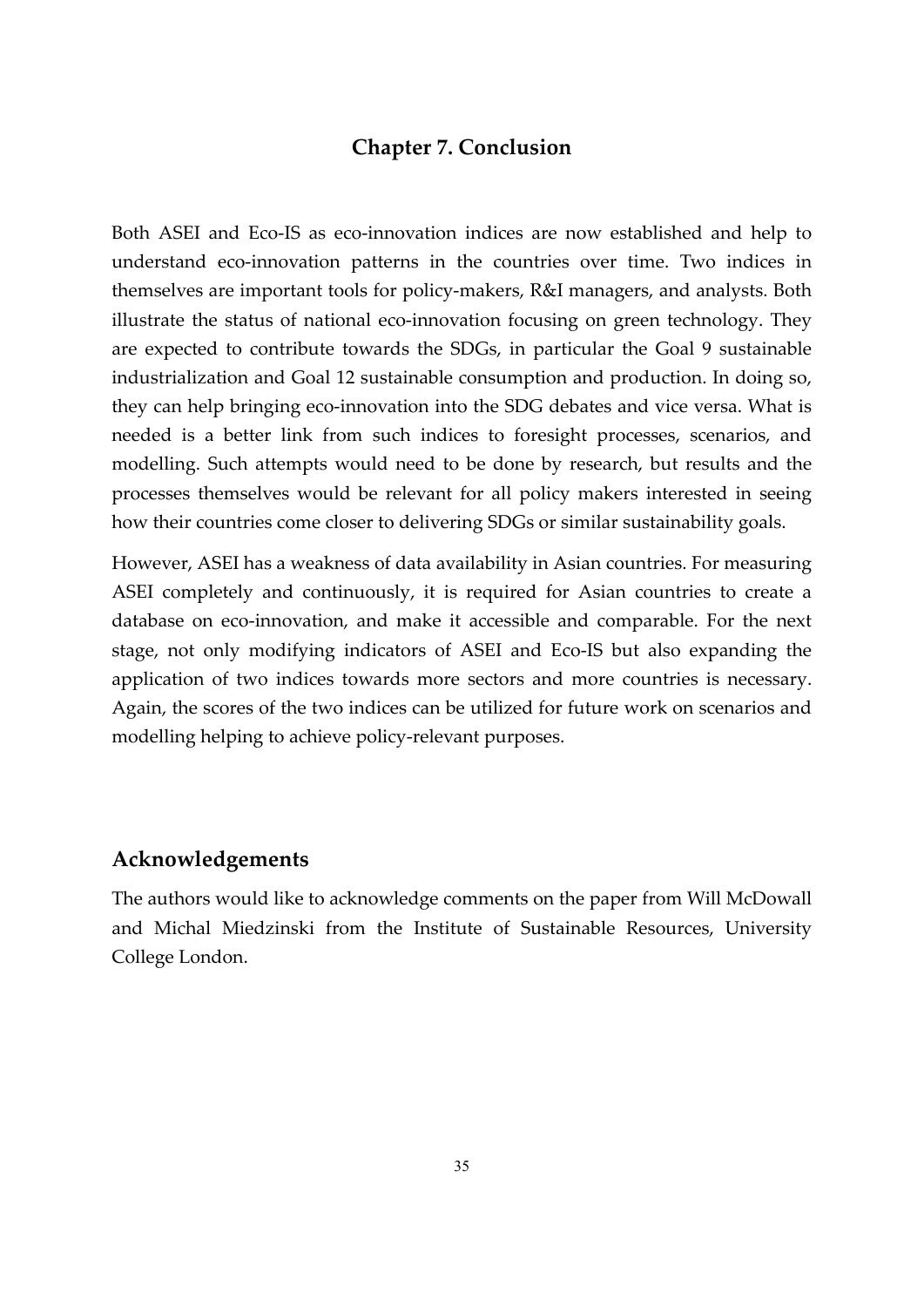## **References**

ASEIC. (2014) 2014 ASEM Eco‐Innovation Index. ASEIC. Seongnam.

Bilsen, V., Rademaekers, K. (2009). Study on the Competitiveness of the EU ecoindustry. Within the Framework Contract of Sectoral Competitiveness Studies– ENTR/06/054. Final Report–Part, 1. http://ec.europa.eu/environment/enveco/eco\_industry/pdf/report%20\_2009\_comp etitiveness\_part1.pdf

- Bleischwitz, R. (2010) International economics of resource productivity: relevance, measurement, empirical trends, innovation, resource policies, *International Economics and Economic Policy* (7) 2 – 3: 227 – 244.
- Bleischwitz R., Schmidt-Bleek F., Giljum S., Kuhndt M. et al. (2009). Eco-innvoationputting the EU on the path to a resource and energy efficient economy. Wuppertal Institute for Climate, Environment and Energy.
- Bringezu, S., Bleischwitz, R. (Eds.) (2009): Sustainable resource management. Trends, Visions and Policies for Europe and the World, Greenleaf Publisher
- Cantono, S., Heijungs, R., Kleijn, R. (2008). Environmental accounting of eco‐ innovations through environmental input–output analysis: The case of hydrogen and Fuel cells buses. *Economic Systems Research*, *20*(3), 303‐318.
- Choi, W., de Moran, F., Han, K., Park, M., Jang, E., Joo, J. (2016) ASEM Eco‐ Innovation Index 2015 Country Report: Singapore. ASEIC. Seongnam.
- Eco Innovation Observatory (EIO) (2011) The Eco-innovation challenge: Pathways to a resource‐efficient Europe.
- Eco Innovation Observatory (EIO) (2012). Methodological Report; European Commission: Paris, France.
- European Commission (2006). Eco-industry, its size, employment, perspectives and barriers to growth in an enlarged EU. *European Commission, DG Environment, Final Report. http://ec.europa.eu/environment/enveco/eco\_industry/pdf/ecoindustry2006.pdf*
- DiSano, J. (2002). Indicators of sustainable development: Guidelines and methodologies. *United Nations Department of Economic and Social Affairs, New York*. http://www.un.org/esa/sustdev/natlinfo/indicators/guidelines.pdf
- EIO (2011). The eco-innovation challenge: pathways to a resource-efficient Europe, Eco Innovation Observatory (EIO), European Commission, DG Environment, Brussels. http://www.eco‐innovation.eu/media/ECO\_report\_2011.pdf
- EIO (2012) Methodological Report. EIO http://www.eco-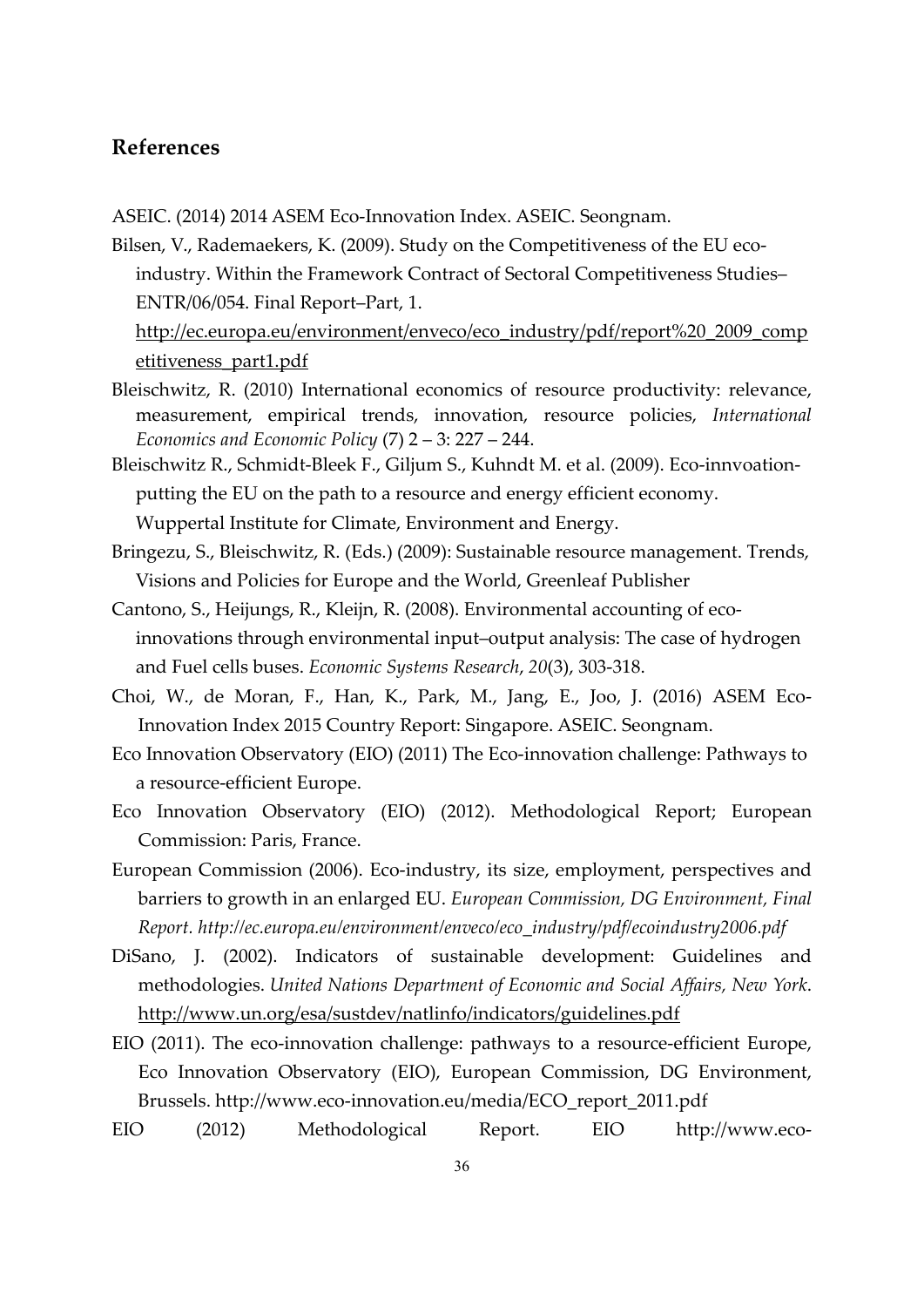innovation.eu/images/stories/Reports/eio\_methodological\_report\_2012.pdf

- EIO (2013). Europe in transition. Paving the way to a green economy through ecoinnovation. Eco Innovation Observatory (EIO), European Commission, DG Environment, Brussels. http://www.eco‐ innovation.eu/images/stories/Reports/EIO\_Annual\_Report\_2012.pdf
- European Commission. 2011. Innovation for a sustainable future ‐ the Eco‐ innovation Action Plan (Eco-AP). Brussels. http://eur-lex.europa.eu/legalcontent/EN/TXT/PDF/?uri=CELEX:52011DC0899&from=EN
- Ganapathy, S. P., Natarajan, J., Gunasekaran, A., Subramanian, N. (2014). Influence of eco‐innovation on Indian manufacturing sector sustainable performance. *International Journal of Sustainable Development & World Ecology*, *21*(3), 198–209.
- Giljum, S., Lieber, M. (2016) The Eco‐innovation Scoreborad: 2014 and 2015 versions – Technical note. EIO.
- Han, K. Boonyananth, S., Choi, W., Bunyagidj, C., Park, M., Jang, E., Joo, J. (2016) ASEM Eco‐Innovation Index 2015 Country Report: Thailand. ASEIC. Seongnam.
- Hammond, A., Adriaanse, A, Rodenburg, E., Bryant, D., Woodward, R. (1995). *Environmental indicators: a systematic approach to measuring and reporting on environmental policy performance in the context of sustainable development* (No. 333.7/H225). Washington, DC: World Resources Institute.
- Hellstrom, T. (2007). Dimensions of environmentally sustainable innovation: the structure of eco‐innovation concepts. Sustainable Development **15**(3): 148‐159.
- Hollander, J. (2002). Measuring community: Using sustainability indicators in Devens, Massachusetts. *Planners' Casebook*, *39* (Winter), 1‐7.
- Horbach, J. (2008). Determinants of environmental innovation—New evidence from German panel data sources. *Research Policy*. *37*(1). 163–173.
- Inderst, G., Kaminker, Ch., Stewart, F. (2012), "Defining and Measuring Green Investments: Implications for Institutional Investors" Asset Allocations", OECD Working Papers on Finance, Insurance and Private Pensions, No.24, OECD Publishing.
- Jang, E., Park, M., Han, K. (2015a) ASEM Eco‐Innovation Index 2015 Country Report: Myanmar. ASEIC. Seongnam.
- Jang, E., Park, M., Han, K. (2015b) ASEM Eco‐Innovation Index 2015 Country Report: Republic of Korea. ASEIC. Seongnam.
- Jang, E., Park, M., Han, K., Tan, S. B. (2015c) ASEM Eco‐Innovation Index 2015 Country Report: Vietnam. ASEIC. Seongnam.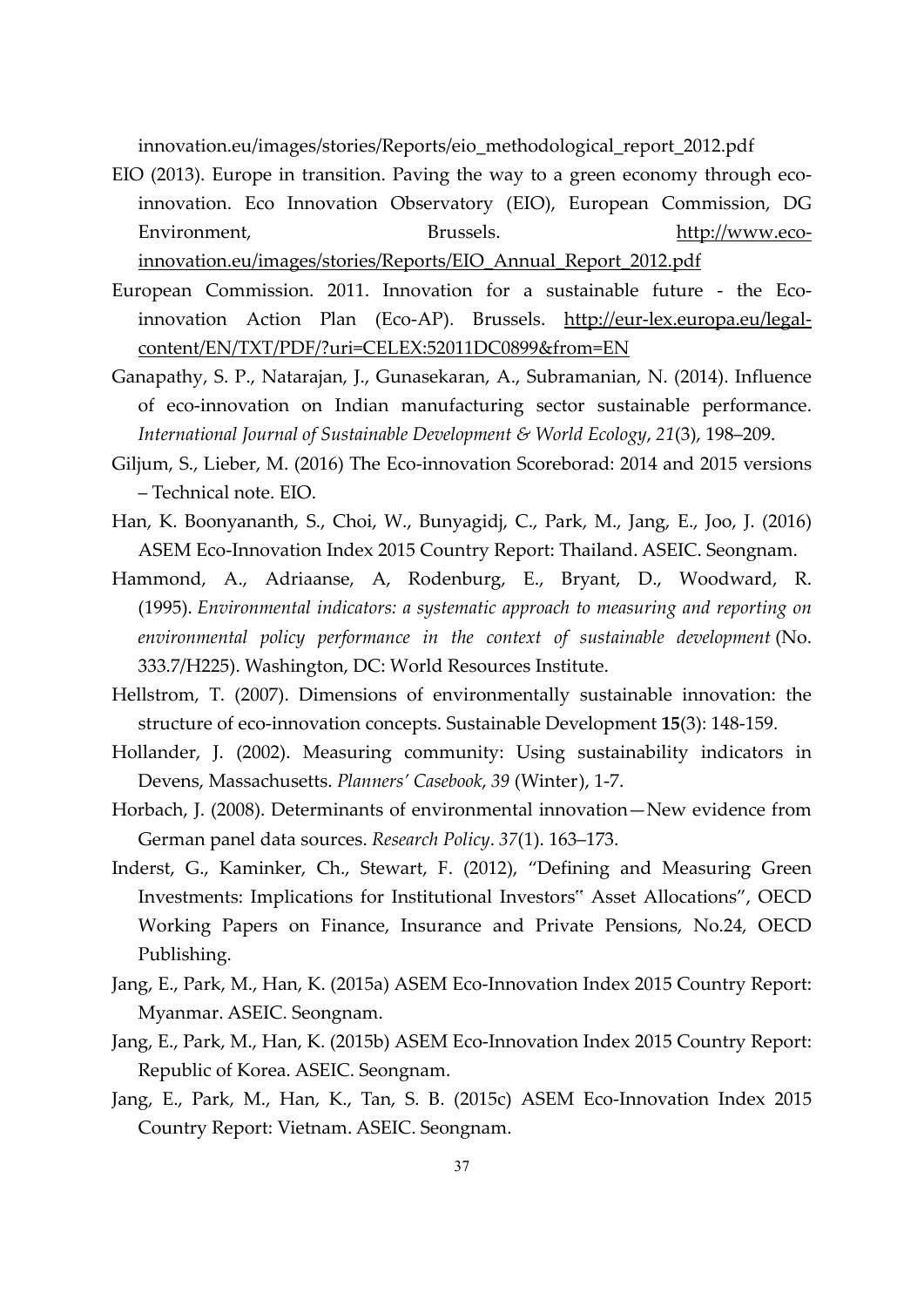- Jang, E., Park, M., Roh, T., Han, K. (2015d) Policy Instruments for Eco‐Innovation in Asian Countries. *Sustainability* 7(9): 12586‐12614. http://dx.doi.org/10.3390/su70912586
- Jang, E., Takahashi, T., Park, M., Han, K. (2015e) ASEM Eco‐Innovation Index 2015 Country Report: Japan. ASEIC. Seongnam.
- Jo, J., Roh, T., Kim, S., Youn, Y., Park, M., Han, K., Jang, E. (2015) Eco‐innovation for sustainability: Evidence from 49 countries in Asia and Europe. *Sustainability* 7(12): 16820‐16835 http://dx.doi.org/10.3390/su71215849
- Jordan, N., Bleischwitz, R, van Ewijk, S., Fahnestock, J.B., Singerland, S. (2015) Interim progress report No.1 on the RECREATE Green Horizons Scoreboard. http://www.recreate‐

net.eu/dweb/system/files/files/PublicDeliverables/151127%20Scoreboard%20Repo rt%202015\_DG.pdf

- Kemp, R., Pearson, P. (2007). Final report MEI project about measuring ecoinnovation. *UM Merit: Maastricht*, The Netherlands. http://www.oecd.org/env/consumption‐innovation/43960830.pdf
- Klewitz, J. and Hansen, E.G. (2014). Sustainability‐oriented innovation of SMEs: a systematic review. Journal of Cleaner Production 65: 57‐75.
- Leitner, A., Wehrmeyer, W., Fance, C. (2010). The impact of regulation and policy on radical eco‐innovation: The need for a new understanding. *Management Research Review*. 33(11). 1022‐1041.
- Nelson, R. R. (Ed.). (1993). *National innovation systems: a comparative analysis*. Oxford University Press.
- Niemeijer, D. (2002). Developing indicators for environmental policy: data‐driven and theory‐driven approaches examined by example. *Environmental Science & Policy*, *5*(2), 91‐103.
- OECD and Eurostat (1999). *The Environmental Goods and Services Industry: Manual for Data Collection and Analysis*. OECD Publishing.
- OECD and Eurostat (2005). *Oslo Manual: Guidelines for Collecting and Interpreting Innovation Data*, 3rd ed.; OECD: Paris, France.
- Phillips, R. (2003). *Community indicators*. Chicago, IL: American Planning Association. http://www.planning.state.ri.us/documents/comp/CommunityIndicators.pdf
- Rennings, K. (2000) Redefining innovation—Eco‐innovation research and the contribution from ecological economics. *Ecol. Econ.*, *32*, 319–332.
- Sarkar, A.N. (2013) Promoting Eco-innovations to Leverage Sustainable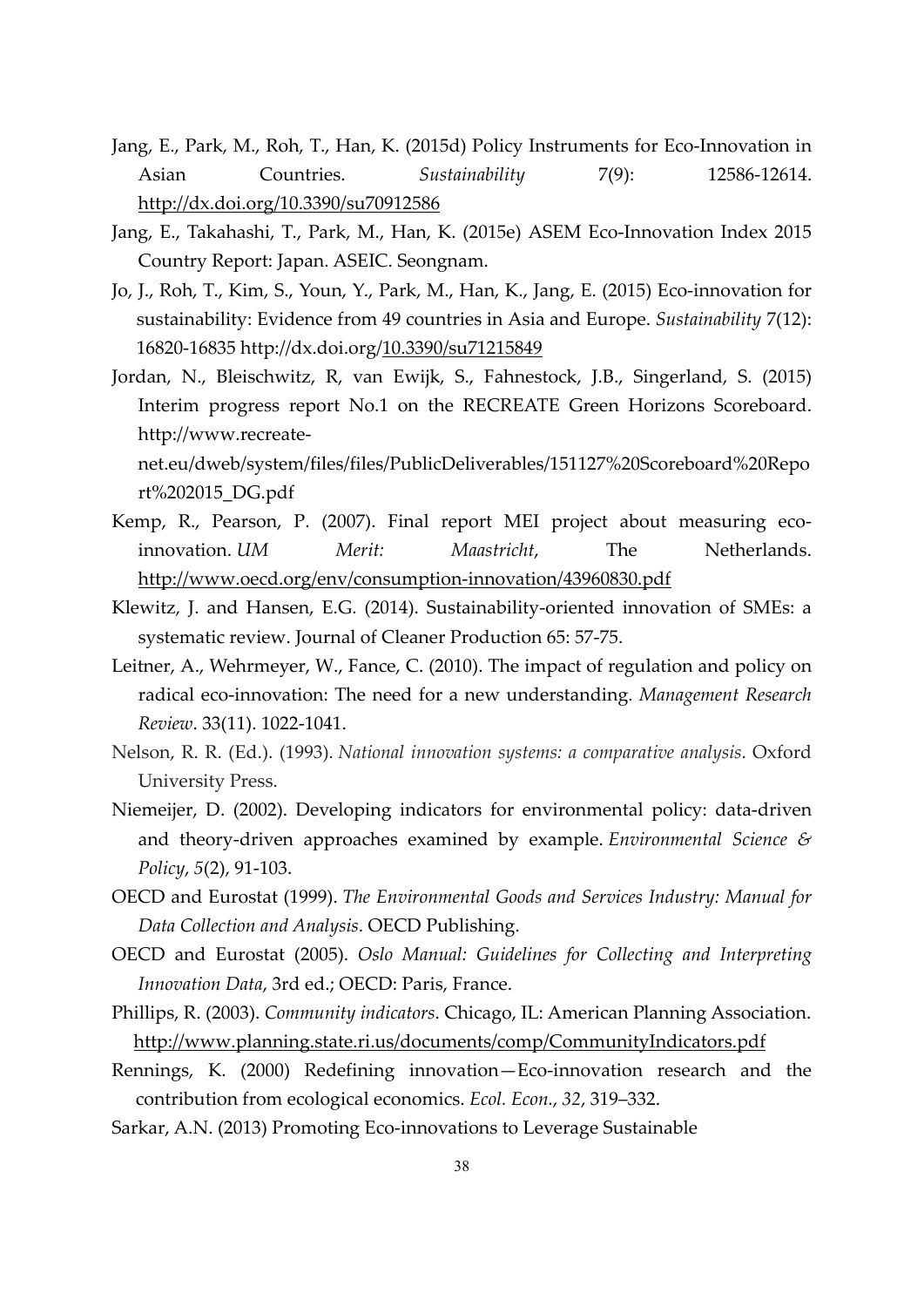Development of Eco-industry and Green Growth. Int. J. Ecosyst. Ecol. Sci. 2013, 3, 171–224.

UNEP (2011) Towards a Green Economy: Pathways to Sustainable Development and Poverty Eradication; UNEP: Nairobi, Kenya.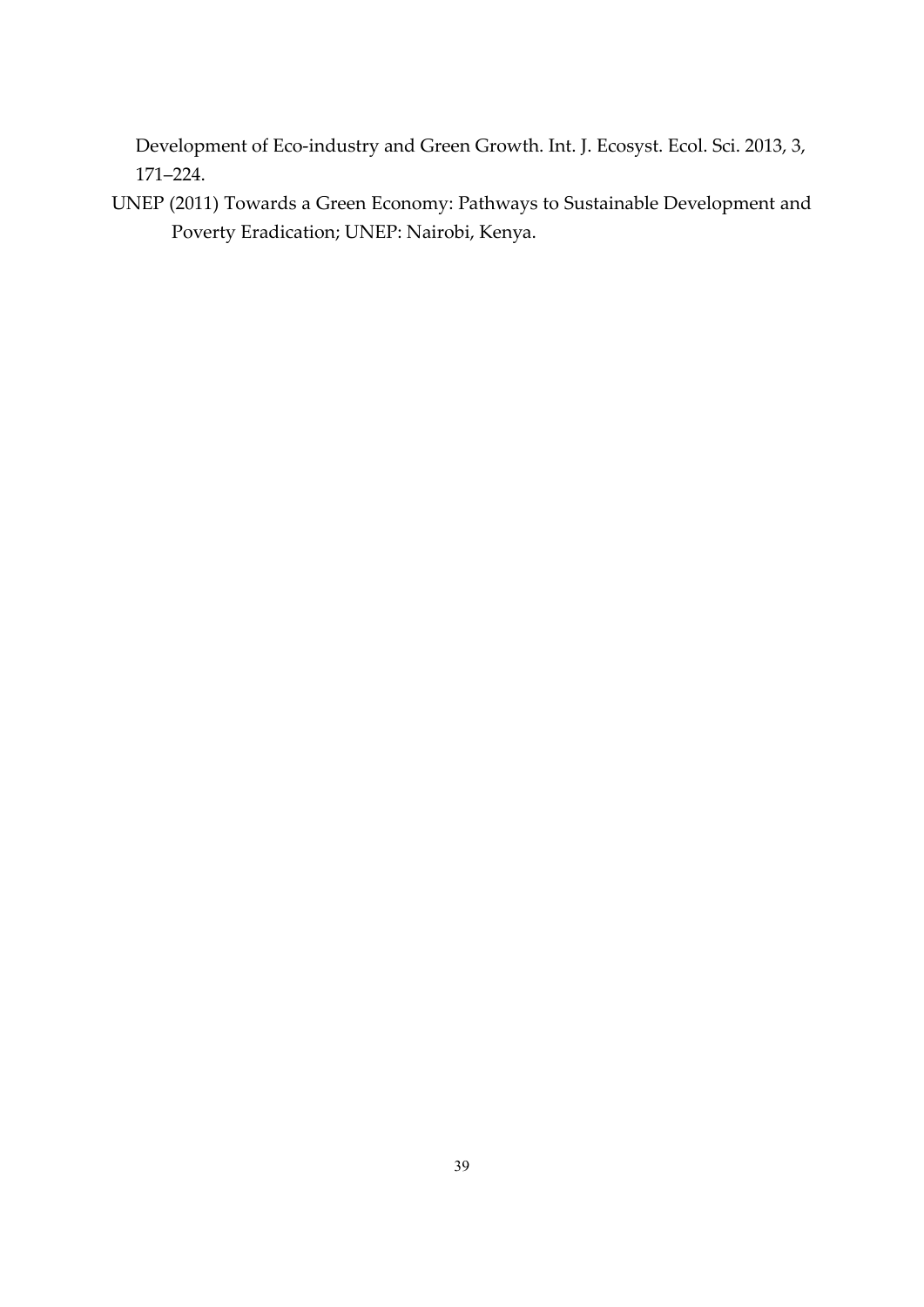## **Appendix**

## **Appendix 1. Characteristics of ASEI indicators and data collecting methods**

## Source: Park et al. (2016)

| Indicator                | Country's Economic Competitiveness (1.1)                                                                                                                                                                                                                                                                                                                                                                                                                                                                                                                                                                                                                                                                                                                                                                                                                                                                                                    |
|--------------------------|---------------------------------------------------------------------------------------------------------------------------------------------------------------------------------------------------------------------------------------------------------------------------------------------------------------------------------------------------------------------------------------------------------------------------------------------------------------------------------------------------------------------------------------------------------------------------------------------------------------------------------------------------------------------------------------------------------------------------------------------------------------------------------------------------------------------------------------------------------------------------------------------------------------------------------------------|
| Category                 | Eco-innovation Capacity                                                                                                                                                                                                                                                                                                                                                                                                                                                                                                                                                                                                                                                                                                                                                                                                                                                                                                                     |
| Measuring factor         | Efficiency enhancers subindex of the Global Competitiveness Index measures<br>factors promoting economic efficiency of countries such as country's level of higher<br>education and training, efficiency of product markets, efficiency of labor market,<br>development of financial markets, technological foundation and market sizes.                                                                                                                                                                                                                                                                                                                                                                                                                                                                                                                                                                                                    |
| Measuring element        | Efficiency enhancers subindex (Pillar $5 \sim 10$ ) of the Global Competitiveness Index 2015-<br>2016                                                                                                                                                                                                                                                                                                                                                                                                                                                                                                                                                                                                                                                                                                                                                                                                                                       |
| Source                   | The Global Competitiveness Index 2015-2016                                                                                                                                                                                                                                                                                                                                                                                                                                                                                                                                                                                                                                                                                                                                                                                                                                                                                                  |
| Publisher                | World Economic Forum                                                                                                                                                                                                                                                                                                                                                                                                                                                                                                                                                                                                                                                                                                                                                                                                                                                                                                                        |
| Data collection interval | Annual                                                                                                                                                                                                                                                                                                                                                                                                                                                                                                                                                                                                                                                                                                                                                                                                                                                                                                                                      |
| Target                   | 148 countries (50 ASEM member countries are included except Brunei Darussalam)                                                                                                                                                                                                                                                                                                                                                                                                                                                                                                                                                                                                                                                                                                                                                                                                                                                              |
| Method                   | The World Economic Forum's Global Competitiveness Index consists of Basic<br>requirements subindex, Efficiency enhancers subindex, and Innovation and<br>sophistication factors subindex covering 12 Pillars<br>The Efficiency enhancers subindex consists of 53 indicators measured by number<br>from 1 to 7 from a survey.<br>The survey was conducted in 148 countries from February to June 2014 with a<br>target of 14,000 companies (22 countries were surveyed on-line)<br>GCI 2015-2016 is a synthesis of a survey in 2014 and 2015                                                                                                                                                                                                                                                                                                                                                                                                 |
| Remarks                  | - Composite index (114 indicators, ASEI uses 53 indicators)<br>- Published every year<br>- Most qualitative indicators among 20 ASEI indicators<br>- Korean partners: KDI, Seungjoo Lee, Research Associate, Public Opinion Analysis Unit,<br>Youngho Jung, Head, Public Opinion Analysis Unit                                                                                                                                                                                                                                                                                                                                                                                                                                                                                                                                                                                                                                              |
| References used          | World Economic Forum, Executive Opinion Survey<br>World Bank/International Finance Corporation, Doing Business 2015: Going<br>Beyond Efficiency<br>International Air Transport Association, SRS Analyser<br>International Telecommunication Union, ITU World Telecommunication/ICT<br>Indicators Database 2015 (June 2015 edition)<br>International Monetary Fund, World Economic Outlook Database (April 2015<br>edition)<br>Central Intelligence Agency (CIA)<br>The World Factbook (accessed June 22, 2015)<br>The World Health Organization, World Malaria Report2013<br>United States Centers for Disease Control and Prevention (CDC)<br>Malaria Information and Prophylaxis information (accessed July 11, 2014)<br>UNESCO Institute for Statistics, Data Centre (accessedJuly 2, 2015)<br>Organisation for Economic Co-operation and Development (OECD)<br>Sistemade Información de tendencias Educativas de América Latina(SITEAL) |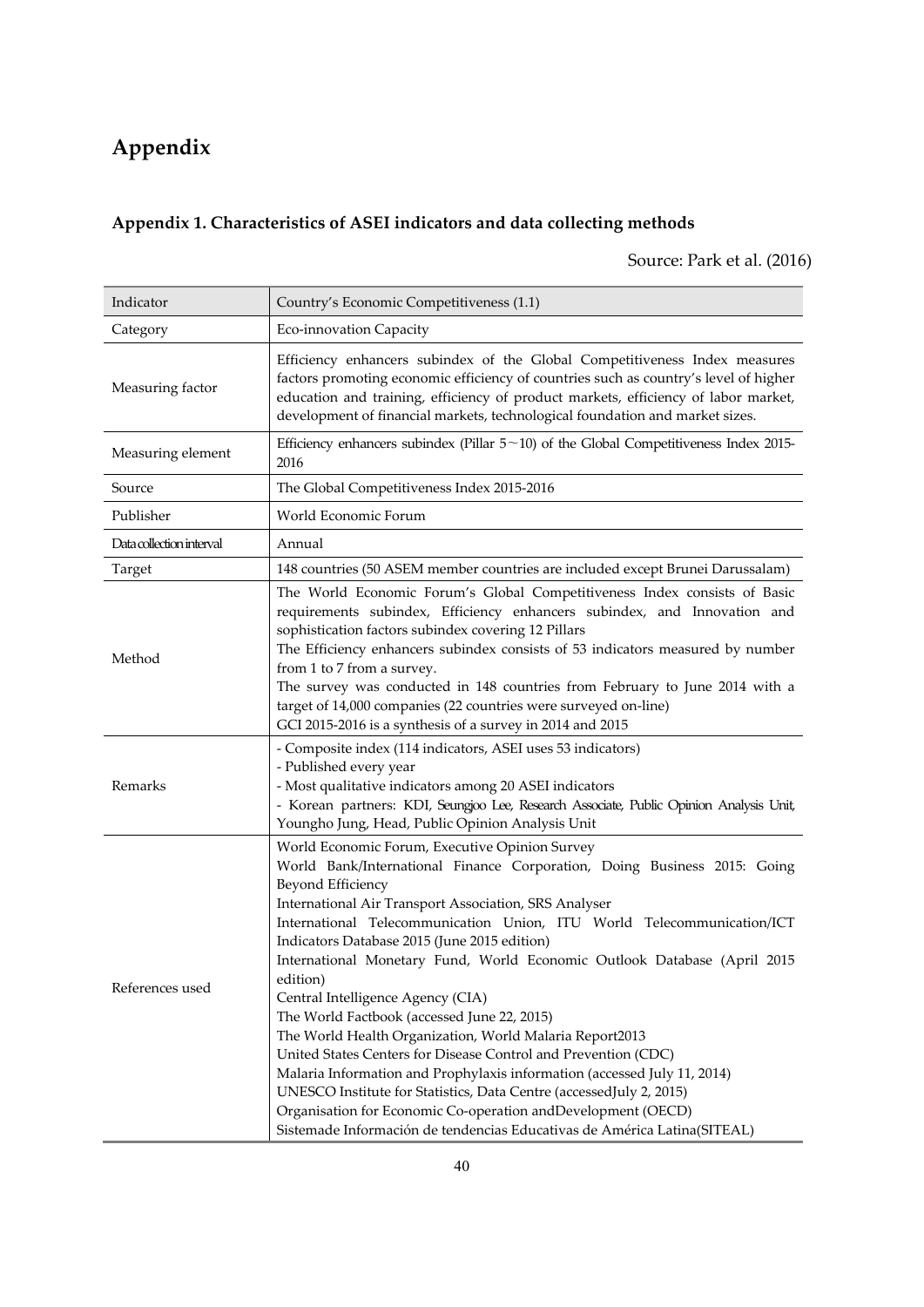|                             | United Nations Development Programme (UNDP)                                                                                                                                                                                                                                                                                                                                                                                                                                                                                                                                                                                                                                                                                                                                                                                                                                                                                                                                                                                                                                                                                                                                                                                                                                                                                                          |
|-----------------------------|------------------------------------------------------------------------------------------------------------------------------------------------------------------------------------------------------------------------------------------------------------------------------------------------------------------------------------------------------------------------------------------------------------------------------------------------------------------------------------------------------------------------------------------------------------------------------------------------------------------------------------------------------------------------------------------------------------------------------------------------------------------------------------------------------------------------------------------------------------------------------------------------------------------------------------------------------------------------------------------------------------------------------------------------------------------------------------------------------------------------------------------------------------------------------------------------------------------------------------------------------------------------------------------------------------------------------------------------------|
| Indicator                   | Country's General Innovation Capacity (1.2)                                                                                                                                                                                                                                                                                                                                                                                                                                                                                                                                                                                                                                                                                                                                                                                                                                                                                                                                                                                                                                                                                                                                                                                                                                                                                                          |
| Category                    | Eco-innovation Capacity                                                                                                                                                                                                                                                                                                                                                                                                                                                                                                                                                                                                                                                                                                                                                                                                                                                                                                                                                                                                                                                                                                                                                                                                                                                                                                                              |
| Measuring factor            | Measuring the level of innovation capacity including status of research institutions,<br>human capital, infrastructure, elaborateness of market and industries, outcomes of<br>technologies                                                                                                                                                                                                                                                                                                                                                                                                                                                                                                                                                                                                                                                                                                                                                                                                                                                                                                                                                                                                                                                                                                                                                          |
| Measuring element           | Global Innovation Index                                                                                                                                                                                                                                                                                                                                                                                                                                                                                                                                                                                                                                                                                                                                                                                                                                                                                                                                                                                                                                                                                                                                                                                                                                                                                                                              |
| Source                      | The Global Innovation Index 2015                                                                                                                                                                                                                                                                                                                                                                                                                                                                                                                                                                                                                                                                                                                                                                                                                                                                                                                                                                                                                                                                                                                                                                                                                                                                                                                     |
| Publisher                   | INSEAD, WIPO, Cornell University                                                                                                                                                                                                                                                                                                                                                                                                                                                                                                                                                                                                                                                                                                                                                                                                                                                                                                                                                                                                                                                                                                                                                                                                                                                                                                                     |
| Data collection<br>interval | Annual                                                                                                                                                                                                                                                                                                                                                                                                                                                                                                                                                                                                                                                                                                                                                                                                                                                                                                                                                                                                                                                                                                                                                                                                                                                                                                                                               |
| Target                      | 143 countries (50 ASEM countries are included except Lao PDR)                                                                                                                                                                                                                                                                                                                                                                                                                                                                                                                                                                                                                                                                                                                                                                                                                                                                                                                                                                                                                                                                                                                                                                                                                                                                                        |
| Method                      | The Global Innovation Index published by INSEAD, WIPO, Cornell University<br>consists of Innovation Input Sub-index and Innovation Output Sub-Index<br>Input Subindex consists of Institutions, Human capital and research, Infrastructure,<br>Market sophistication and Business sophistication while Output Sub-index does<br>Knowledge and technology outputs and Creative outputs.<br>Each subindex consists of 3 categories and each category has 3 to 5 indicators.<br>GII consists of 81 indicators                                                                                                                                                                                                                                                                                                                                                                                                                                                                                                                                                                                                                                                                                                                                                                                                                                           |
| Remarks                     | - Composite index (81 indicators)<br>- Published annually<br>- A indicator called ISO 14001 environmental certificates (3.1.1) is directed related to<br>Firms' participation on Environmental Management System of ASEI                                                                                                                                                                                                                                                                                                                                                                                                                                                                                                                                                                                                                                                                                                                                                                                                                                                                                                                                                                                                                                                                                                                             |
| References<br>used          | World Bank, World Governance Indicators 2013 update<br>The methodology was improved for Doing Business 2015<br>World Bank, Doing Business 2015: Going Beyond Efficiency<br>World Bank, Ease of Doing Business Index 2015<br>UNESCO Institute for Statistics, UIS online database (2005-13)<br>OECD Programme for International Student Assessment (PISA) (2010-12)<br>QS Quacquarelli Symonds Ltd, QS World University Ranking 2014/2015, Top Universities<br>International Telecommunication Union, Measuring the Information Society 2014, ICT<br>Development Index 2014<br>United Nations Public Administration Network, e-Government Survey 2014<br>International Energy Agency, World Energy Balances online data service (2012-13)<br>World Bank and Turku School of Economics, Logistics Performance Index 2014<br>International Monetary Fund, World Economic Outlook 2014 database, April 2015 (PPP\$ GDP)<br>Yale University and Columbia University, Environmental Performance Index 2014<br>International Organization for Standardization (ISO), The ISO Survey of Management<br>System Standard Certifications, 1999-2013<br>Standard and Poor's and World Bank and OECD GDP estimates; extracted from the<br>World Bank's World Development Indicators database (2006-12).<br>Microfinance Information Exchange, Mix Market database; |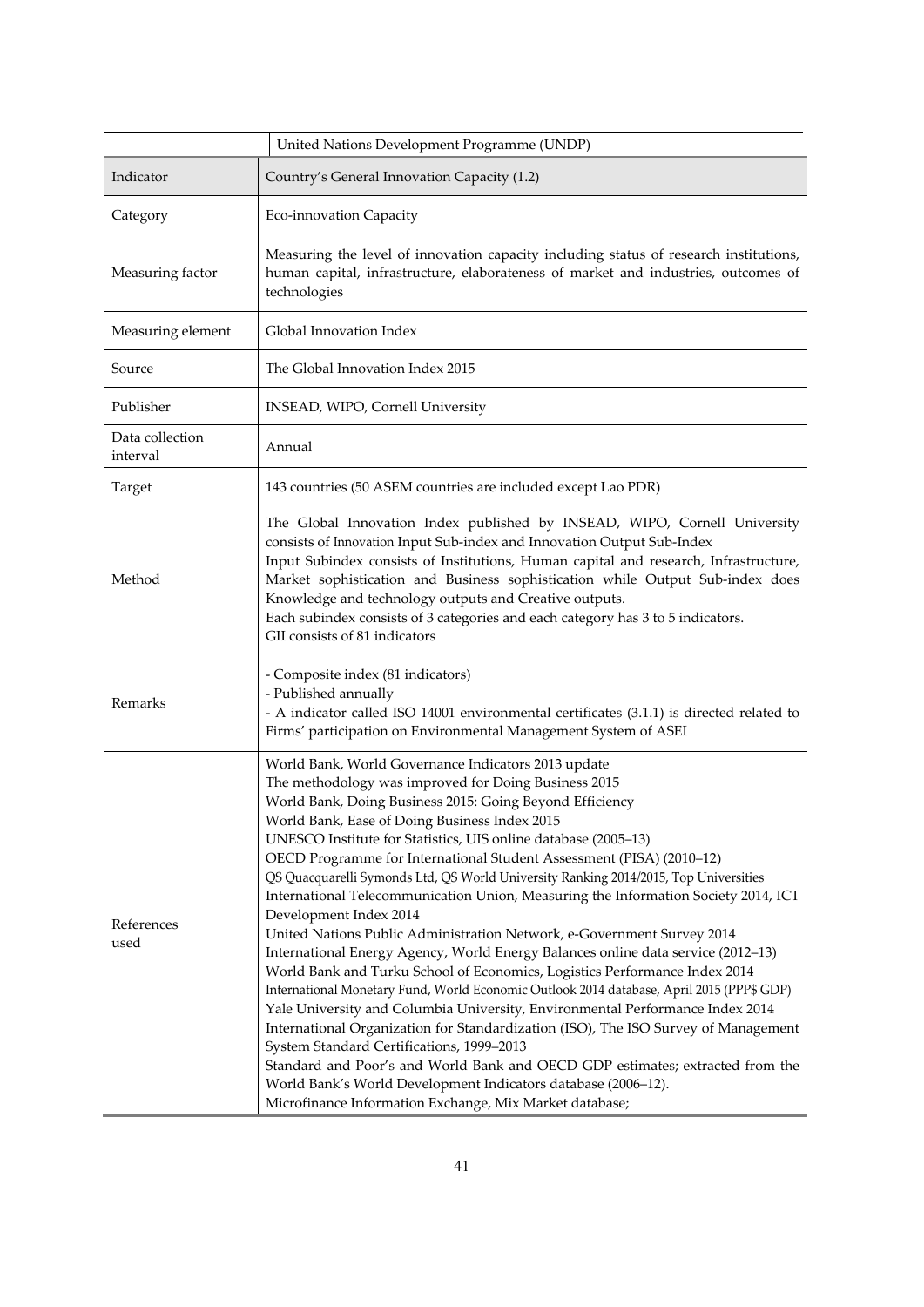| Indicator                      | Green Technology R&D Institutions Capacity (1.3)                                                                                                                                                                                               |
|--------------------------------|------------------------------------------------------------------------------------------------------------------------------------------------------------------------------------------------------------------------------------------------|
| Category                       | Eco-Innovation Capacity                                                                                                                                                                                                                        |
| Measuring element              | Number of Green (Clean) Technology R&D Institutions, Centers and University                                                                                                                                                                    |
| Source                         | Cleantech Group                                                                                                                                                                                                                                |
| Publisher                      | Cleantech                                                                                                                                                                                                                                      |
| collection<br>Data<br>interval | Annually                                                                                                                                                                                                                                       |
| Target                         | NA                                                                                                                                                                                                                                             |
| Method                         | <b>NA</b>                                                                                                                                                                                                                                      |
| Remarks                        | - Cleantech provides data to EU member countries<br>- Subscription cost is 10,000 USD per annum<br>- Cleantech covers 40 countries of which 32 countries are ASEM members.<br>- A part of the indicator is overlapped with ASEI Indicator 2.1. |

| Indicator                      | Green Technology possessed/acquired Firms (1.4)                                                                                                                                        |
|--------------------------------|----------------------------------------------------------------------------------------------------------------------------------------------------------------------------------------|
| Category                       | Eco-Innovation Capacity                                                                                                                                                                |
| Measuring factor               | Number of companies which possess green technologies                                                                                                                                   |
| Measuring element              | Number of Green (Clean) Technology possessed firms (Include firms in all<br>development stages: concept, product development, shipping product/pilot, wide<br>commercial availability) |
| Source                         | Cleantech Group                                                                                                                                                                        |
| Publisher                      | Cleantech                                                                                                                                                                              |
| collection<br>Data<br>interval | Annually                                                                                                                                                                               |
| Target                         | NA                                                                                                                                                                                     |
| Method                         | NA                                                                                                                                                                                     |
| Remarks                        | - Cleantech provides data to EU member countries<br>- Subscription cost is 10,000 USD per annum<br>- Cleantech covers 40 countries of which 32 countries are ASEM members.             |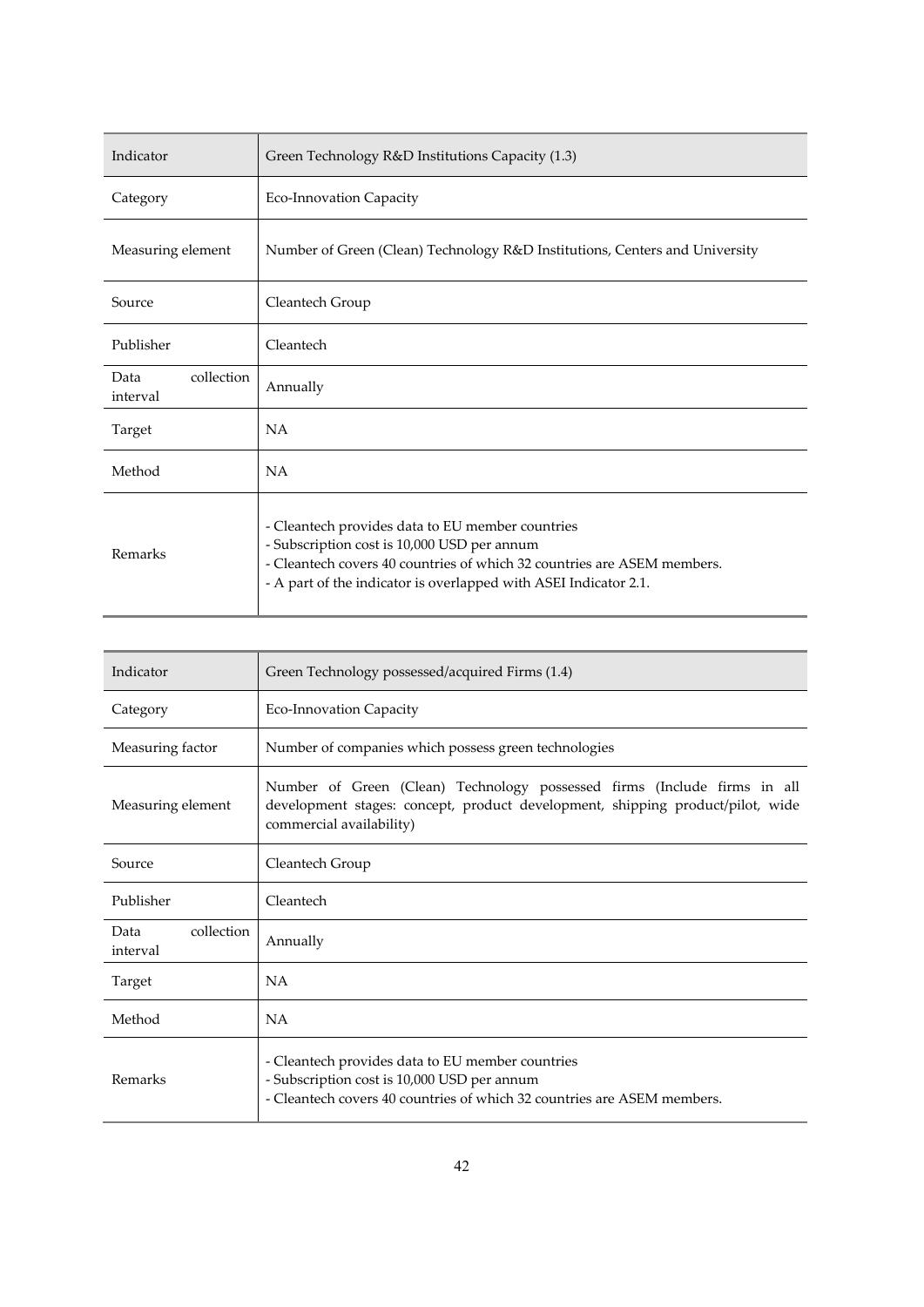| Indicator                | Awareness of Sustainability Management (1.5)                                                                                                                                                                                                                                                                                      |
|--------------------------|-----------------------------------------------------------------------------------------------------------------------------------------------------------------------------------------------------------------------------------------------------------------------------------------------------------------------------------|
| Category                 | Eco-innovation Capacity                                                                                                                                                                                                                                                                                                           |
| Measuring factor         | Number of United Nations Global Compact Participant Firms                                                                                                                                                                                                                                                                         |
| Measuring element        | Number of United Nations Global Compact Participant Firms. The UN Global<br>Compact is the world's largest corporate citizenship and sustainability initiative,<br>which its networks include important business associations representing leading<br>companies from around the world.                                            |
| Source                   | United Nations Global Compact                                                                                                                                                                                                                                                                                                     |
| Publisher                | <b>UNGC</b>                                                                                                                                                                                                                                                                                                                       |
| Data collection interval | Available on a certain date                                                                                                                                                                                                                                                                                                       |
| Target                   | 199 countries including 51 ASEM members                                                                                                                                                                                                                                                                                           |
| Method                   | - https://www.unglobalcompact.org/what-is-gc/participants<br>- Data available since 2000.07<br>- Current data used for ASEI is retrieved from a range of 1 <sup>st</sup> July 2000 to 20 <sup>th</sup> October<br>2016<br>- Both business and non-business are included<br>- Data is complete for the whole ASEM member countries |

| Indicator                | Government's R&D expenditure in Green Industry (2.1)                                                                                                                                                                                                   |
|--------------------------|--------------------------------------------------------------------------------------------------------------------------------------------------------------------------------------------------------------------------------------------------------|
| Category                 | Eco-Innovation Supporting Environment                                                                                                                                                                                                                  |
| Measuring element        | Public spending in environmentally related RD, % total public spending                                                                                                                                                                                 |
| Source                   | <b>OECD Green Growth Indicators</b>                                                                                                                                                                                                                    |
| Publisher                | <b>OECD</b>                                                                                                                                                                                                                                            |
| Data collection interval | Data upto year 2014                                                                                                                                                                                                                                    |
| Target                   | 42 countries of which 24 countries are ASEM members                                                                                                                                                                                                    |
| Method                   | - http://stats.oecd.org/<br>OECD's Environment>Green Growth>Economic opportunities and<br>policy<br>responses>Technology and innovation: R&D>Environmentally related government<br>R&D budget, % total government R&D<br>- Currently 2014 data is used |
| Remarks                  | - Not all ASEM members are covered<br>- More investigation is needed to find out data for Non-OECD countries                                                                                                                                           |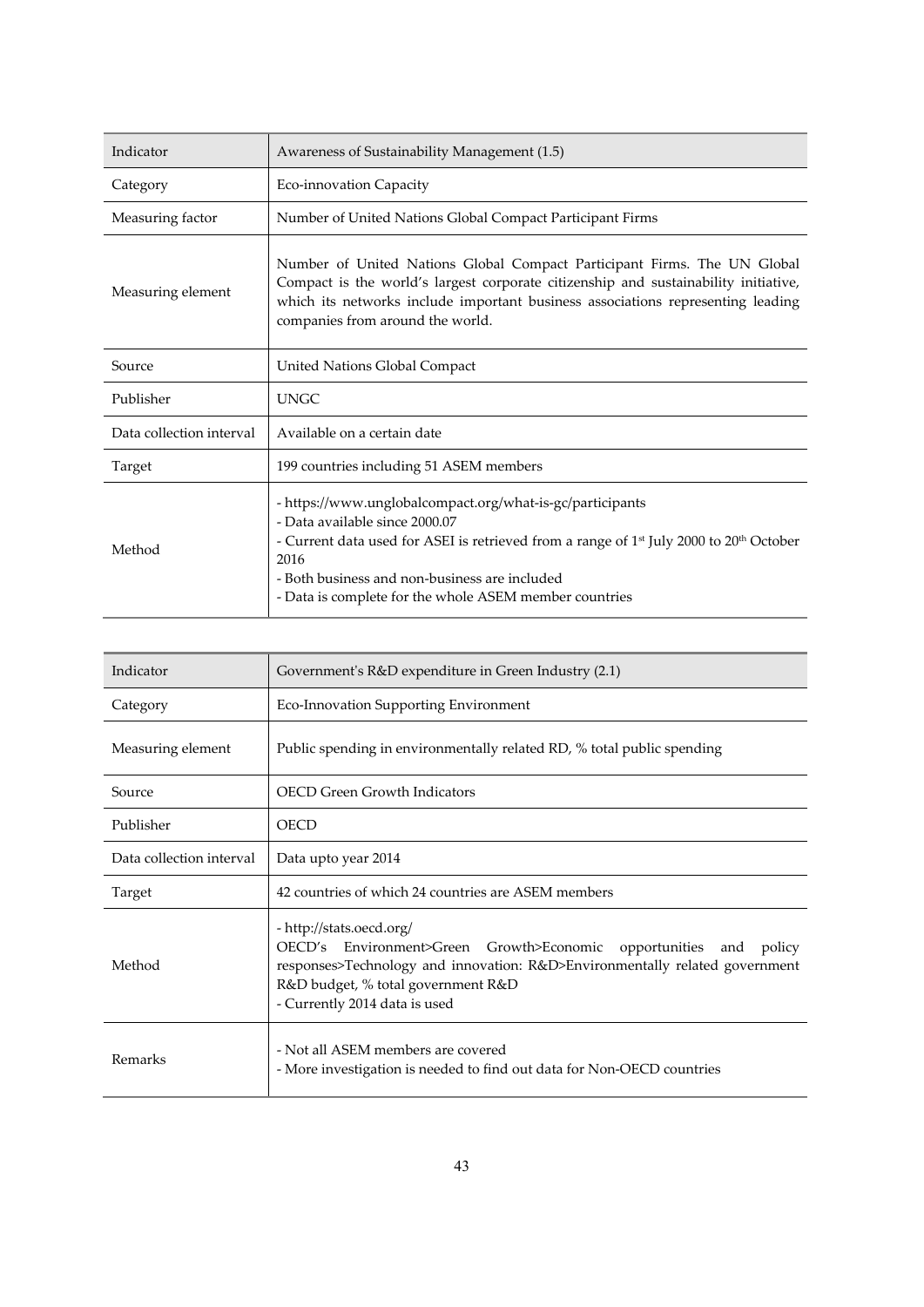| Indicator                | Implementation of Environmental Regulations (2.2)                                                                                                                                                                                                                                                                                                                                                                                                                                                                                                       |
|--------------------------|---------------------------------------------------------------------------------------------------------------------------------------------------------------------------------------------------------------------------------------------------------------------------------------------------------------------------------------------------------------------------------------------------------------------------------------------------------------------------------------------------------------------------------------------------------|
| Category                 | Eco-Innovation Supporting Environment                                                                                                                                                                                                                                                                                                                                                                                                                                                                                                                   |
| Measuring element        | Stringency and enforcement of environmental regulation                                                                                                                                                                                                                                                                                                                                                                                                                                                                                                  |
| Source                   | Sustainable Competitiveness Index                                                                                                                                                                                                                                                                                                                                                                                                                                                                                                                       |
| Publisher                | World Economic Forum                                                                                                                                                                                                                                                                                                                                                                                                                                                                                                                                    |
| Data collection interval | Annually                                                                                                                                                                                                                                                                                                                                                                                                                                                                                                                                                |
| Target                   | 113 countries of which 46 countries are ASEM members except Lao PDR, Myanmar,<br>Brunei Darussalam, Singapore and Malta                                                                                                                                                                                                                                                                                                                                                                                                                                 |
| Method                   | Two indicators called "Stringency of environmental regulation" and "Enforcement of<br>environmental regulation" from the Sustainable Competitiveness Index<br>- The data is based on survey<br>- The indicators use the results of WEF's Executive Opinion Survey                                                                                                                                                                                                                                                                                       |
| References used          | World Economic Forum, Executive Opinion Survey<br>http://www.weforum.org/content/pages/sustainable-competitiveness/<br>Stringency: How would you assess the stringency of your country's environmental<br>regulations? $[1 = \text{very lax}, \text{among the worst in the world}; 7 = \text{among the world's most}]$<br>stringent]<br>Enforcement: In your country, how would you assess the enforcement of<br>environmental regulations? $[1 = \text{very lax}, \text{among the worst in the world}; 7 = \text{among}$<br>the world's most rigorous] |
| Remarks                  | - Applying the average of the results from 2 surveys                                                                                                                                                                                                                                                                                                                                                                                                                                                                                                    |

| Indicator                | Maturity of Investment Setting for Green Technology Industry (2.3)                                                                                                         |
|--------------------------|----------------------------------------------------------------------------------------------------------------------------------------------------------------------------|
| Category                 | Eco-Innovation Supporting Environment                                                                                                                                      |
| Measuring element        | Value of Investment towards Green Technology Firms                                                                                                                         |
| Source                   | Cleantech Group                                                                                                                                                            |
| Publisher                | Cleantech                                                                                                                                                                  |
| Data collection interval | Annually                                                                                                                                                                   |
| Target                   | NA                                                                                                                                                                         |
| Method                   | NA                                                                                                                                                                         |
| Remarks                  | - Cleantech provides data to EU member countries<br>- Subscription cost is 10,000 USD per annum<br>- Cleantech covers 40 countries of which 32 countries are ASEM members. |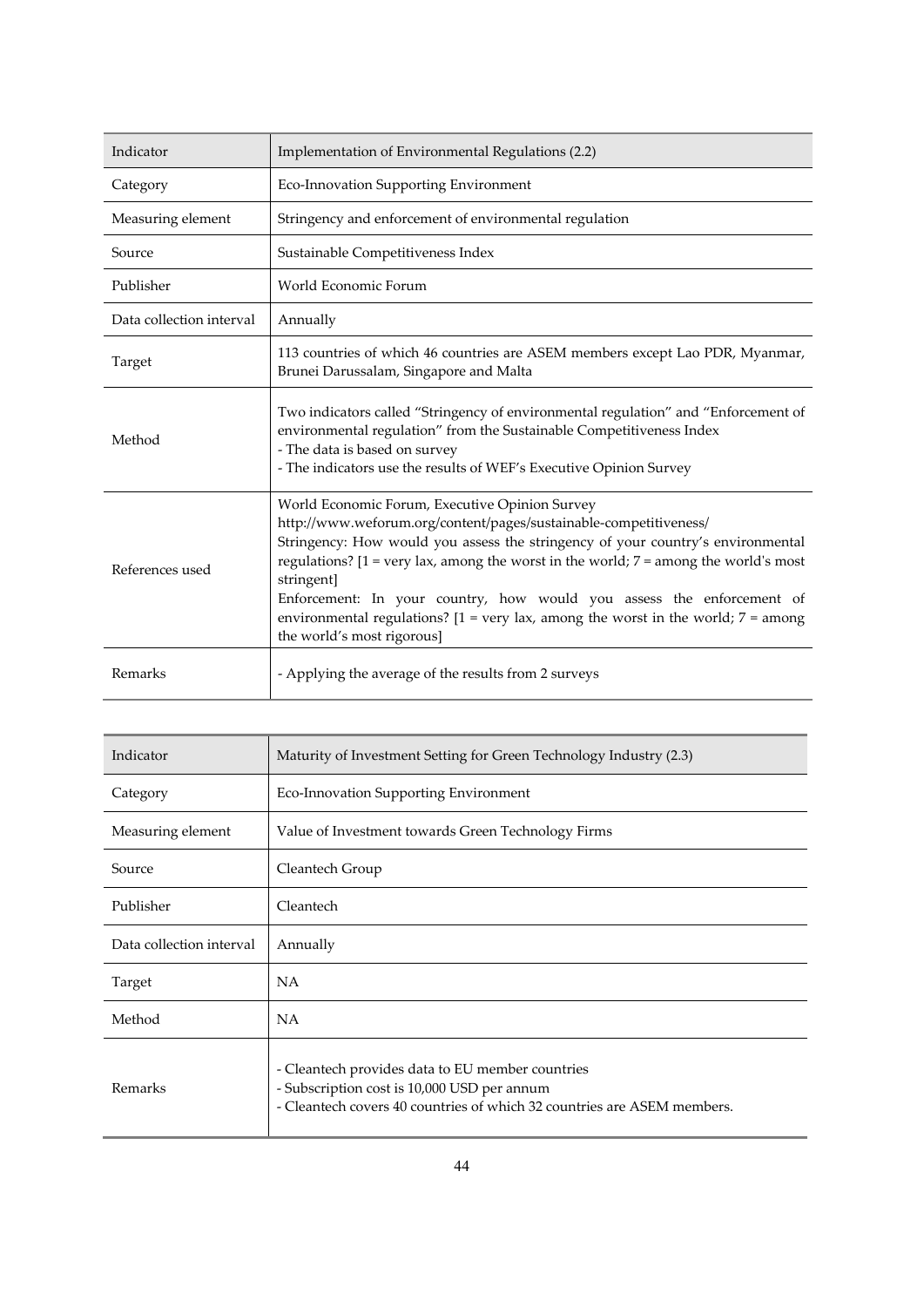| Indicator                | Investment Scale towards Green Technology SMEs (2.4)                                                                                                                 |
|--------------------------|----------------------------------------------------------------------------------------------------------------------------------------------------------------------|
| Category                 | Eco-Innovation Supporting Environment                                                                                                                                |
| Measuring element        | Number of venture capitals & deals made towards green technology SMEs                                                                                                |
| Source                   | Cleantech Group                                                                                                                                                      |
| Publisher                | Cleantech                                                                                                                                                            |
| Data collection interval | Annually                                                                                                                                                             |
| Target                   | NA.                                                                                                                                                                  |
| Method                   | <b>NA</b>                                                                                                                                                            |
| Remarks                  | Cleantech provides data to EU member countries<br>Subscription cost is 10,000 USD per annum<br>Cleantech covers 40 countries of which 32 countries are ASEM members. |

| Indicator                | Commercialization Level of Green Technology (3.1)                       |
|--------------------------|-------------------------------------------------------------------------|
| Category                 | Eco-Innovation Activity                                                 |
| Measuring element        | Number of companies with green technology widely commercialized         |
| Source                   | Cleantech Group                                                         |
| Publisher                | Cleantech                                                               |
| Data collection interval | Annually                                                                |
| Target                   | NA.                                                                     |
| Method                   | <b>NA</b>                                                               |
|                          | - Cleantech provides data to EU member countries                        |
| Remarks                  | - Subscription cost is 10,000 USD per annum                             |
|                          | - Cleantech covers 40 countries of which 32 countries are ASEM members. |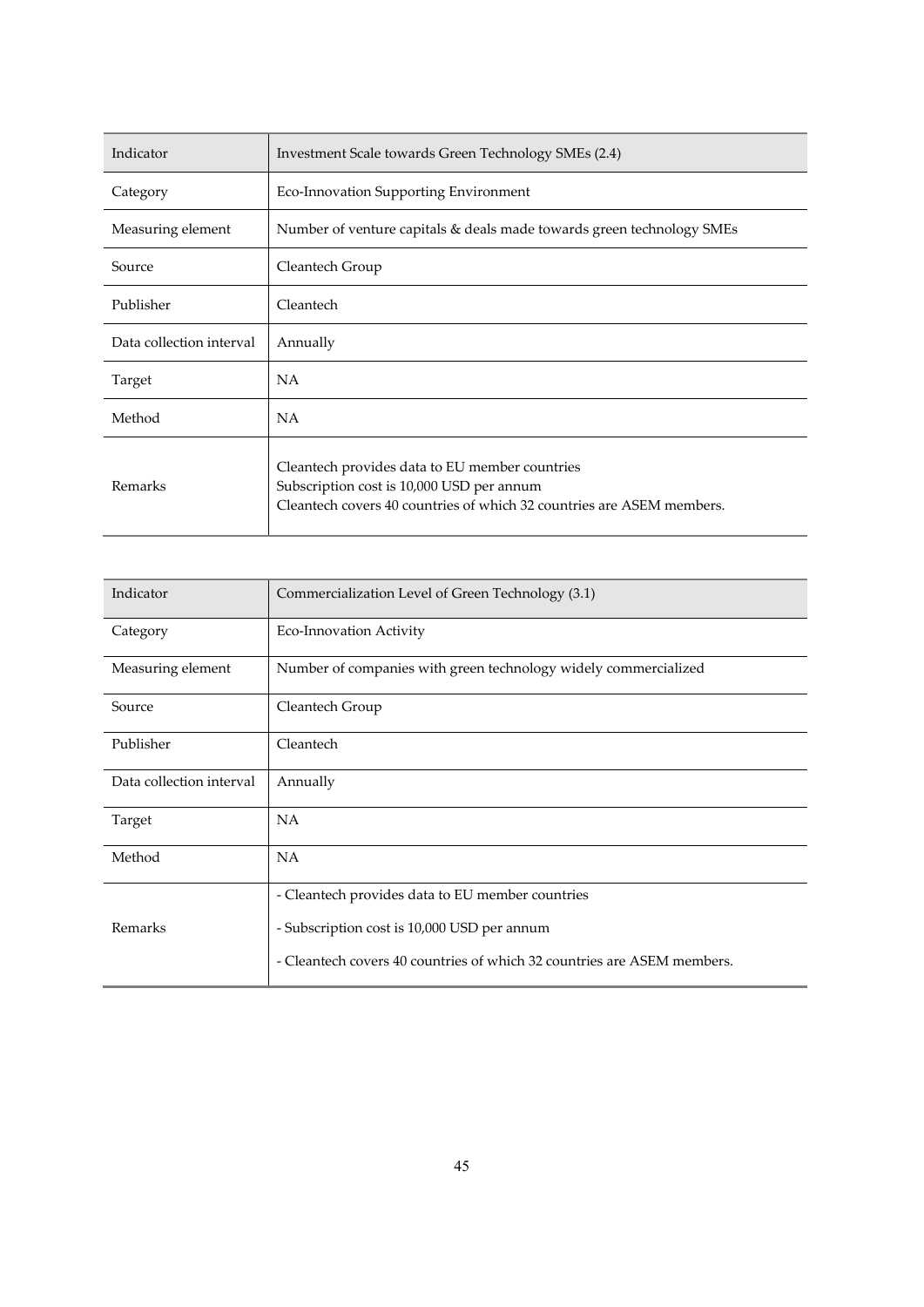| Indicator                | Firms' Participation on Environmental Management System (3.2)                                                                                                             |
|--------------------------|---------------------------------------------------------------------------------------------------------------------------------------------------------------------------|
| Category                 | Eco-Innovation Activity                                                                                                                                                   |
| Measuring factor         | Number of firms with ISO14001 certification (per billion GDP in PPP\$)                                                                                                    |
| Measuring element        | Number of firms with ISO14001 certification (per billion GDP in PPP\$)                                                                                                    |
| Source                   | ISO 14001 Survey                                                                                                                                                          |
| Publisher                | <b>ISO</b>                                                                                                                                                                |
| Data collection interval | Annually (latest in 2013)                                                                                                                                                 |
| Target                   | 46 countries                                                                                                                                                              |
| Method                   | Two data sets are needed to measure: number of firms with ISO certification and<br>GDP in PPP<br>- GCI measured for all ASEM members except 5 countries in 2012           |
| Remarks                  | The same indicator as an indicator called "ISO 14001 environmental certificates"<br>(3.3.3) of the Global Competitiveness Index<br>- Updating data with the two data sets |

| Indicator                | Economic Influence of Leading Environmentally Responsive Firms (3.3)                                                                                                                                                                                                                                                                                                                                        |
|--------------------------|-------------------------------------------------------------------------------------------------------------------------------------------------------------------------------------------------------------------------------------------------------------------------------------------------------------------------------------------------------------------------------------------------------------|
| Category                 | <b>Eco-Innovation Activity</b>                                                                                                                                                                                                                                                                                                                                                                              |
| Measuring element        | Revenue of firms included in Newsweek Green Ranking.                                                                                                                                                                                                                                                                                                                                                        |
| Source                   | Newsweek Green Ranking                                                                                                                                                                                                                                                                                                                                                                                      |
| Publisher                | Newsweek (Sustainalytics & Trucost)                                                                                                                                                                                                                                                                                                                                                                         |
| Data collection interval | Every two years                                                                                                                                                                                                                                                                                                                                                                                             |
| Target                   | 25 countries                                                                                                                                                                                                                                                                                                                                                                                                |
| Method                   | - Green Ranking is derived from the results of 8 indicators.<br>It consists of three categories: environmental impacts, environmental management<br>and environmental announcements                                                                                                                                                                                                                         |
| Remarks                  | - Sustainalytics & Trucost analyze the score<br>Majority of ASEM member countries has no firm under the World's Greenest<br>Companies 500<br>Among ASEM countries from Asia, a few countries have such firms such as 34 firms<br>from Japan, 34 firms from China, 9 firms from Australia, 7 firms from India, 6 firms<br>from South Korea and 4 firms from Singapore<br>- Revenue data from firm are needed |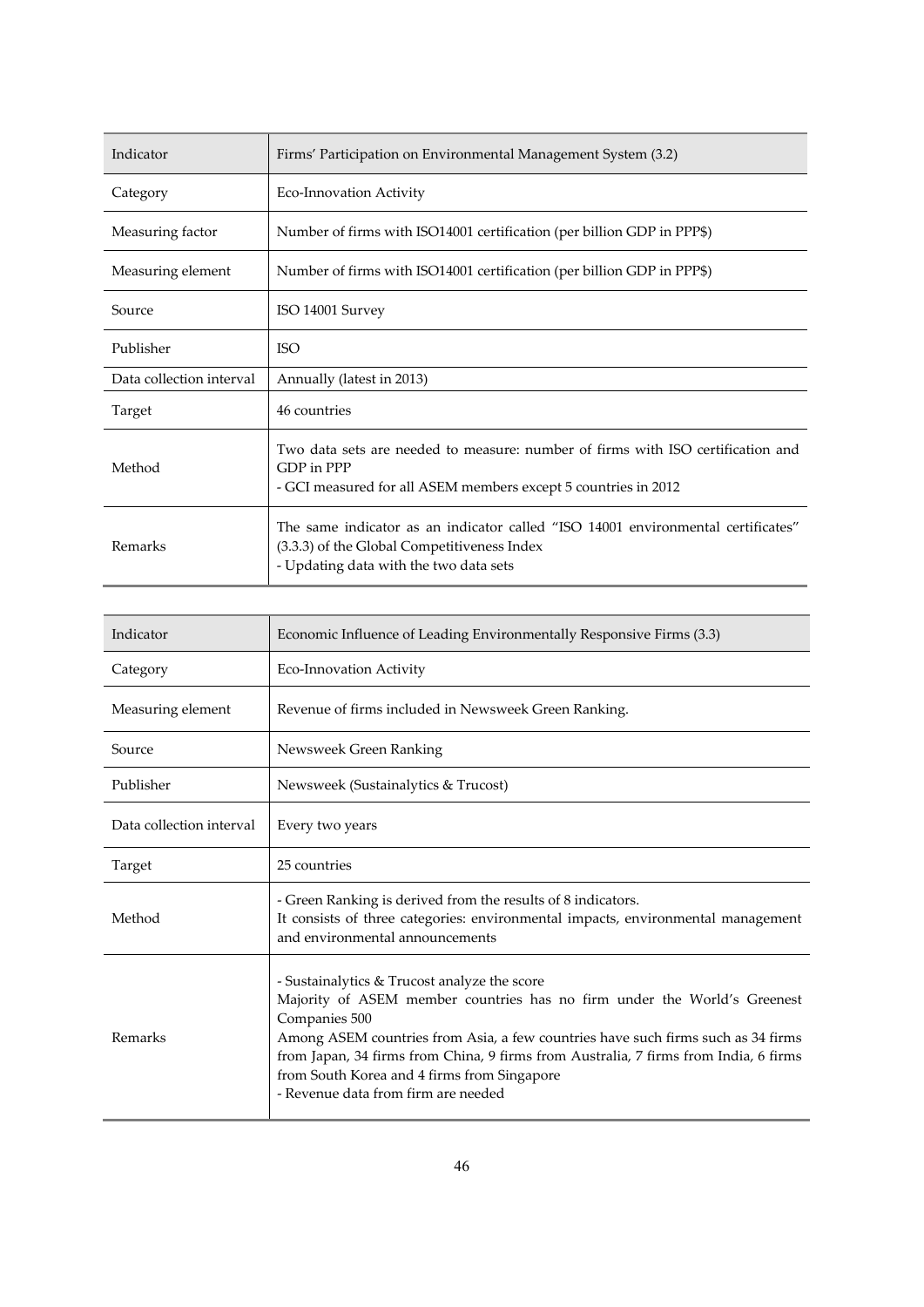| Indicator                      | Green patents (3.4)                                                                                                           |
|--------------------------------|-------------------------------------------------------------------------------------------------------------------------------|
| Category                       | Eco-Innovation Activity                                                                                                       |
| Measuring<br>element           | Environmental technology patent (Patent grants by technology) / Total patent grant<br>(direct and PCT national phase entires) |
| Source                         | OECD Green growth                                                                                                             |
| Publisher                      | <b>OECD</b>                                                                                                                   |
| collection<br>Data<br>interval | Annually                                                                                                                      |
| Target                         | 32 countries                                                                                                                  |
| Method                         | <b>WIPO statistics Database</b>                                                                                               |
| Remarks                        | - Quantitative data<br>- The definiation of environmental technology is followed WIPO<br>- filling office                     |

| Indicator                      | Activeness of Renewable Energy Utilization (3.5)                                                                                                                                              |
|--------------------------------|-----------------------------------------------------------------------------------------------------------------------------------------------------------------------------------------------|
| Category                       | Eco-Innovation Activity                                                                                                                                                                       |
| Measuring<br>element           | Measures the contribution of renewable to total primary energy supply (TPES)                                                                                                                  |
| Source                         | Energy Balances of OECD countries & Energy Balances of non-OECD countries                                                                                                                     |
| Publisher                      | International Energy Agency                                                                                                                                                                   |
| collection<br>Data<br>interval | Annually                                                                                                                                                                                      |
| Target                         | 50 countries except Lao PDR                                                                                                                                                                   |
| Method                         | - Data available in 2014 (included estimated data)<br>- OECD country report and Non-OECD country report provides data<br>- Charged data                                                       |
| Remarks                        | Renewable energy is defined to include hydraulic power, geothermal, solar heat, wind<br>power, tidal power, solid bio fuel, bio gasoline, bio diesel and other liquid bio fuel and<br>bio gas |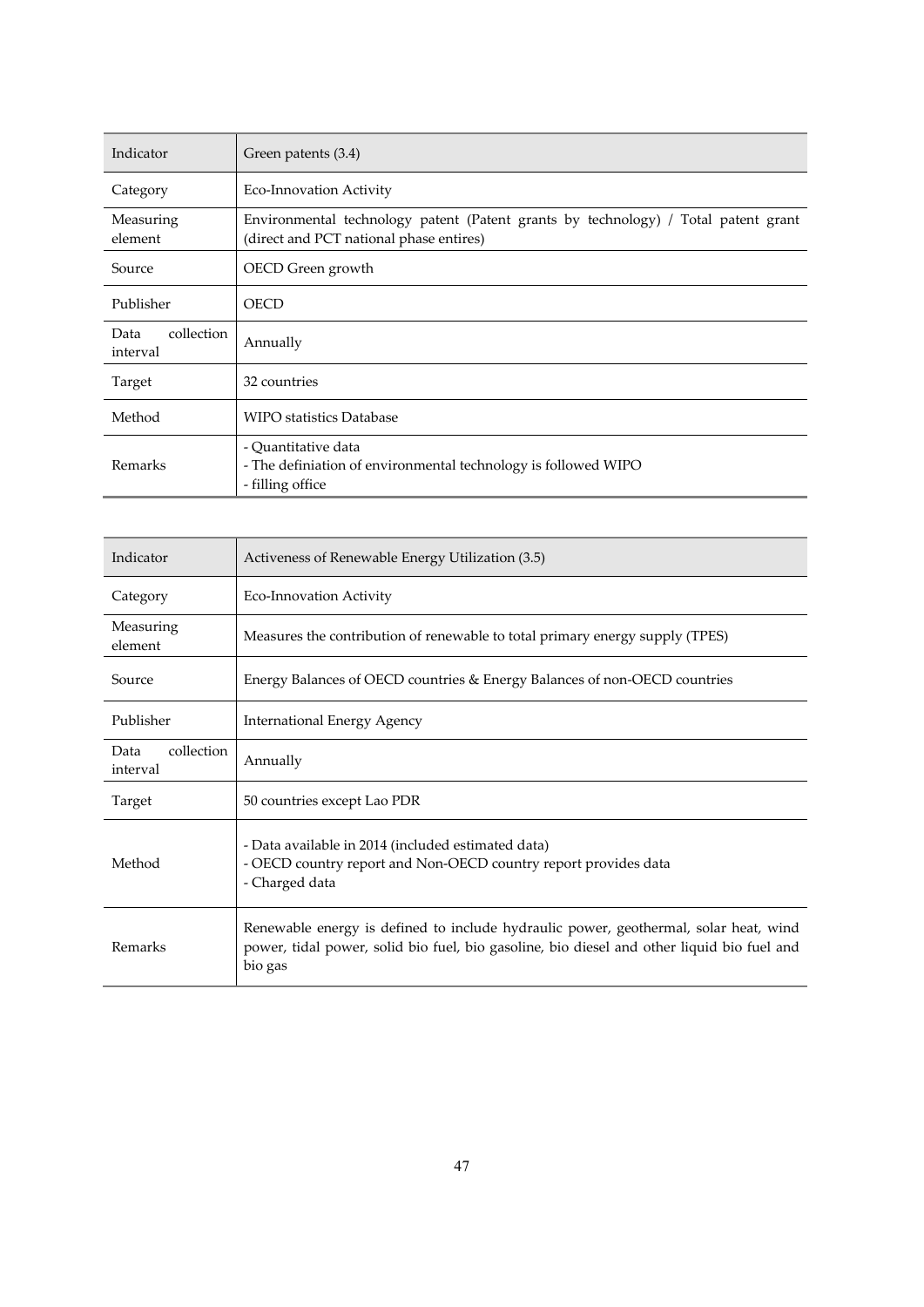| Indicator                      | Level of Environmental impact on Society (4.1)                                                                                                                                                                                                                                                                                                                                                                                                                                                                             |
|--------------------------------|----------------------------------------------------------------------------------------------------------------------------------------------------------------------------------------------------------------------------------------------------------------------------------------------------------------------------------------------------------------------------------------------------------------------------------------------------------------------------------------------------------------------------|
| Category                       | <b>Eco-Innovation Performance</b>                                                                                                                                                                                                                                                                                                                                                                                                                                                                                          |
| Measuring factor               | Environmental health including air pollution, water, access to drinking water and<br>diseases                                                                                                                                                                                                                                                                                                                                                                                                                              |
| Measuring<br>element           | Measuring Environmental Health of Environmental Performance Index                                                                                                                                                                                                                                                                                                                                                                                                                                                          |
| Source                         | Environmental Performance Index 2015                                                                                                                                                                                                                                                                                                                                                                                                                                                                                       |
| Publisher                      | Yale University & Columbia University & World Economic Forum                                                                                                                                                                                                                                                                                                                                                                                                                                                               |
| collection<br>Data<br>interval | Every two years                                                                                                                                                                                                                                                                                                                                                                                                                                                                                                            |
| Target                         | 51 countries                                                                                                                                                                                                                                                                                                                                                                                                                                                                                                               |
| Method                         | Environmental Health Index consists of 6 indicators                                                                                                                                                                                                                                                                                                                                                                                                                                                                        |
| References used                | - United Nations, Department of Economic and Social Affairs, Population Division (2014).<br>- World Population Prospects: The 2012 Revision.<br>Aerosol Optical Depth (AOD) from NASA's MODIS, SeaWiFS, and MISR satellite<br>instruments, and the GEOSChem chemical transport model.<br>- World Health Organization's Household Energy Database (World Health Organization (2012).<br>WHO/UNICEF Joint Monitoring Programme (JMP) for Water<br>Supply<br>and<br>Sanitation(http://www.wssinfo.org/data-.estimates/table/) |

| Indicator                      | $CO2$ Emission Intensity (4.2)                                                                                                                                               |
|--------------------------------|------------------------------------------------------------------------------------------------------------------------------------------------------------------------------|
| Category                       | Eco-Innovation Performance                                                                                                                                                   |
| Measuring<br>element           | CO <sub>2</sub> emissions / GDP using exchange rates                                                                                                                         |
| Source                         | Key World Energy Statistics 2015                                                                                                                                             |
| Publisher                      | <b>International Energy Agency</b>                                                                                                                                           |
| collection<br>Data<br>interval | Annually                                                                                                                                                                     |
| Target                         | 50 countries except Lao PDR                                                                                                                                                  |
| Method                         | - CO <sub>2</sub> emissions / GDP(PPP)(2005USD)<br>- CO <sub>2</sub> emissions include fuel combustion only<br>- IPCC Guideline (1996) is applied to calculate the emissions |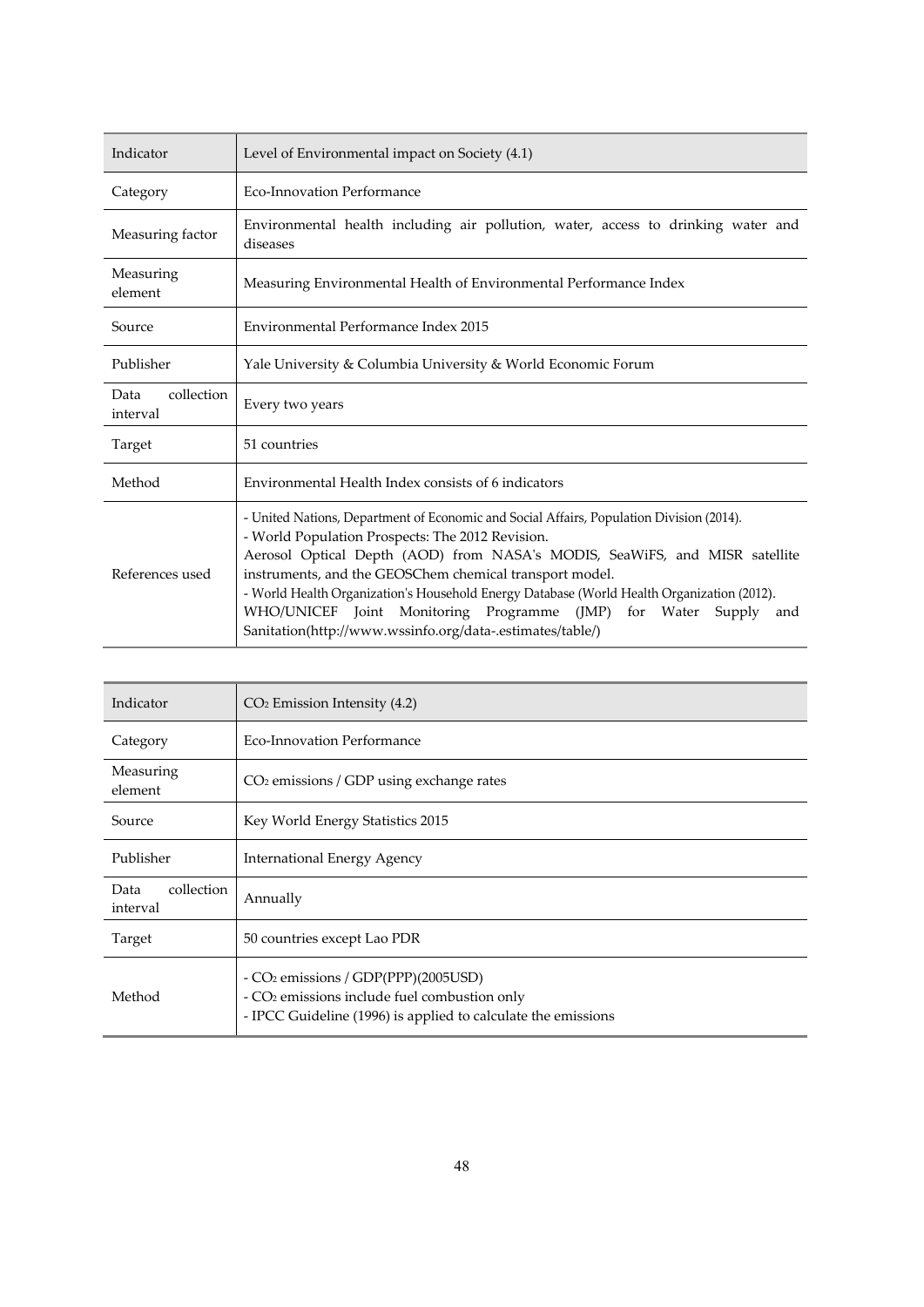| Indicator                      | Country's Energy Sustainability Level (4.3)                                |
|--------------------------------|----------------------------------------------------------------------------|
| Category                       | <b>Eco-Innovation Performance</b>                                          |
| Measuring<br>element           | Energy Performance of the Energy Sustainability Index                      |
| Source                         | Energy Sustainability Index                                                |
| Publisher                      | World Energy Council                                                       |
| collection<br>Data<br>interval | Annually                                                                   |
| Target                         | 48 countries except Lao PDR, Myanmar and Brunei Darussalam                 |
| Method                         | - Energy performance consists of 13 indicators<br>- It provides raw data   |
| Remarks                        | Ranking reflecting energy security, social equity and environmental impact |

| Indicator                      | Water Consumption Intensity (4.4)                                                                                                                                                                                                                                                                                                                                                                                                                                                                                                                                                                                                                                                                                                                  |
|--------------------------------|----------------------------------------------------------------------------------------------------------------------------------------------------------------------------------------------------------------------------------------------------------------------------------------------------------------------------------------------------------------------------------------------------------------------------------------------------------------------------------------------------------------------------------------------------------------------------------------------------------------------------------------------------------------------------------------------------------------------------------------------------|
| Category                       | <b>Eco-Innovation Performance</b>                                                                                                                                                                                                                                                                                                                                                                                                                                                                                                                                                                                                                                                                                                                  |
| Measuring<br>element           | Water withdrawal for each 1,000 US\$ of GDP in cubic meters                                                                                                                                                                                                                                                                                                                                                                                                                                                                                                                                                                                                                                                                                        |
| Source                         | World Competitiveness Yearbook                                                                                                                                                                                                                                                                                                                                                                                                                                                                                                                                                                                                                                                                                                                     |
| Publisher                      | <b>IMD</b>                                                                                                                                                                                                                                                                                                                                                                                                                                                                                                                                                                                                                                                                                                                                         |
| collection<br>Data<br>interval | Annually                                                                                                                                                                                                                                                                                                                                                                                                                                                                                                                                                                                                                                                                                                                                           |
| Target                         | 60 countries including 39 ASEM members                                                                                                                                                                                                                                                                                                                                                                                                                                                                                                                                                                                                                                                                                                             |
| Method                         | - The indicator called "4.4.15: Water Consumption Intensity" of the IMD World<br>Competitiveness year book<br>- IMD World Competitiveness year book provides data on 60 countries.                                                                                                                                                                                                                                                                                                                                                                                                                                                                                                                                                                 |
| Remarks                        | - Charged data<br>- Referred to FAO, Total water withdrawal                                                                                                                                                                                                                                                                                                                                                                                                                                                                                                                                                                                                                                                                                        |
| References used                | - Food and Agriculture Organization of the United Nations (FAO)<br>- AQUASTAT<br>- OECD Environmental Data April 2014<br>- EUROSTAT April 2014<br>Annual quantity of freshwater withdrawn for agricultural, industrial and domestic<br>purposes. It includes renewable freshwater resources as well as potential over-abstraction<br>of renewable groundwater or withdrawal of fossil groundwater and eventual use of<br>desalinated water or treated wastewater. It does not include other categories of water use,<br>such as for cooling of power plants, mining, recreation, navigation, fisheries, etc., which<br>are sectors that are characterized by a very low net consumption rate. Years showed as<br>2009 can range from 2000 to 2010. |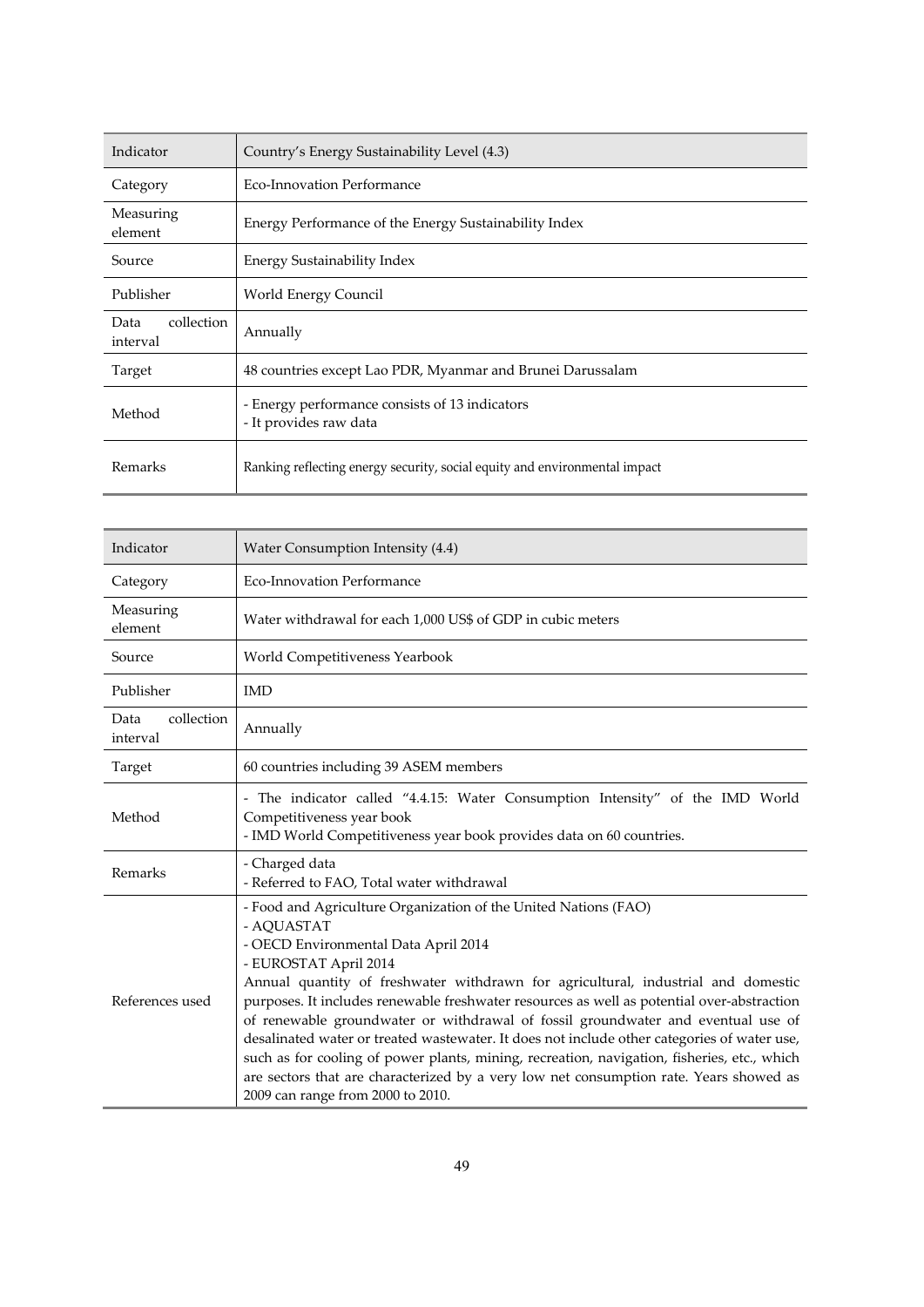| Indicator                      | Jobs in Green Technology Industry (4.5)                                                                                                                                                                                                                                                                                                                                                                                                                                                    |
|--------------------------------|--------------------------------------------------------------------------------------------------------------------------------------------------------------------------------------------------------------------------------------------------------------------------------------------------------------------------------------------------------------------------------------------------------------------------------------------------------------------------------------------|
| Category                       | Eco-Innovation Performance                                                                                                                                                                                                                                                                                                                                                                                                                                                                 |
| Measuring<br>element           | Number of Employees                                                                                                                                                                                                                                                                                                                                                                                                                                                                        |
| Source                         | Cleantech Group                                                                                                                                                                                                                                                                                                                                                                                                                                                                            |
| Publisher                      | Cleantech                                                                                                                                                                                                                                                                                                                                                                                                                                                                                  |
| collection<br>Data<br>interval | Annually                                                                                                                                                                                                                                                                                                                                                                                                                                                                                   |
| Target                         | NA                                                                                                                                                                                                                                                                                                                                                                                                                                                                                         |
| Method                         | NA                                                                                                                                                                                                                                                                                                                                                                                                                                                                                         |
| Remarks                        | - Cleantech provides data to EU member countries<br>- Subscription cost is 10,000 USD per annum<br>- Cleantech covers 40 countries of which 32 countries are ASEM members.                                                                                                                                                                                                                                                                                                                 |
| Indicator                      | Green Industry Market Size (4.6)                                                                                                                                                                                                                                                                                                                                                                                                                                                           |
| Category                       | Eco-Innovation Performance                                                                                                                                                                                                                                                                                                                                                                                                                                                                 |
| Measuring factor               | Green Market Size                                                                                                                                                                                                                                                                                                                                                                                                                                                                          |
| Measuring<br>element           | BIS (then BERR) commissioned Innovas/K-matrix to undertake a market assessment of<br>the size of the UK low carbon and environmental goods and services (LCEGS) sector in<br>2008. The sector has been defined using 24 sub sectors (Level 2 markets). These are sub-<br>divided into three broad categories- Environmental, Renewable Energy and Low Carbon-<br>the addition of each broadly mapping the evolution of the current LCEGS sector<br>definition from its environmental roots |
| Source                         | LOW CARBON ENVIRONMENTAL GOODS AND SERVICES (LCEGS) Report<br>2011/2012                                                                                                                                                                                                                                                                                                                                                                                                                    |
| Publisher                      | UK Department for Business Innovation & Skills                                                                                                                                                                                                                                                                                                                                                                                                                                             |
| collection<br>Data<br>interval | Annually                                                                                                                                                                                                                                                                                                                                                                                                                                                                                   |
| Target                         | 224 countries of which 49 countries are ASEM members                                                                                                                                                                                                                                                                                                                                                                                                                                       |
| Method                         | - Total LCEGS (Low Carbon Environmental Good and Survices) Country Markets size<br>- LCEGS - underlying data                                                                                                                                                                                                                                                                                                                                                                               |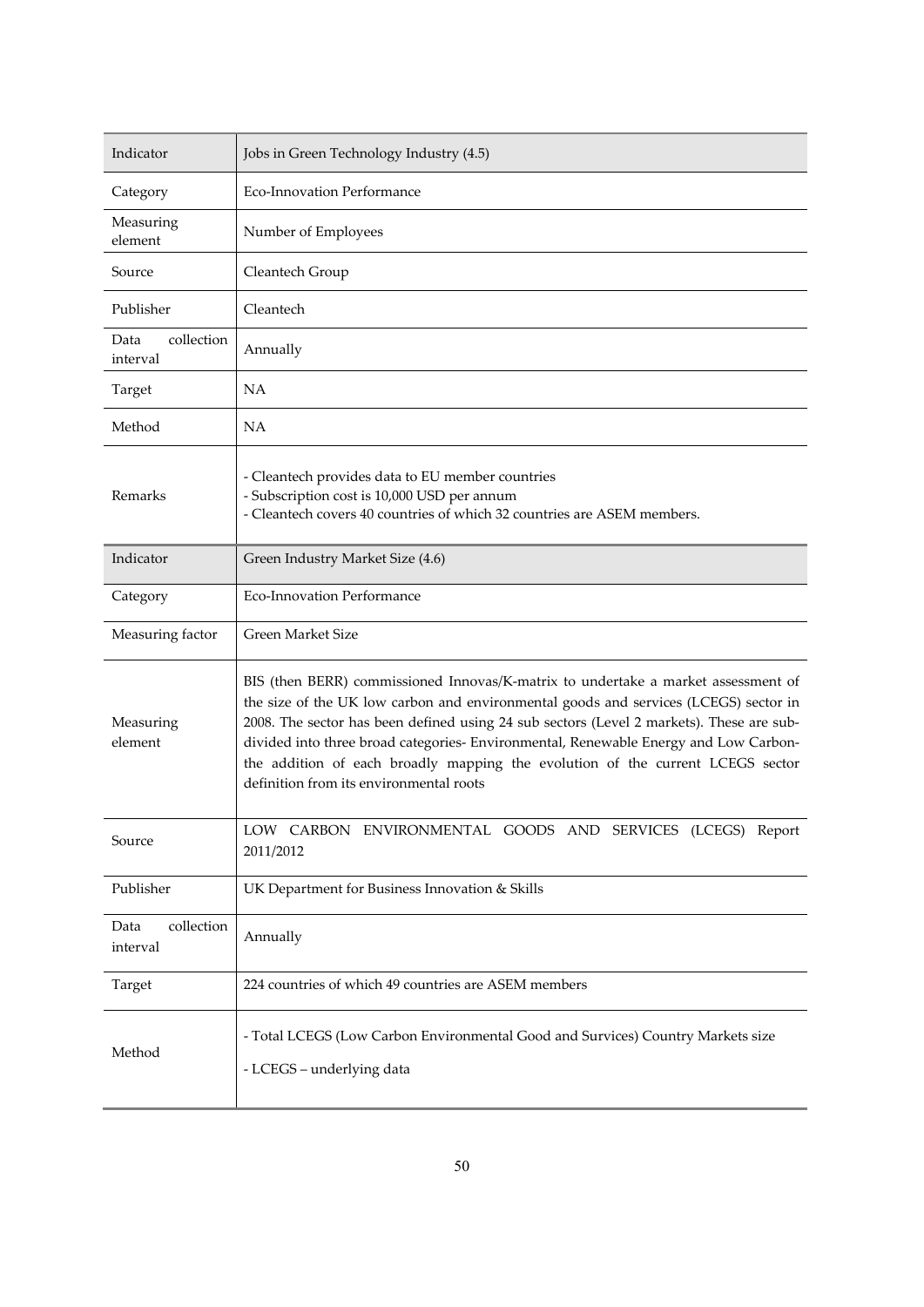## **Appendix 2. Characteristics of Eco‐IS indicators and data collecting methods**

Source: Giljum and Lieber (2016)

| Indicator                  | 1.1 Governments environmental and energy R&D appropriations and outlays                                                                              |
|----------------------------|------------------------------------------------------------------------------------------------------------------------------------------------------|
| Short description          | The relative priority given by governments to investing in research and<br>development in the areas of energy, including renewables, and environment |
| Unit of measurement        | Percentage (of GDP)                                                                                                                                  |
| Original data              | Mln Eur                                                                                                                                              |
| Data provider              | <b>EUROSTAT</b>                                                                                                                                      |
| Link to original data      | http://appsso.eurostat.ec.europa.eu/nui/show.do?dataset=gba_nabsfin07⟨=en                                                                            |
| Most recent year available | 2014                                                                                                                                                 |
| Frequency of updates       | Annually                                                                                                                                             |
| Geographical coverage      | $100\%$                                                                                                                                              |
| Update in Scoreboard 2015  | Updated to 2014                                                                                                                                      |

| 1.2 Total R&D personnel and researchers                                                                                                                                                                                     |
|-----------------------------------------------------------------------------------------------------------------------------------------------------------------------------------------------------------------------------|
| Indicator of the knowledge and research capabilities of a country. Since the data for<br>R&D personnel involved in eco-innovation or environmental or cleantech research is<br>not available, the generic indicator in used |
| Percentage (of total employment)                                                                                                                                                                                            |
| Share of total employment                                                                                                                                                                                                   |
| <b>EUROSTAT</b>                                                                                                                                                                                                             |
| http://epp.eurostat.ec.europa.eu/tgm/table.do?tab=table&init<br>=1&plugin=1&language=en&pcode=tsc00025                                                                                                                      |
| 2014                                                                                                                                                                                                                        |
| Annually                                                                                                                                                                                                                    |
| 100%                                                                                                                                                                                                                        |
| Updated to 2014                                                                                                                                                                                                             |
|                                                                                                                                                                                                                             |

| Indicator                  | 1.3 Total value of green early stage investments                                                                                                     |
|----------------------------|------------------------------------------------------------------------------------------------------------------------------------------------------|
| Short description          | The value of early stage investments in cleantech industries                                                                                         |
| Unit of measurement        | USD/capita                                                                                                                                           |
| Original data              | USD per country                                                                                                                                      |
| Data provider              | Cleantech                                                                                                                                            |
| Link to original data      | www.cleantech.com, however access to data is available only upon subscription. In<br>case of the EcoIS, the data was provided directly by Cleantech. |
| Most recent year available | 2015                                                                                                                                                 |
| Frequency of updates       | Quarterly & annually                                                                                                                                 |
| Geographical coverage      | 79%                                                                                                                                                  |
| Update in Scoreboard 2015  | Updated to 2015, based on cumulative indicators for 2013-2015                                                                                        |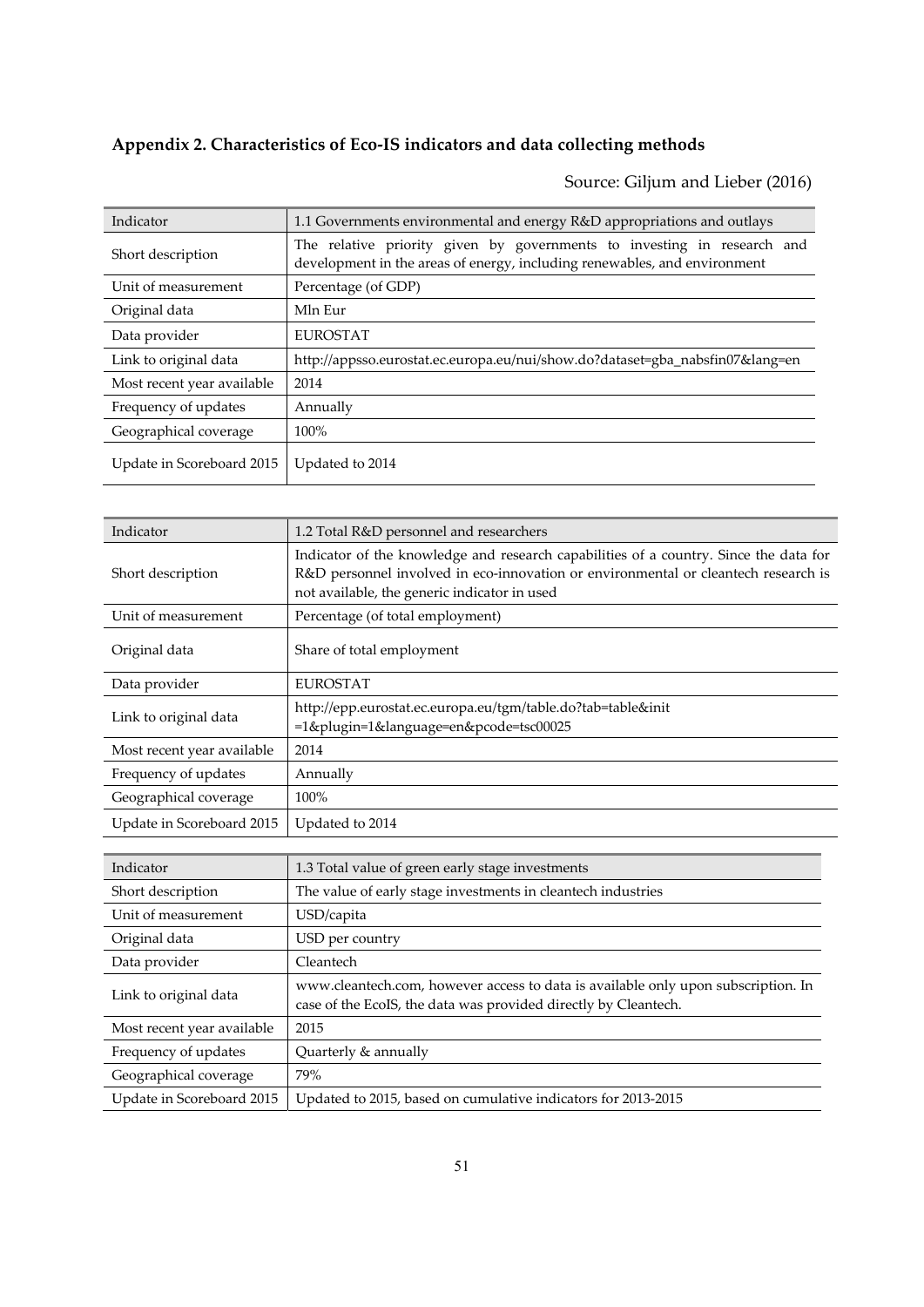| Indicator                  | 2.1 Firms having implemented innovation activities aiming at a reduction of<br>material input per unit output            |
|----------------------------|--------------------------------------------------------------------------------------------------------------------------|
| Short description          | Indicator of material efficiency oriented eco-innovation in companies                                                    |
| Unit of measurement        | Percentage (of total firms)                                                                                              |
| Original data              | N of companies per country                                                                                               |
| Data provider              | EUROSTAT / Community Innovation Survey (CIS)                                                                             |
| Link to original data      | http://ec.europa.eu/eurostat/web/microdata/community-innovation-survey                                                   |
| Most recent year available | 2008                                                                                                                     |
| Frequency of updates       | Not systematic. The indicator was covered only in the 2008 and 2014 surveys.                                             |
| Geographical coverage      | 79%                                                                                                                      |
| Update in Scoreboard 2015  | No update, as new data from CIS 2014 will only be available in autumn 2016. Data<br>thus refers to the CIS 2008 version. |

| Indicator                  | 2.2 Firms having implemented innovation activities aiming at a reduction of energy<br>input per unit output              |
|----------------------------|--------------------------------------------------------------------------------------------------------------------------|
| Short description          | Indicator of energy efficiency oriented eco-innovation in companies                                                      |
| Unit of measurement        | Percentage (of total firms)                                                                                              |
| Original data              | USD per country                                                                                                          |
| Data provider              | EUROSTAT / Community Innovation Survey (CIS)                                                                             |
| Link to original data      | http://ec.europa.eu/eurostat/web/microdata/community-innovation-survey                                                   |
| Most recent year available | 2008                                                                                                                     |
| Frequency of updates       | Not systematic. The indicator was covered only in the 2008 and 2014 surveys.                                             |
| Geographical coverage      | 79%                                                                                                                      |
| Update in Scoreboard 2015  | No update, as new data from CIS 2014 will only be available in autumn 2016. Data<br>thus refers to the CIS 2008 version. |

| Indicator                  | 2.3 ISO 14001 registered organisations                                                                                                                                                                 |
|----------------------------|--------------------------------------------------------------------------------------------------------------------------------------------------------------------------------------------------------|
| Short description          | The importance of observing environmental management requirements for<br>business. Can be seen as a proxy indicator for the level of environmental<br>awareness and management capability of business. |
| Unit of measurement        | Number per mln population                                                                                                                                                                              |
| Original data              | N of organisations per country                                                                                                                                                                         |
| Data provider              | ISO Survey of Certifications                                                                                                                                                                           |
| Link to original data      | http://www.iso.org/iso/home/standards/certification/iso-survey.htm                                                                                                                                     |
| Most recent year available | 2014                                                                                                                                                                                                   |
| Frequency of updates       | Annually                                                                                                                                                                                               |
| Geographical coverage      | $100\%$                                                                                                                                                                                                |
| Update in Scoreboard 2015  | Updated to 2014                                                                                                                                                                                        |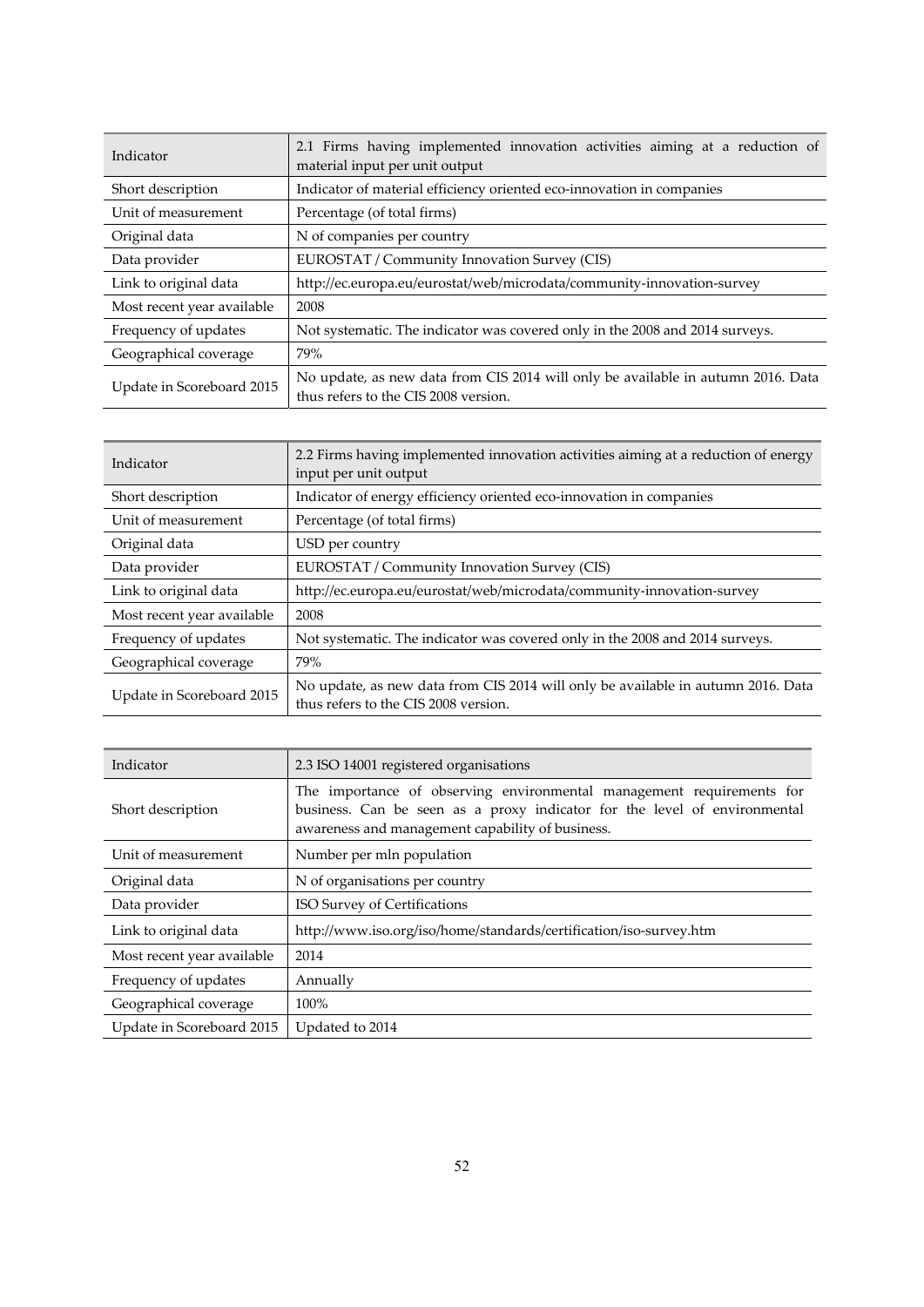| Indicator                  | 3.1 Eco-innovation related patents                                                                                                                                                                                                                                                                                                                                                  |
|----------------------------|-------------------------------------------------------------------------------------------------------------------------------------------------------------------------------------------------------------------------------------------------------------------------------------------------------------------------------------------------------------------------------------|
| Short description          | According to OECD's scoping of patents in environmentally-related<br>technologies: Energy generation from renewable and non-fossil sources PLUS<br>Combustion technologies with mitigation potential PLUS Emissions abatement<br>and fuel efficiency in transportation PLUS Energy efficiency in buildings and<br>lighting PLUS Complementary Patstat queries conducted by EIO team |
| Unit of measurement        | Number per mln population                                                                                                                                                                                                                                                                                                                                                           |
| Original data              | N of patent per country                                                                                                                                                                                                                                                                                                                                                             |
| Data provider              | Patstat database of European Patent Office (EPO)                                                                                                                                                                                                                                                                                                                                    |
| Link to original data      | No links available as Pastat database used for extracting data is offline (on CD)                                                                                                                                                                                                                                                                                                   |
| Most recent year available | 2012 (the data for later years is available but incomplete)                                                                                                                                                                                                                                                                                                                         |
| Frequency of updates       | Bi-annual                                                                                                                                                                                                                                                                                                                                                                           |
| Geographical coverage      | 100%                                                                                                                                                                                                                                                                                                                                                                                |
| Update in Scoreboard 2015  | Updated to 2012                                                                                                                                                                                                                                                                                                                                                                     |

| Indicator                  | 3.2 Eco-innovation related academic publications                                                                                                                                                                                                                                                          |
|----------------------------|-----------------------------------------------------------------------------------------------------------------------------------------------------------------------------------------------------------------------------------------------------------------------------------------------------------|
| Short description          | Institutions being involved in publications with the following list of English key-<br>words in title and/or abstract: eco-innovation, energy efficient/efficiency,<br>material efficient/efficiency, resource efficient/efficiency, energy productivity,<br>material productivity, resource productivity |
| Unit of measurement        | Number per mln population                                                                                                                                                                                                                                                                                 |
| Original data              | N of publications                                                                                                                                                                                                                                                                                         |
| Data provider              | Scopus                                                                                                                                                                                                                                                                                                    |
| Link to original data      | www.scopus.com (access is available upon subscription)                                                                                                                                                                                                                                                    |
| Most recent year available | 2014                                                                                                                                                                                                                                                                                                      |
| Frequency of updates       | Daily                                                                                                                                                                                                                                                                                                     |
| Geographical coverage      | 100%                                                                                                                                                                                                                                                                                                      |
| Update in Scoreboard 2015  | Updated to 2014                                                                                                                                                                                                                                                                                           |

| Indicator                  | 3.3 Eco-innovation related media coverage                                                                                                |
|----------------------------|------------------------------------------------------------------------------------------------------------------------------------------|
| Short description          | Number of hits in all electronic media covered by "Meltwater News" with<br>key-word "Eco-innovation" (translated in all EU-27 languages) |
| Unit of measurement        | Number per mln population                                                                                                                |
| Original data              | Annual hits Number of electronic media sources                                                                                           |
| Data provider              | Online media monitoring                                                                                                                  |
| Link to original data      | www.meltwater.com (access is available upon subscription)                                                                                |
| Most recent year available | 2015                                                                                                                                     |
| Frequency of updates       | Daily                                                                                                                                    |
| Geographical coverage      | $100\%$                                                                                                                                  |
| Update in Scoreboard 2015  | Updated to 2015                                                                                                                          |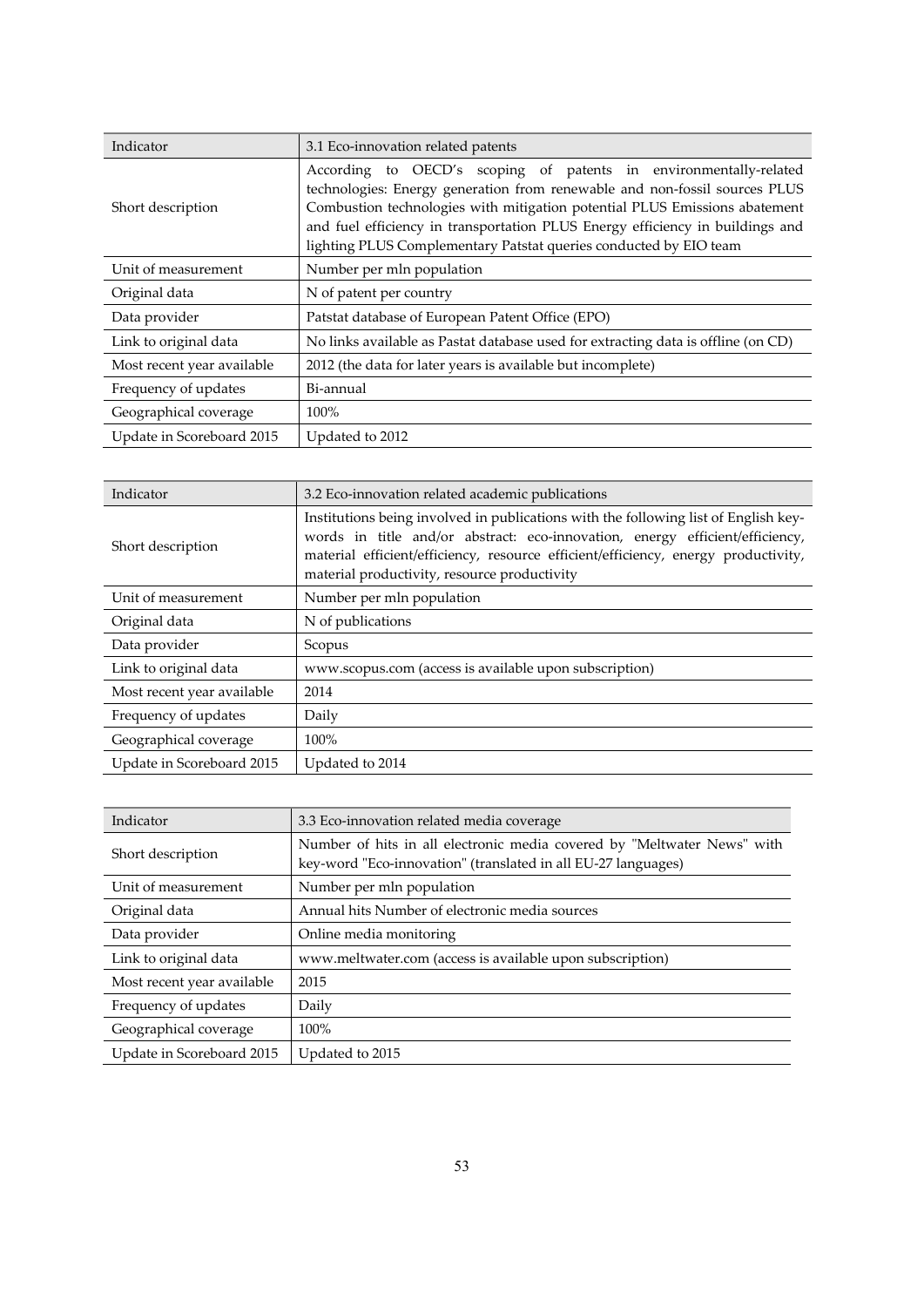| Indicator                  | 4.1 Material productivity                                              |
|----------------------------|------------------------------------------------------------------------|
| Short description          | Illustrates the GDP generated by material consumption of a country     |
| Unit of measurement        | <b>GDP/Domestic Material Consumption</b>                               |
| Original data              | Domestic Material Consumption (DMC)                                    |
| Data provider              | <b>EUROSTAT</b>                                                        |
| Link to original data      | http://appsso.eurostat.ec.europa.eu/nui/show.do?dataset=env_ac_mfa⟨=en |
| Most recent year available | 2013                                                                   |
| Frequency of updates       | Annually                                                               |
| Geographical coverage      | $100\%$                                                                |
| Update in Scoreboard 2015  | Updated to 2013                                                        |

| Indicator                  | 4.2 Water productivity                                                      |
|----------------------------|-----------------------------------------------------------------------------|
| Short description          | Illustrates the GDP generated by domestic water consumption                 |
| Unit of measurement        | GDP/Water Footprint                                                         |
| Original data              | National Water Footprint                                                    |
| Data provider              | Water Footprint Network                                                     |
| Link to original data      | http://www.waterfootprint.org/?page=files/WaterStat-NationalWaterFootprints |
| Most recent year available | 1996-2005                                                                   |
| Frequency of updates       | Next update probably in 2017                                                |
| Geographical coverage      | $100\%$                                                                     |
| Update in Scoreboard 2015  | Not updated, as new data set is not yet available.                          |

| Indicator                  | 4.3 Energy productivity                                                                                |
|----------------------------|--------------------------------------------------------------------------------------------------------|
| Short description          | Illustrates the GDP generated by domestic energy use                                                   |
| Unit of measurement        | GDP/ gross inland energy consumption                                                                   |
| Original data              | Primary energy consumption                                                                             |
| Data provider              | <b>EUROSTAT</b>                                                                                        |
| Link to original data      | http://epp.eurostat.ec.europa.eu/tgm/table.do?tab=table&init=1&plugin=<br>1&language=en&pcode=tsdcc120 |
| Most recent year available | 2013                                                                                                   |
| Frequency of updates       | Annually                                                                                               |
| Geographical coverage      | 100%                                                                                                   |
| Update in Scoreboard 2015  | Updated to 2013                                                                                        |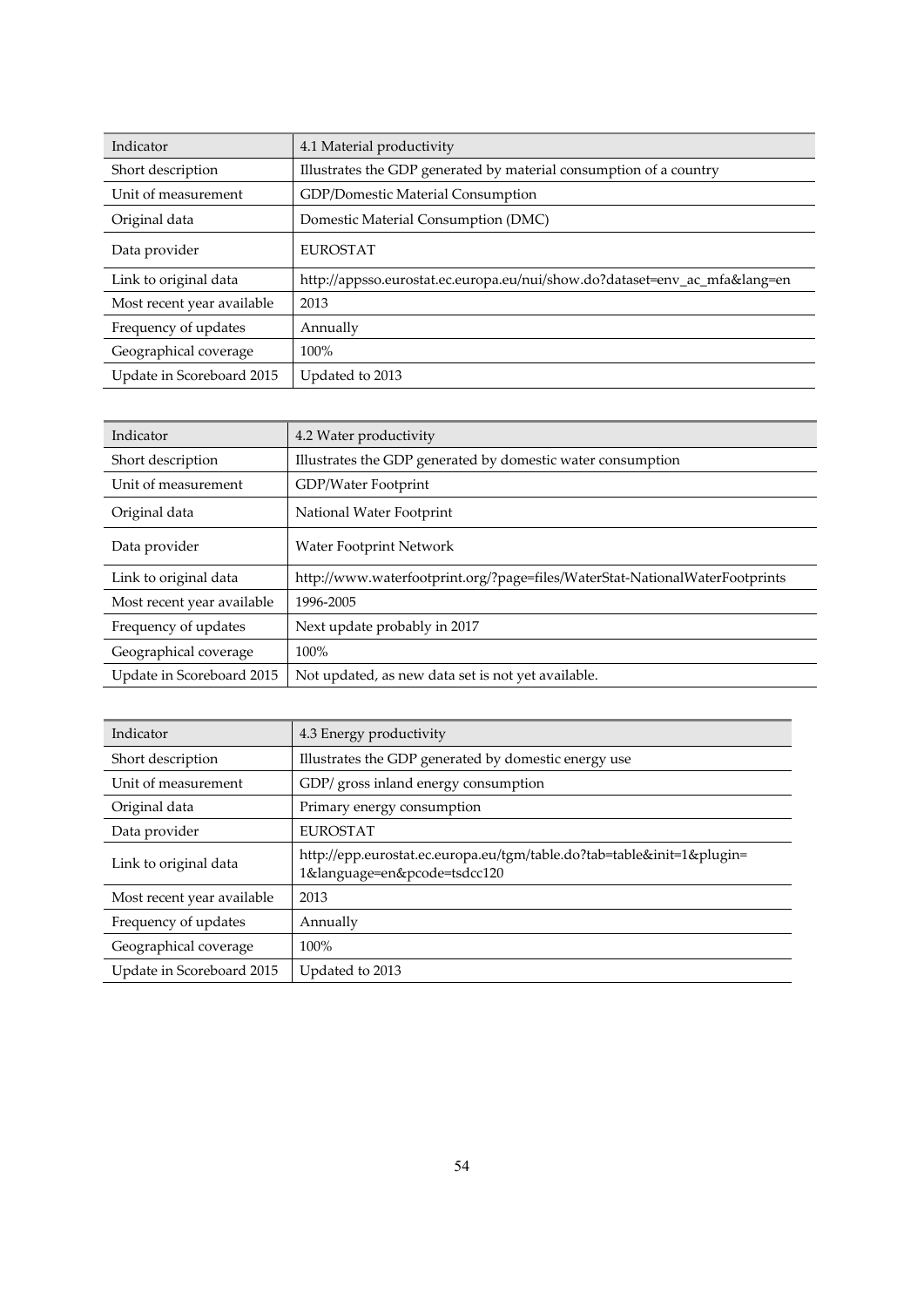| Indicator                  | 4.4 Greenhouse gas (GHG) emission intensity                                          |
|----------------------------|--------------------------------------------------------------------------------------|
| Short description          | Illustrates the amounts of GHG emissions generated per unit of GDP                   |
| Unit of measurement        | CO <sub>2</sub> /GDP                                                                 |
| Original data              | GHG emissions                                                                        |
| Data provider              | <b>EEA</b>                                                                           |
| Link to original data      | http://www.eea.europa.eu/data-and-maps/data/data-viewers/greenhouse-gases-<br>viewer |
| Most recent year available | 2013                                                                                 |
| Frequency of updates       | Annually                                                                             |
| Geographical coverage      | 100%                                                                                 |
| Update in Scoreboard 2015  | Updated to 2013                                                                      |

| Indicator                  | 5.1 Exports of products from eco-industries                                                               |
|----------------------------|-----------------------------------------------------------------------------------------------------------|
| Short description          | Based on selected list of trade codes referring to "environmental goods and<br>services" (Source: Ecorys) |
| Unit of measurement        | Percentage (of total exports)                                                                             |
| Original data              | Eurostat COMEXT                                                                                           |
| Data provider              | <b>EUROSTAT</b>                                                                                           |
| Link to original data      | http://epp.eurostat.ec.europa.eu/newxtweb/                                                                |
| Most recent year available | 2014                                                                                                      |
| Frequency of updates       | Annually                                                                                                  |
| Geographical coverage      | 100%                                                                                                      |
| Update in Scoreboard 2015  | Updated to 2014                                                                                           |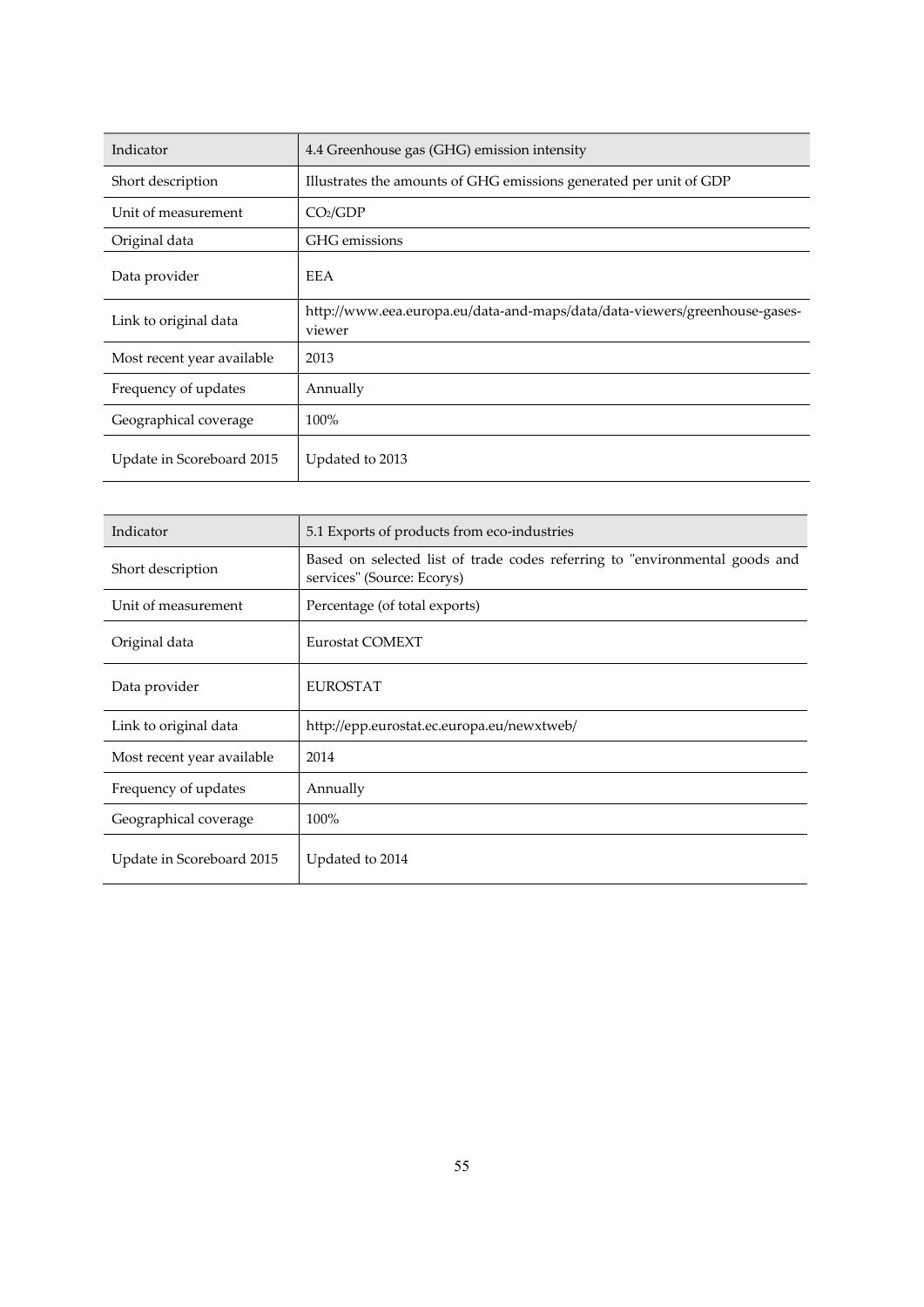| Indicator                  | 5.2 Employment in eco-industries and circular economy                                                                                                                                                                                                                                                                                                                                                                                                                                                                                                                                                                                                                                                                                                             |
|----------------------------|-------------------------------------------------------------------------------------------------------------------------------------------------------------------------------------------------------------------------------------------------------------------------------------------------------------------------------------------------------------------------------------------------------------------------------------------------------------------------------------------------------------------------------------------------------------------------------------------------------------------------------------------------------------------------------------------------------------------------------------------------------------------|
| Short description          | Indicates the share of employment in eco-industry and circular economy in total<br>employment. Total employment is an aggregate employment in all companies<br>across sectors in a specific country. Data have been sourced from the Orbis<br>database. Eco-industry company population was selected based on NAICS<br>codes for eco-industries, including waste treatment, water sector, environmental<br>technologies, recycling, reuse and recovery. The selection excludes companies<br>engaged in energy generation and storage. The scope has been defined<br>specifically for the Eco-IS. Annex I provides the full list of NAICS codes selected<br>for data extraction. Annex II provides additional information on how this<br>indicator was calculated. |
| Unit of measurement        | Percentage (of total employment of all companies in Orbis database)                                                                                                                                                                                                                                                                                                                                                                                                                                                                                                                                                                                                                                                                                               |
| Original data              | Number of employees in companies in eco-industry sector in a specific country<br>(aggregation of micro level data).                                                                                                                                                                                                                                                                                                                                                                                                                                                                                                                                                                                                                                               |
| Data provider              | Orbis database                                                                                                                                                                                                                                                                                                                                                                                                                                                                                                                                                                                                                                                                                                                                                    |
| Link to original data      | https://orbis.bvdinfo.com (access to data is available only upon subscription)                                                                                                                                                                                                                                                                                                                                                                                                                                                                                                                                                                                                                                                                                    |
| Most recent year available | 2014                                                                                                                                                                                                                                                                                                                                                                                                                                                                                                                                                                                                                                                                                                                                                              |
| Frequency of updates       | Annually                                                                                                                                                                                                                                                                                                                                                                                                                                                                                                                                                                                                                                                                                                                                                          |
| Geographical coverage      | 89%                                                                                                                                                                                                                                                                                                                                                                                                                                                                                                                                                                                                                                                                                                                                                               |
| Update in Scoreboard 2015  | Updated to 2014                                                                                                                                                                                                                                                                                                                                                                                                                                                                                                                                                                                                                                                                                                                                                   |

| Indicator                  | 5.3 Revenue in eco-industries and circular economy                                                                                                                                                                                                                                                                                                                                                                                                                                                                                                                                                                                                                                                                                                                    |
|----------------------------|-----------------------------------------------------------------------------------------------------------------------------------------------------------------------------------------------------------------------------------------------------------------------------------------------------------------------------------------------------------------------------------------------------------------------------------------------------------------------------------------------------------------------------------------------------------------------------------------------------------------------------------------------------------------------------------------------------------------------------------------------------------------------|
| Short description          | Indicates the share of revenue from eco-industry in total revenue across sectors<br>in a specific country. Total revenue is aggregate revenue in all companies across<br>sectors in a specific country. Data have been sourced from the Orbis database.<br>Eco-industry company population was selected based on NAICS codes for eco-<br>industries, including waste treatment, water sector, environmental technologies,<br>recycling, reuse and recovery. The selection excludes companies engaged in<br>energy generation and storage. The scope has been defined specifically for the<br>Eco-IS. Annex I provides the full list of NAICS codes selected for data<br>extraction. Annex II provides additional information on how this indicator was<br>calculated. |
| Unit of measurement        | Percentage (of total revenue of all companies in Orbis database)                                                                                                                                                                                                                                                                                                                                                                                                                                                                                                                                                                                                                                                                                                      |
| Original data              | Annual revenue of companies in eco-industry sector in specific country<br>(aggregation of micro level data)                                                                                                                                                                                                                                                                                                                                                                                                                                                                                                                                                                                                                                                           |
| Data provider              | Orbis database                                                                                                                                                                                                                                                                                                                                                                                                                                                                                                                                                                                                                                                                                                                                                        |
| Link to original data      | https://orbis.bvdinfo.com (access to data is available only upon subscription)                                                                                                                                                                                                                                                                                                                                                                                                                                                                                                                                                                                                                                                                                        |
| Most recent year available | 2014                                                                                                                                                                                                                                                                                                                                                                                                                                                                                                                                                                                                                                                                                                                                                                  |
| Frequency of updates       | Annually                                                                                                                                                                                                                                                                                                                                                                                                                                                                                                                                                                                                                                                                                                                                                              |
| Geographical coverage      | 93%                                                                                                                                                                                                                                                                                                                                                                                                                                                                                                                                                                                                                                                                                                                                                                   |
| Update in Scoreboard 2015  | Updated to 2014                                                                                                                                                                                                                                                                                                                                                                                                                                                                                                                                                                                                                                                                                                                                                       |